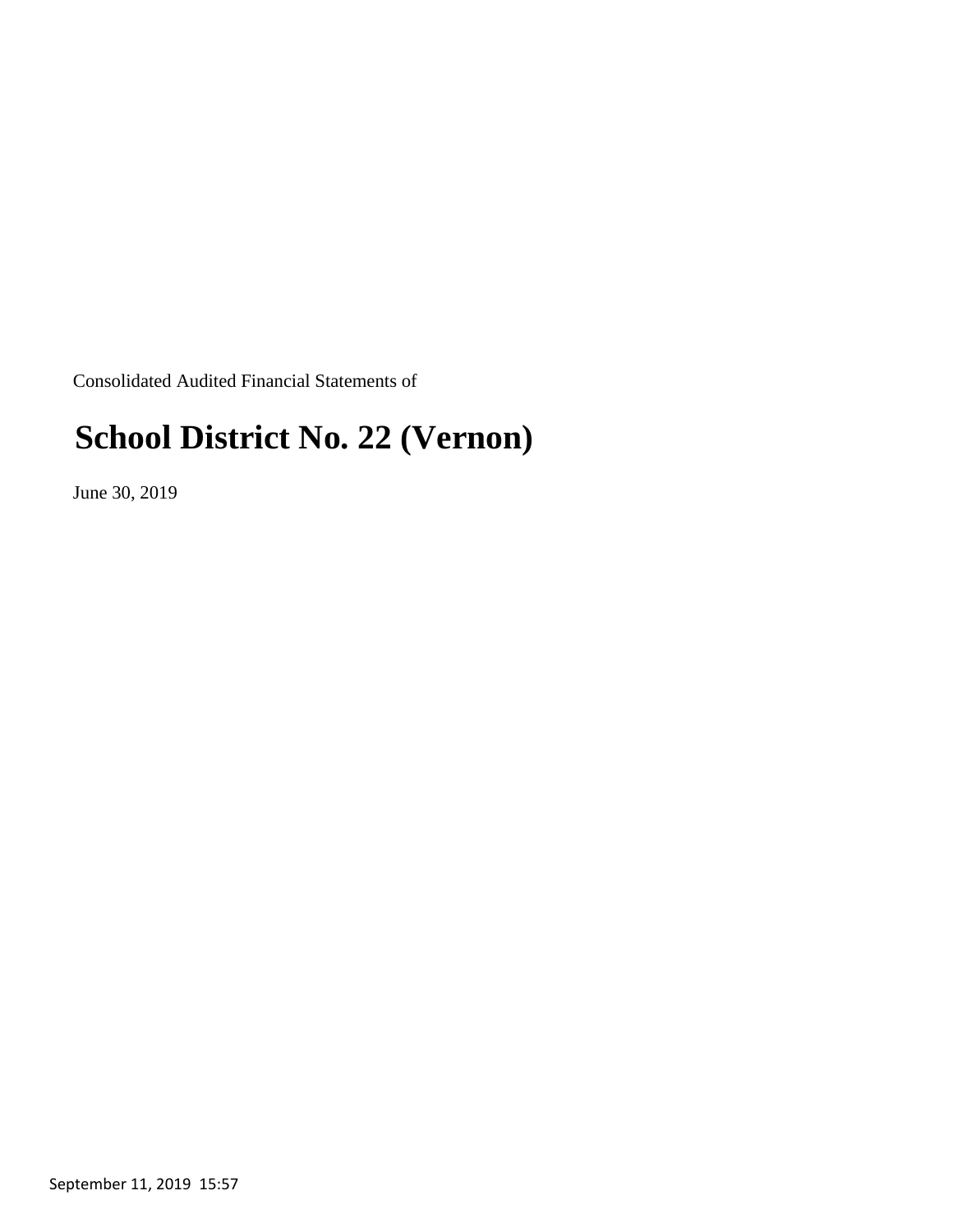# School District No. 22 (Vernon)<br>June 30, 2019

#### Table of Contents

| $\overline{1}$ |
|----------------|
| $2 - 3$        |
| $\overline{4}$ |
| $\mathfrak{S}$ |
| 6              |
| $\tau$         |
| $8-26$         |
| 27             |
| 28             |
| 29             |
| 30             |
| 31             |
| 33             |
| 34             |
| 36             |
| 37             |
| 38             |
| 39             |
| 40             |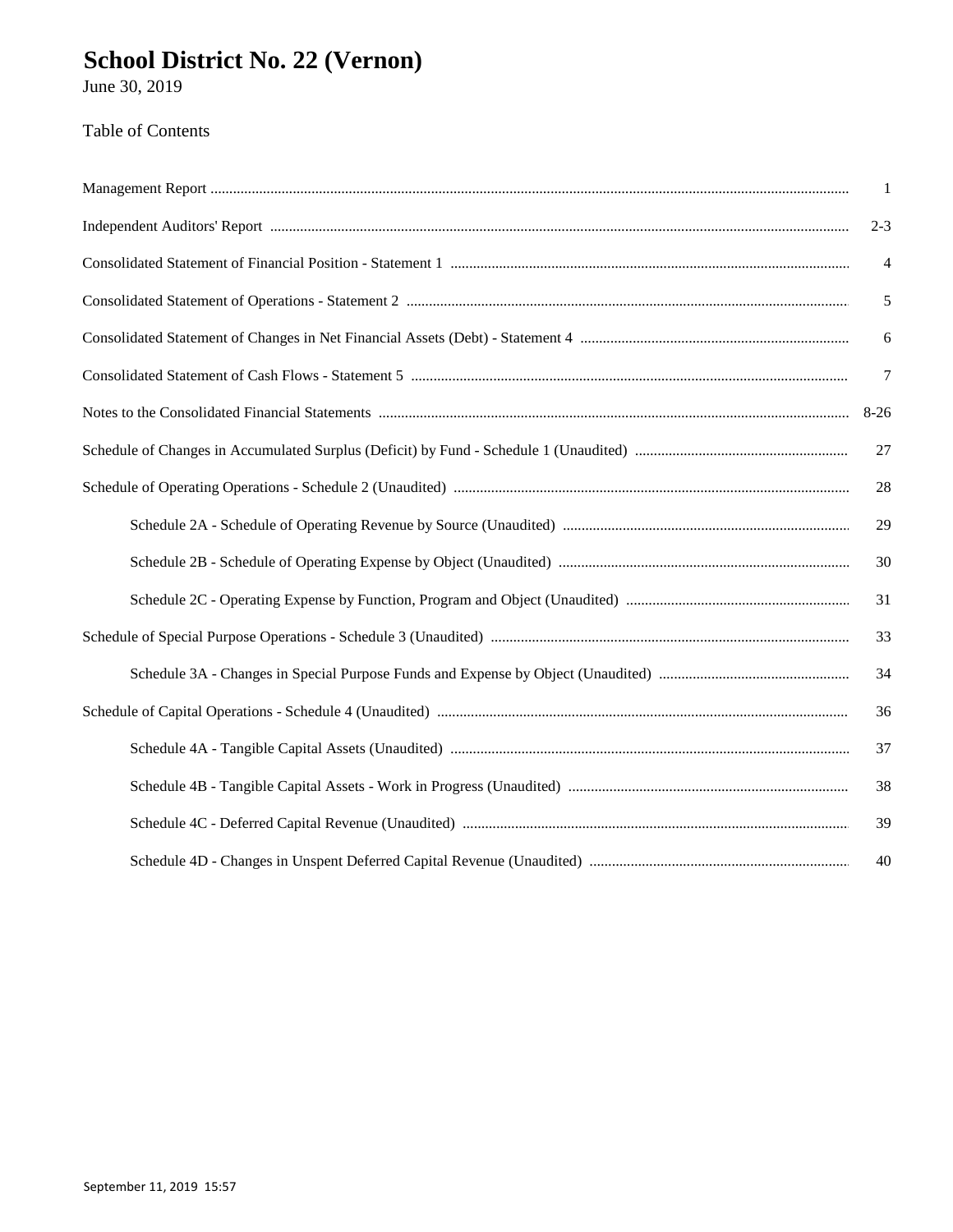#### **MANAGEMENT REPORT**

Version: 7155-6409-4427

Management's Responsibility for the Consolidated Financial Statements.

The accompanying consolidated financial statements of School District No. 22 (Vernon) have been prepared by management in accordance with the accounting requirements of Section 23.1 of the Budget Transparency and Accountability Act of British Columbia, supplemented by Regulations 257/2010 and 198/2011 issued by the Province of British Columbia Treasury Board, and the integrity and objectivity of these statements are management's responsibility. Management is also responsible for all of the notes to the consolidated financial statements and schedules, and for ensuring that this information is consistent, where appropriate, with the information contained in the consolidated financial statements.

The preparation of consolidated financial statements necessarily involves the use of estimates based on management's judgment particularly when transactions affecting the current accounting period cannot be finalized with certainty until future periods.

Management is also responsible for implementing and maintaining a system of internal controls to provide reasonable assurance that assets are safeguarded, transactions are properly authorized and reliable financial information is produced.

The Board of Education of School District No. 22 (Vernon) (called the ''Board'') is responsible for ensuring that management fulfills its responsibilities for financial reporting and internal control and exercises these responsibilities through the Board. The Board reviews internal consolidated financial statements on a quarterly basis and externally audited consolidated financial statements yearly.

The external auditors, KPMG LLP, conduct an independent examination, in accordance with Canadian generally accepted auditing standards, and express their opinion on the consolidated financial statements. The external auditors have full and free access to financial management of School District No. 22 (Vernon) and meet when required. The accompanying Independent Auditors' Report outlines their responsibilities, the scope of their examination and their opinion on the School District's consolidated financial statements.

On behalf of School District No. 22 (Vernon)

Signature of the Chairperson of the Board of Education

Signature of the Superintendent

Signature of the Secretary Treasurer

Date Signed

Date Signed

Date Signed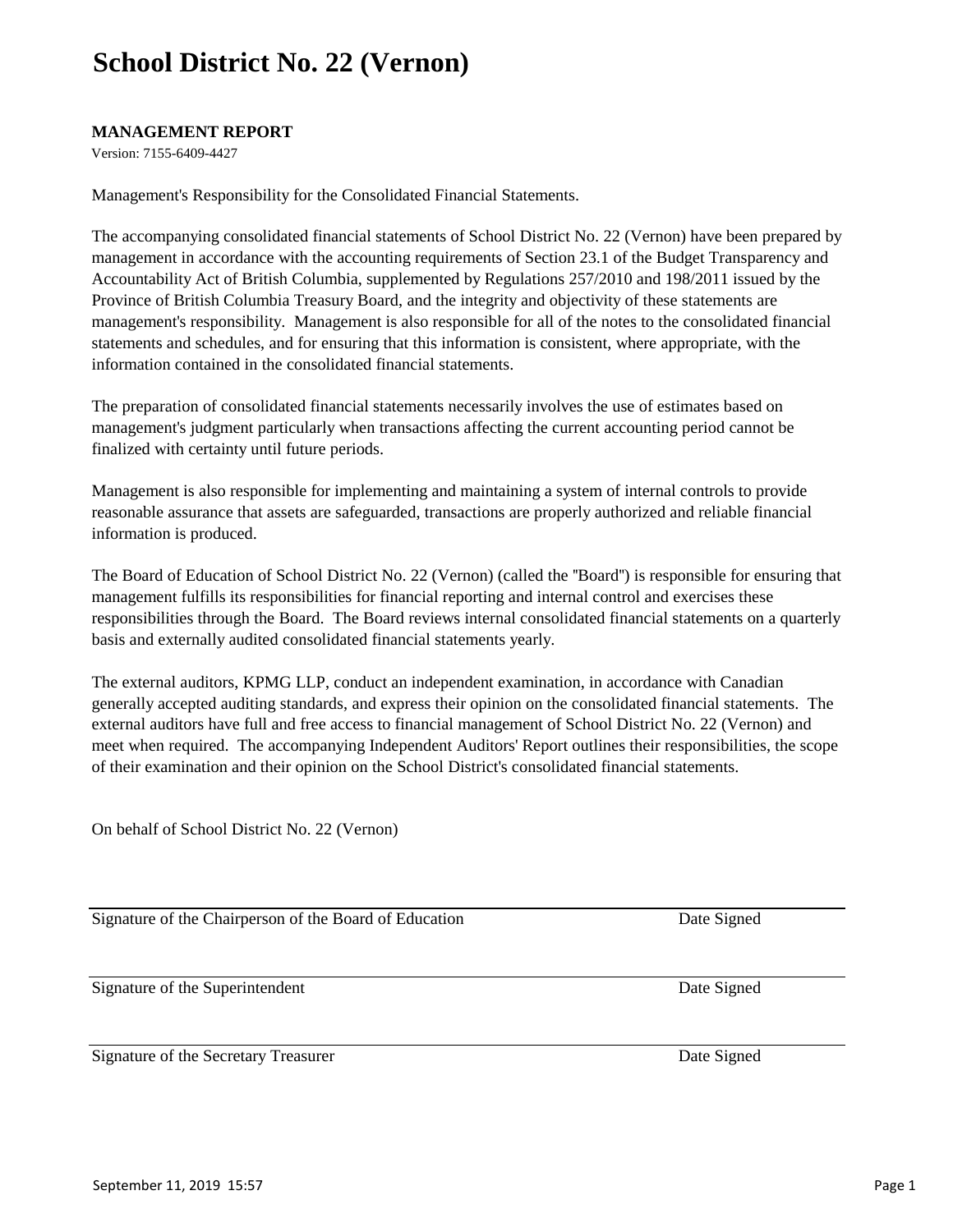To the Board of Education of School District No. 22 (Vernon), and

To the Minister of Education, Province of British Columbia

#### **Opinion**

We have audited the financial statements of School District No. 22 (Vernon) (the Entity), which comprise:

- The statement of financial position as at June 30, 2019
- the statement of operations for the year then ended
- the statement of changes in net financial assets (debt) for the year then ended
- the statement of cash flows for the year then ended
- and notes to the financial statements, including a summary of significant accounting policies

(Hereinafter referred to as the "financial statements").

In our opinion, the accompanying financial statements are prepared, in all material respects, in accordance with the financial reporting provisions of Section 23.1 of the Budget Transparency and Accountability Act of the Province of British Columbia.

#### **Basis for Opinion**

We conducted our audit in accordance with Canadian generally accepted auditing standards. Our responsibilities under those standards are further described in the "Auditors' Responsibilities for the Audit of the Financial Statements" section of our auditors' report.

We are independent of the Entity in accordance with the ethical requirements that are relevant to our audit of the financial statements in Canada and we have fulfilled our other responsibilities in accordance with these requirements.

We believe that the audit evidence we have obtained is sufficient and appropriate to provide a basis for our opinion.

#### **Emphasis of Matter – Financial Reporting Framework**

We draw attention to note 2 to the financial statements which describes the applicable financial reporting framework and the significant differences between the financial reporting framework and Canadian public sector accounting standards.

Our opinion is not modified in respect of this matter.

#### **Other Information**

Management is responsible for the other information. Other information comprises:

• Information, other than the financial statements and the auditors' report thereon, included in the Financial Statement Discussion and Analysis document.

Our opinion on the financial statements does not cover the other information and we do not and will not express any form of assurance conclusion thereon.

In connection with our audit of the financial statements, our responsibility is to read the other information identified above and, in doing so, consider whether the other information is materially inconsistent with the financial statements or our knowledge obtained in the audit, or otherwise appears to be materially misstated.

We obtained the Information, other than the financial statements and the auditors' report thereon, included in the Financial Statement Discussion and Analysis document as at the date of this auditors' report. If, based on the work we have performed on this other information, we conclude that there is a material misstatement of this other information, we are required to report that fact in the auditors' report.

We have nothing to report in this regard.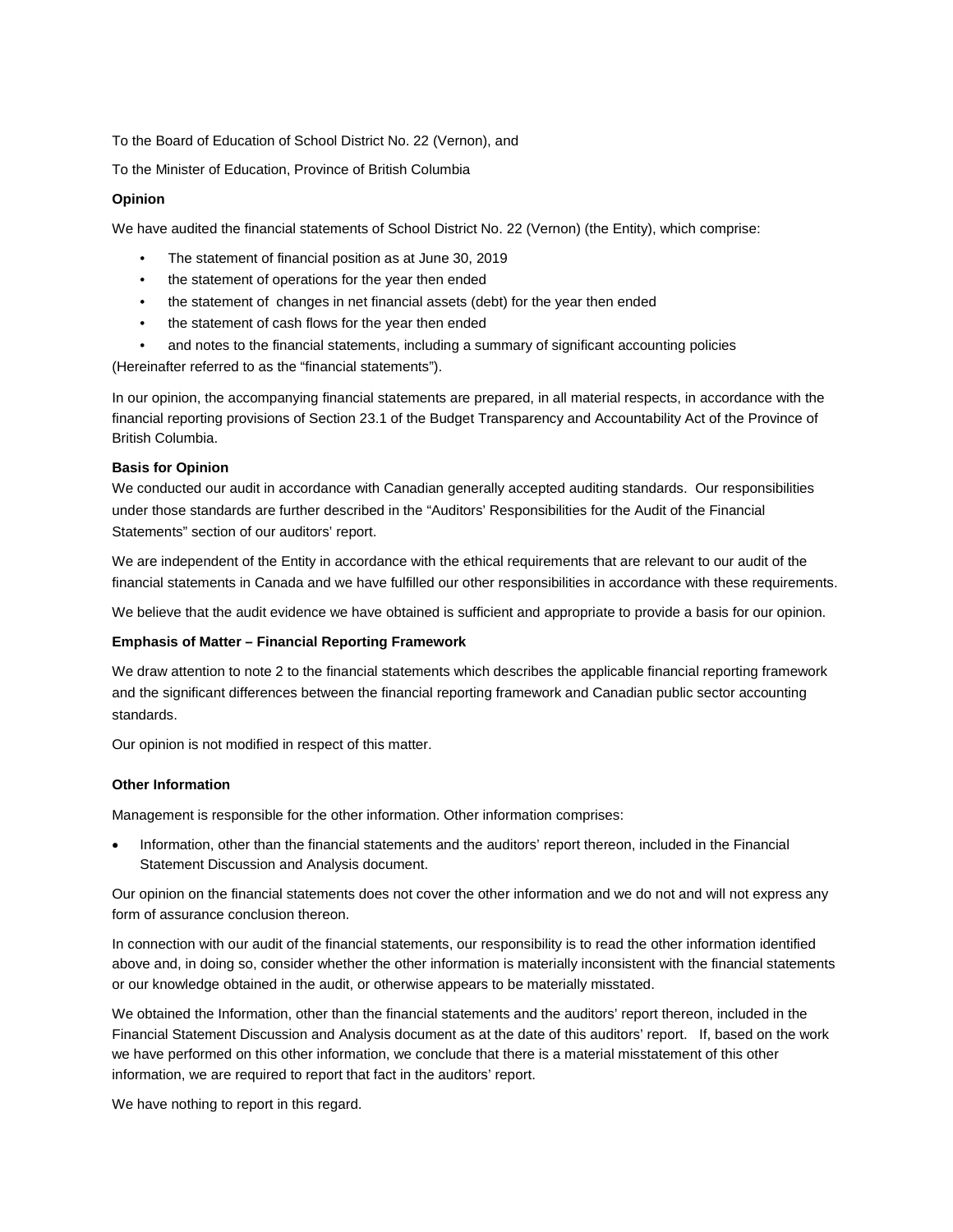#### **Responsibilities of Management and Those Charged with Governance for the Financial Statements**

Management is responsible for the preparation of the financial statements in accordance with the financial reporting provisions of Section 23.1 of the Budget and Transparency and Accountability Act of the Province of British Columbia and for such internal control as management determines is necessary to enable the preparation of financial statements that are free from material misstatement, whether due to fraud or error.

In preparing the financial statements, management is responsible for assessing the Entity's ability to continue as a going concern, disclosing as applicable, matters related to going concern and using the going concern basis of accounting unless management either intends to liquidate the Entity or to cease operations, or has no realistic alternative but to do so.

Those charged with governance are responsible for overseeing the Entity's financial reporting process.

#### **Auditors' Responsibilities for the Audit of the Financial Statements**

Our objectives are to obtain reasonable assurance about whether the financial statements as a whole are free from material misstatement, whether due to fraud or error, and to issue an auditors' report that includes our opinion.

Reasonable assurance is a high level of assurance, but is not a guarantee that an audit conducted in accordance with Canadian generally accepted auditing standards will always detect a material misstatement when it exists.

Misstatements can arise from fraud or error and are considered material if, individually or in the aggregate, they could reasonably be expected to influence the economic decisions of users taken on the basis of the financial statements.

As part of an audit in accordance with Canadian generally accepted auditing standards, we exercise professional judgment and maintain professional skepticism throughout the audit.

We also:

• Identify and assess the risks of material misstatement of the financial statements, whether due to fraud or error, design and perform audit procedures responsive to those risks, and obtain audit evidence that is sufficient and appropriate to provide a basis for our opinion.

The risk of not detecting a material misstatement resulting from fraud is higher than for one resulting from error, as fraud may involve collusion, forgery, intentional omissions, misrepresentations, or the override of internal control.

- Obtain an understanding of internal control relevant to the audit in order to design audit procedures that are appropriate in the circumstances, but not for the purpose of expressing an opinion on the effectiveness of the Entity's internal control.
- Evaluate the appropriateness of accounting policies used and the reasonableness of accounting estimates and related disclosures made by management.
- Conclude on the appropriateness of management's use of the going concern basis of accounting and, based on the audit evidence obtained, whether a material uncertainty exists related to events or conditions that may cast significant doubt on the Entity's ability to continue as a going concern. If we conclude that a material uncertainty exists, we are required to draw attention in our auditors' report to the related disclosures in the financial statements or, if such disclosures are inadequate, to modify our opinion. Our conclusions are based on the audit evidence obtained up to the date of our auditors' report. However, future events or conditions may cause the Entity to cease to continue as a going concern.
- Communicate with those charged with governance regarding, among other matters, the planned scope and timing of the audit and significant audit findings, including any significant deficiencies in internal control that we identify during our audit.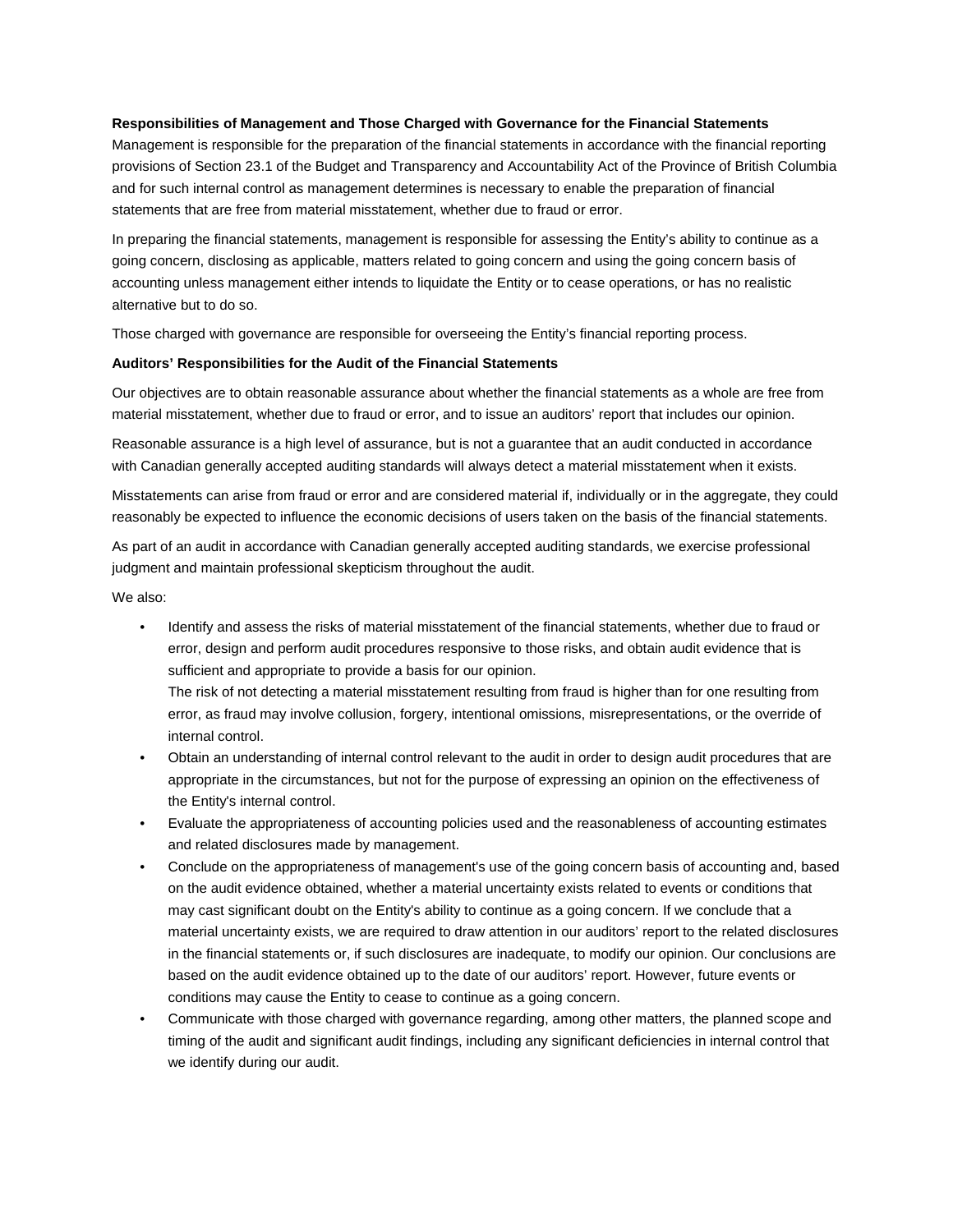|                                                        | 2019          | 2018           |
|--------------------------------------------------------|---------------|----------------|
|                                                        | <b>Actual</b> | Actual         |
|                                                        | \$            | \$             |
| <b>Financial Assets</b>                                |               |                |
| Cash and Cash Equivalents                              | 21,973,134    | 24,381,932     |
| <b>Accounts Receivable</b>                             |               |                |
| Due from Province - Ministry of Education              | 143,534       |                |
| Due from LEA Funding                                   | 299,698       | 245,725        |
| Other                                                  | 317,505       | 301,798        |
| <b>Total Financial Assets</b>                          | 22,733,871    | 24,929,455     |
| <b>Liabilities</b>                                     |               |                |
| <b>Accounts Payable and Accrued Liabilities</b>        |               |                |
| Other (Note 3)                                         | 8,610,485     | 7,669,837      |
| Unearned Revenue (Note 4)                              | 2,170,407     | 2,441,309      |
| Deferred Revenue (Note 5)                              | 1,716,296     | 1,173,304      |
| Deferred Capital Revenue (Note 6)                      | 89,647,612    | 90,970,682     |
| Employee Future Benefits (Note 7)                      | 3,539,784     | 3,406,985      |
| <b>Total Liabilities</b>                               | 105,684,584   | 105,662,117    |
| <b>Net Financial Assets (Debt)</b>                     | (82,950,713)  | (80, 732, 662) |
| <b>Non-Financial Assets</b>                            |               |                |
| Tangible Capital Assets (Note 8)                       | 115,699,715   | 110,847,457    |
| Prepaid Expenses                                       | 149,184       | 76,025         |
| <b>Total Non-Financial Assets</b>                      | 115,848,899   | 110,923,482    |
| <b>Accumulated Surplus (Deficit) (Note 9)</b>          | 32,898,186    | 30,190,820     |
| Contractual Obligations (Note 10)                      |               |                |
| Approved by the Board                                  |               |                |
|                                                        |               |                |
| Signature of the Chairperson of the Board of Education | Date Signed   |                |

Signature of the Superintendent

Signature of the Secretary Treasurer

### **School District No. 22 (Vernon)**

Consolidated Statement of Financial Position As at June 30, 2019

Date Signed

Date Signed

**Version: 7155-6409-4427**

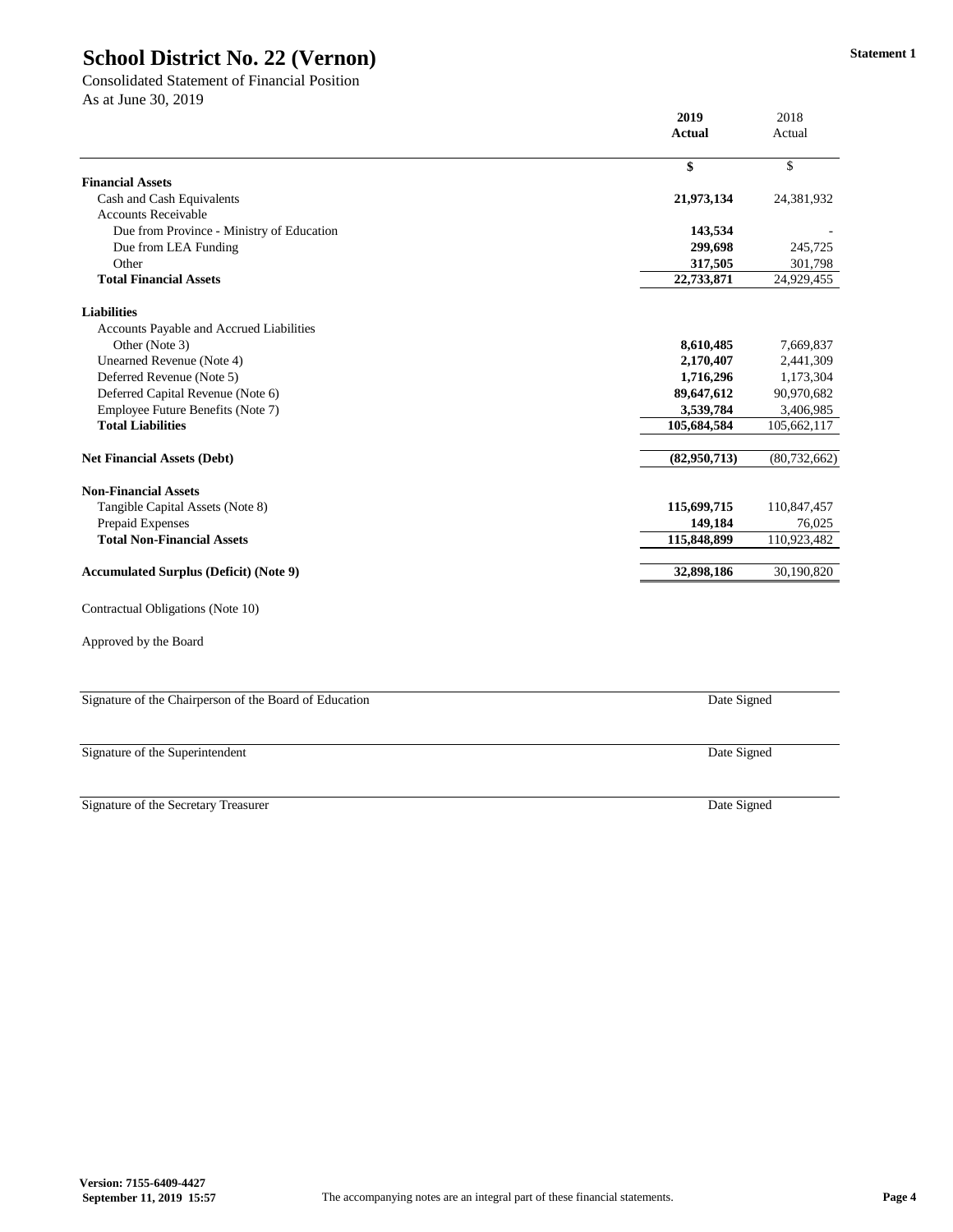|                                                                         | 2019          | 2019          | 2018       |
|-------------------------------------------------------------------------|---------------|---------------|------------|
|                                                                         | <b>Budget</b> | <b>Actual</b> | Actual     |
|                                                                         | (Note 11)     |               |            |
|                                                                         | \$            | \$            | \$         |
| <b>Revenues</b>                                                         |               |               |            |
| <b>Provincial Grants</b>                                                |               |               |            |
| Ministry of Education                                                   | 88,237,607    | 88,508,444    | 85,964,824 |
| Other                                                                   | 327,464       | 316,874       | 281,110    |
| Tuition                                                                 | 4,697,328     | 4,933,289     | 4,867,254  |
| <b>Other Revenue</b>                                                    | 3,978,916     | 4,382,612     | 3,860,494  |
| <b>Rentals and Leases</b>                                               | 43,000        | 54,426        | 68,305     |
| <b>Investment Income</b>                                                | 341,804       | 484,816       | 372,633    |
| Amortization of Deferred Capital Revenue                                | 4,084,191     | 4,095,977     | 4,048,188  |
| <b>Total Revenue</b>                                                    | 101,710,310   | 102,776,438   | 99,462,808 |
| <b>Expenses (Note 13)</b>                                               |               |               |            |
| Instruction                                                             | 81,870,283    | 80,022,676    | 77,384,629 |
| <b>District Administration</b>                                          | 3,005,625     | 2,940,744     | 2,818,675  |
| <b>Operations and Maintenance</b>                                       | 15,032,487    | 14,639,212    | 14,568,992 |
| <b>Transportation and Housing</b>                                       | 2,572,913     | 2,466,440     | 2,431,766  |
| <b>Total Expense</b>                                                    | 102,481,308   | 100,069,072   | 97,204,062 |
| Surplus (Deficit) for the year                                          | (770, 998)    | 2,707,366     | 2,258,746  |
| <b>Accumulated Surplus (Deficit) from Operations, beginning of year</b> |               | 30,190,820    | 27,932,074 |
| <b>Accumulated Surplus (Deficit) from Operations, end of year</b>       |               | 32,898,186    | 30,190,820 |

Consolidated Statement of Operations Year Ended June 30, 2019

**Version: 7155-6409-4427**

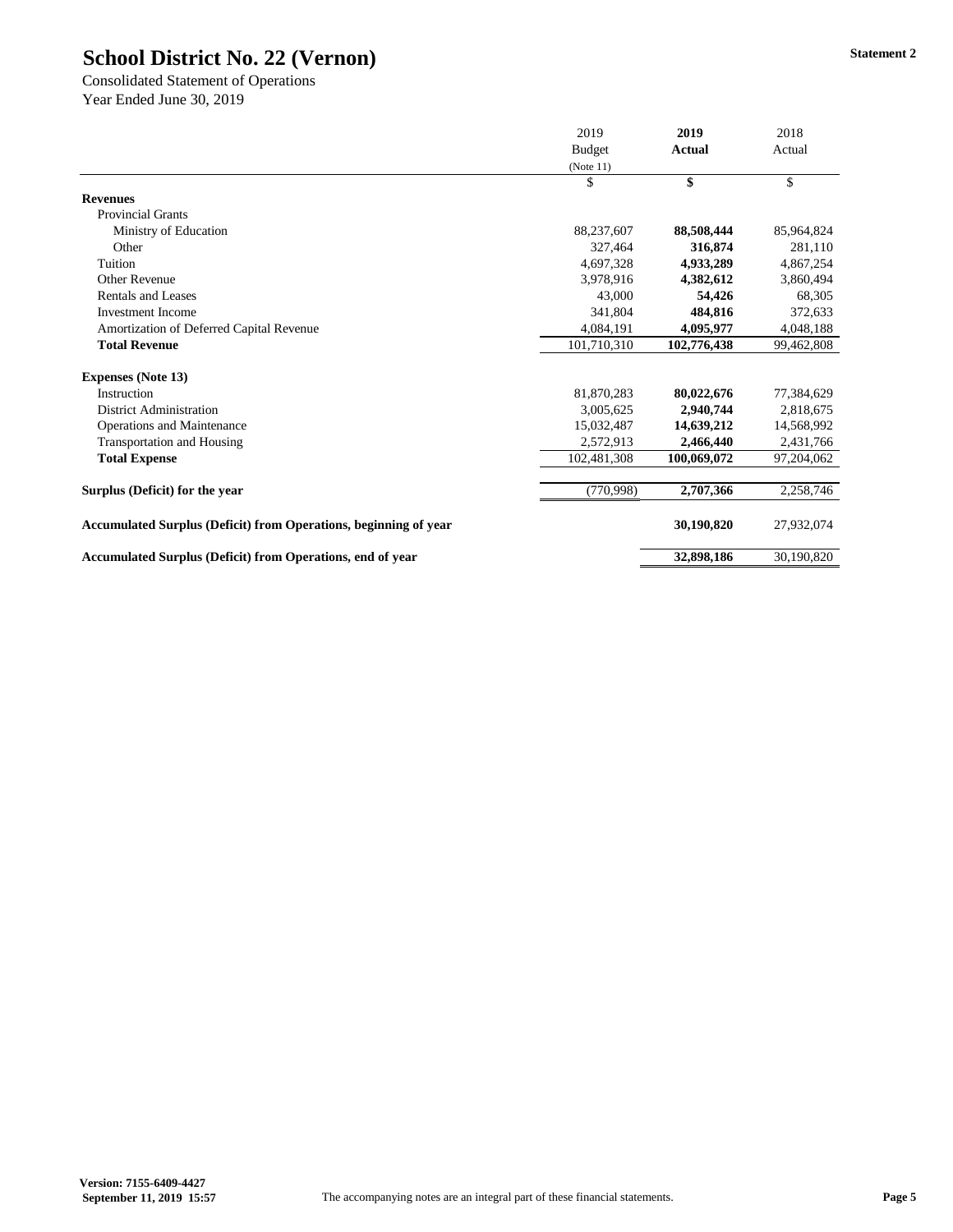|                                                                                                | 2019          | 2019           | 2018           |
|------------------------------------------------------------------------------------------------|---------------|----------------|----------------|
|                                                                                                | <b>Budget</b> | <b>Actual</b>  | Actual         |
|                                                                                                | (Note 11)     |                |                |
|                                                                                                | \$            | \$             | \$             |
| Surplus (Deficit) for the year                                                                 | (770, 998)    | 2,707,366      | 2,258,746      |
| <b>Effect of change in Tangible Capital Assets</b>                                             |               |                |                |
| <b>Acquisition of Tangible Capital Assets</b>                                                  | (11,209,263)  | (10,611,705)   | (6,023,492)    |
| Amortization of Tangible Capital Assets                                                        | 5,759,447     | 5,759,447      | 5,750,439      |
| <b>Total Effect of change in Tangible Capital Assets</b>                                       | (5,449,816)   | (4,852,258)    | (273,053)      |
| <b>Acquisition of Prepaid Expenses</b>                                                         |               | (73, 159)      | 22,417         |
| <b>Total Effect of change in Other Non-Financial Assets</b>                                    |               | (73, 159)      | 22,417         |
| (Increase) Decrease in Net Financial Assets (Debt),<br>before Net Remeasurement Gains (Losses) | (6,220,814)   | (2,218,051)    | 2,008,110      |
| <b>Net Remeasurement Gains (Losses)</b>                                                        |               |                |                |
| (Increase) Decrease in Net Financial Assets (Debt)                                             |               | (2,218,051)    | 2,008,110      |
| Net Financial Assets (Debt), beginning of year                                                 |               | (80, 732, 662) | (82,740,772)   |
| Net Financial Assets (Debt), end of year                                                       |               | (82,950,713)   | (80, 732, 662) |

### Consolidated Statement of Changes in Net Financial Assets (Debt) Year Ended June 30, 2019

**Version: 7155-6409-4427**

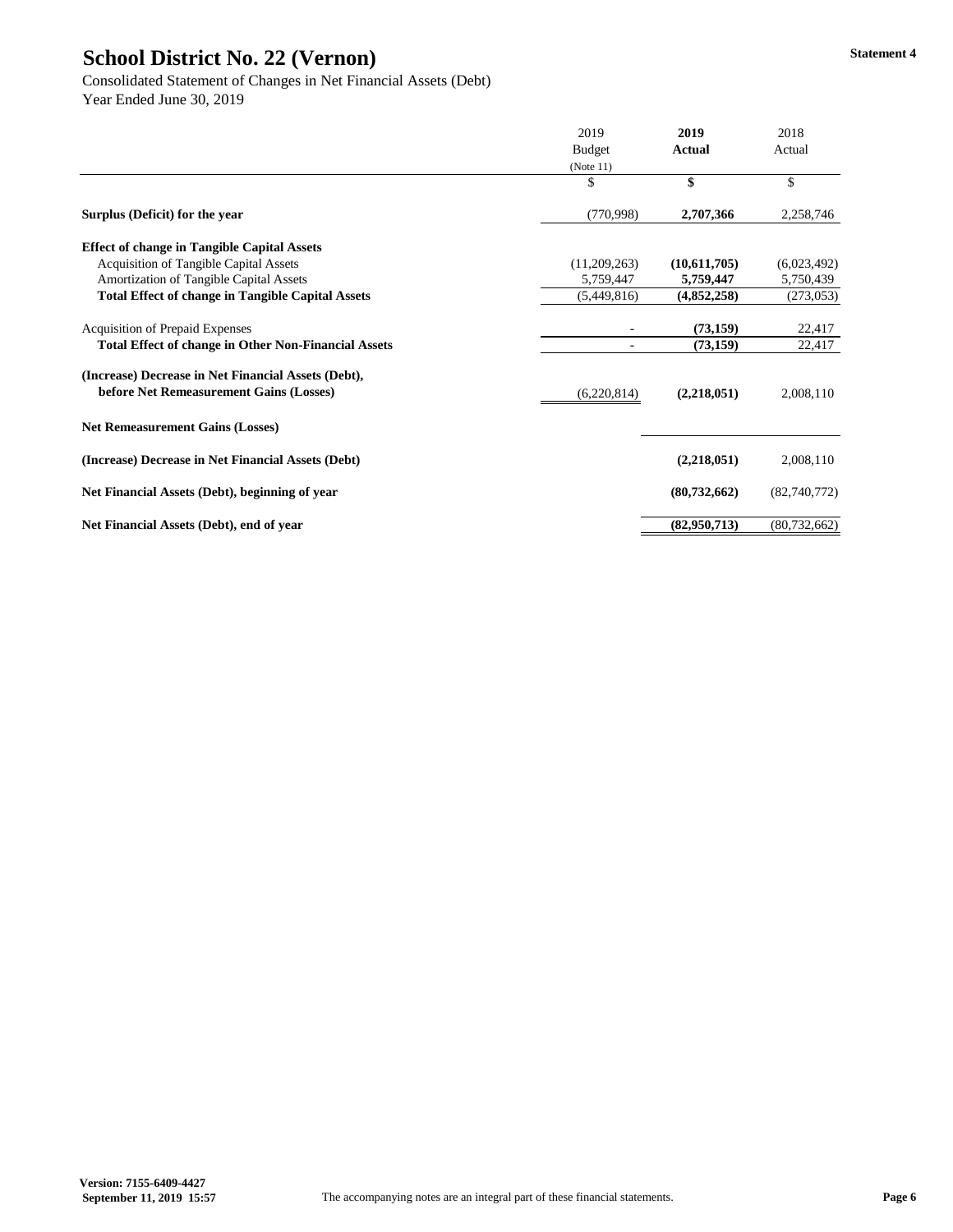|                                                             | 2019          | 2018        |
|-------------------------------------------------------------|---------------|-------------|
|                                                             | <b>Actual</b> | Actual      |
|                                                             | \$            | \$          |
| <b>Operating Transactions</b>                               |               |             |
| Surplus (Deficit) for the year                              | 2,707,366     | 2,258,746   |
| Changes in Non-Cash Working Capital                         |               |             |
| Decrease (Increase)                                         |               |             |
| <b>Accounts Receivable</b>                                  | (213, 214)    | 145,289     |
| Prepaid Expenses                                            | (73, 159)     | 22,417      |
| Increase (Decrease)                                         |               |             |
| <b>Accounts Payable and Accrued Liabilities</b>             | 940,648       | 764,018     |
| <b>Unearned Revenue</b>                                     | (270,902)     | 295,645     |
| <b>Deferred Revenue</b>                                     | 542,992       | 2,669       |
| <b>Employee Future Benefits</b>                             | 132,799       | 20,820      |
| Amortization of Tangible Capital Assets                     | 5,759,447     | 5,750,439   |
| Amortization of Deferred Capital Revenue                    | (4,095,977)   | (4,048,188) |
| Decrease in Other Assets                                    |               | 384,659     |
| <b>Total Operating Transactions</b>                         | 5,430,000     | 5,596,514   |
| <b>Capital Transactions</b>                                 |               |             |
| Tangible Capital Assets Purchased                           | (4,462,202)   | (5,071,607) |
| Tangible Capital Assets - WIP Purchased                     | (6, 149, 503) | (951, 885)  |
| <b>Total Capital Transactions</b>                           | (10,611,705)  | (6,023,492) |
| <b>Financing Transactions</b>                               |               |             |
| Capital Revenue Received                                    | 2,772,907     | 2,761,910   |
| <b>Total Financing Transactions</b>                         | 2,772,907     | 2,761,910   |
| <b>Net Increase (Decrease) in Cash and Cash Equivalents</b> | (2,408,798)   | 2,334,932   |
| Cash and Cash Equivalents, beginning of year                | 24,381,932    | 22,047,000  |
| Cash and Cash Equivalents, end of year                      | 21,973,134    | 24,381,932  |
| Cash and Cash Equivalents, end of year, is made up of:      |               |             |
| Cash                                                        | 21,973,134    | 24,381,932  |
|                                                             | 21,973,134    | 24,381,932  |

Consolidated Statement of Cash Flows Year Ended June 30, 2019

**Version: 7155-6409-4427**

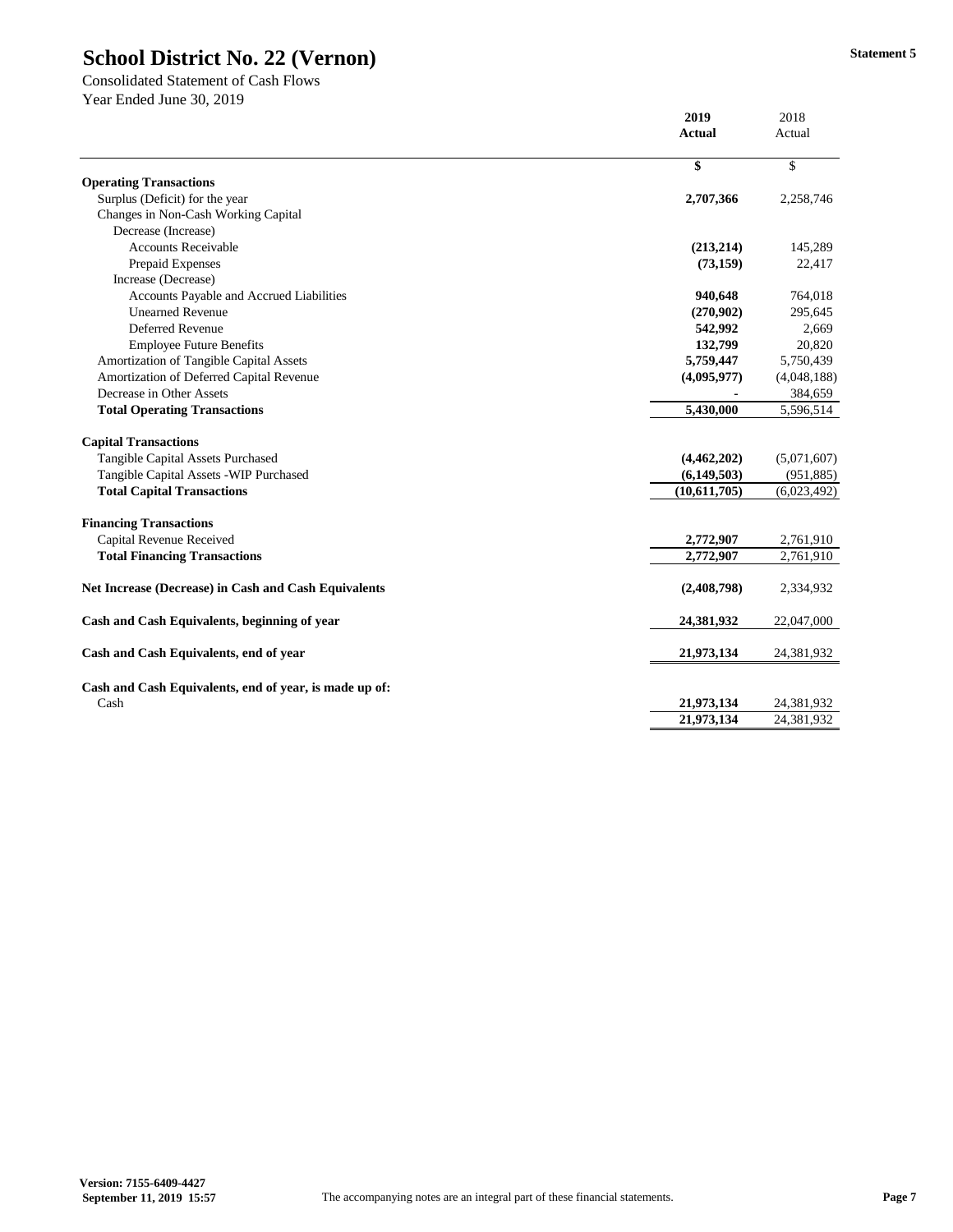#### **NOTE 1 AUTHORITY AND PURPOSE**

The School District, established on April 1, 1946 operates under authority of the *School Act* of British Columbia as a corporation under the name of "The Board of Education of School District No. 22 (Vernon)", and operates as "School District No. 22 (Vernon)." A board of education ("Board") elected for a four-year term governs the School District. The School District provides educational programs to students enrolled in schools in the district, and is principally funded by the Province of British Columbia through the Ministry of Education. The School District is exempt from federal and provincial corporate income taxes.

#### **NOTE 2 SUMMARY OF SIGNIFICANT ACCOUNTING POLICIES**

The consolidated financial statements of the School District are prepared by management in accordance with the basis of accounting described below. Significant accounting policies of the School District are as follows:

a) Basis of Accounting

These consolidated financial statements have been prepared in accordance with Section 23.1 of the Budget Transparency and Accountability Act of the Province of British Columbia supplemented by Regulations 257/2010 and 198/2011 issued by the Province of British Columbia Treasury Board. The Budget Transparency and Accountability Act requires that the financial statements be prepared in accordance with the set of standards and guidelines that comprise generally accepted accounting principles for senior governments in Canada, or if the Treasury Board makes a regulation, the set of standards and guidelines that comprise generally accepted accounting principles for senior governments in Canada as modified by the alternate standard or guideline or part thereof adopted in the regulation.

Regulation 257/2010 requires all tax-payer supported organizations in the Schools, Universities, Colleges and Hospitals sectors to adopt Canadian public sector accounting standards without any PS4200 elections.

Regulation 198/2011 requires that restricted contributions received or receivable for acquiring or developing a depreciable tangible capital asset or contributions in the form of a depreciable tangible capital asset are to be deferred and recognized in revenue at the same rate that amortization of the related tangible capital asset is recorded.

For British Columbia tax-payer supported organizations, these contributions include government transfers and externally restricted contributions.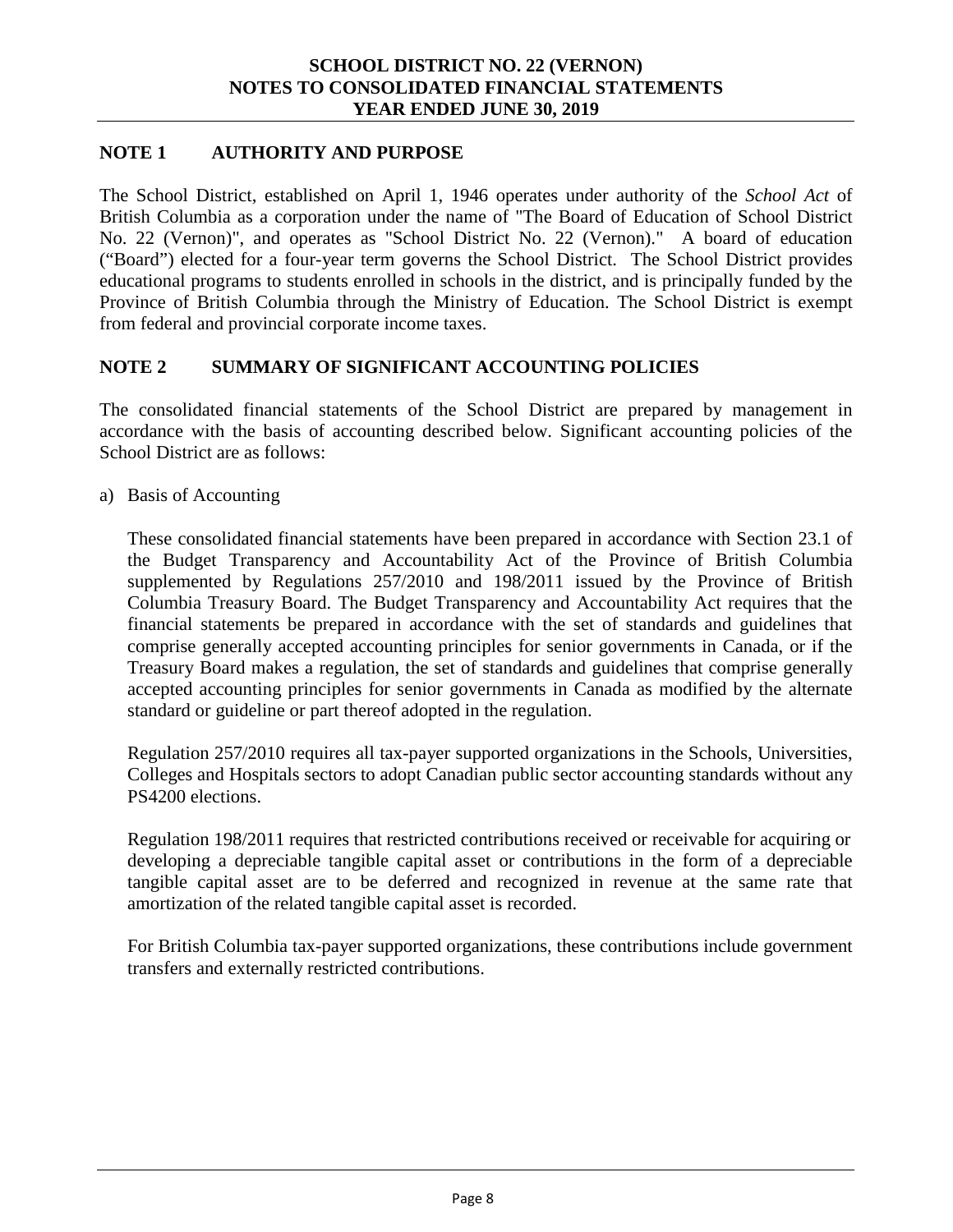#### **NOTE 2 SUMMARY OF SIGNIFICANT ACCOUNTING POLICIES** *(Continued)*

#### a) Basis of Accounting *(Continued)*

The accounting policy requirements under Regulation 198/2011 are significantly different from the requirements of Canadian public sector accounting standards which requires that

- government transfers, which do not contain a stipulation that creates a liability, be recognized as revenue by the recipient when approved by the transferor and the eligibility criteria have been met in accordance with public sector accounting standard PS3410; and
- externally restricted contributions be recognized as revenue in the period in which the resources are used for the purpose or purposes specified in accordance with public sector accounting standard PS3100.

As a result, revenue recognized in the statement of operations and certain related deferred capital contributions would be recorded differently under Canadian Public Sector Accounting Standards.

b) Basis of Consolidation

These consolidated financial statements reflect the assets, liabilities, revenues, and expenses of the reporting entity, which is comprised of all controlled entities. Inter-departmental balances and organizational transactions have been eliminated.

The School District controls 554210 B.C. Ltd, a company which owns a woodlot license. 554210 B.C. Ltd is incorporated under the BC Company Act. Revenue is generated by 554210 B.C. Ltd primarily through the sale of timber. All of the shares of 554210 B.C. Ltd are held by third parties in trust for the benefit of the School District.

c) Cash and Cash Equivalents

Cash and cash equivalents include cash deposits that are readily convertible to known amounts of cash and that are subject to an insignificant risk of change in value. These cash equivalents generally have a maturity of three months or less at acquisition and are held for the purpose of meeting short-term cash commitments rather than for investing.

d) Accounts Receivable

Accounts receivable are measured at amortized cost and shown net of allowance for doubtful accounts.

e) Unearned Revenue

Unearned revenue includes tuition fees received for courses to be delivered in future periods and receipt of proceeds for services or products to be delivered in a future period. Revenue will be recognized in that future period when the courses, services, or products are provided.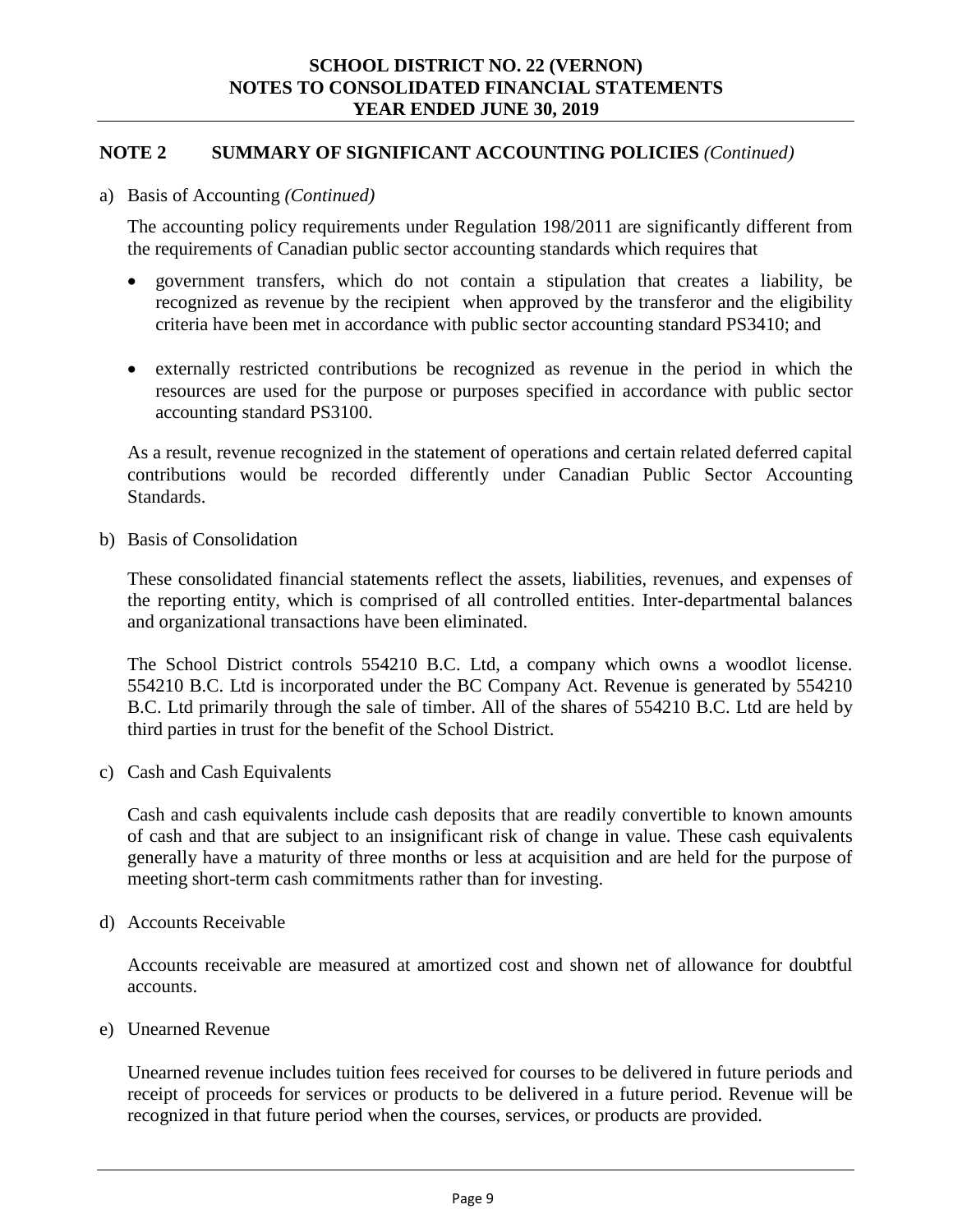#### **NOTE 2 SUMMARY OF SIGNIFICANT ACCOUNTING POLICIES** *(Continued)*

f) Deferred Revenue

Deferred revenue includes contributions received with stipulations that meet the description of restricted contributions in the Restricted Contributions Regulation 198/2011 issued by the Treasury Board. When restrictions are met, deferred revenue is recognized as revenue in the fiscal year in a manner consistent with the circumstances and evidence used to support the initial recognition of the contributions received as a liability as detailed in Note 2 n).

#### g) Deferred Capital Revenue

Funding received for the acquisition of depreciable tangible capital assets is recorded as deferred capital revenue and amortized over the life of the asset acquired as revenue in the statement of operations as detailed in Note 2 n).

This accounting treatment is not consistent with the requirements of Canadian public sector accounting standards, which require that government transfers be recognized as revenue when approved by the transferor and eligibility criteria have been met unless the transfer contains a stipulation that creates a liability, in which case the transfer is recognized as revenue over the period that the liability is extinguished.

h) Employee Future Benefits

The School District provides certain post-employment benefits including vested and non-vested benefits for certain employees pursuant to certain contracts and union agreements.

The School District accrues its obligations and related costs including both vested and non-vested benefits under employee future benefit plans. Benefits include accumulating nonvested sick leave, retirement/severance and death benefits. The benefits cost is actuarially determined using the projected unit credit method pro-rated on service and using management's best estimate of expected salary escalation, termination rates, retirement rates and mortality. The discount rate used to measure obligations is based on the cost of borrowing.

The cumulative unrecognized actuarial gains and losses are amortized over the expected average remaining service lifetime ("EARSL") of active employees covered under the plan.

The most recent valuation of the obligation was performed at March 31, 2019 and projected to March 31, 2022. The next valuation will be performed at March 31, 2022 for use at June 30, 2022. For the purposes of determining the financial position of the plans and the employee future benefit costs, a measurement date of March 31 was adopted for all periods subsequent to July 1, 2004.

The School District and its employees make contributions to the Teachers' Pension Plan and Municipal Pension Plan. The plans are multi-employer plans where assets and obligations are not separated. The costs are expensed as incurred.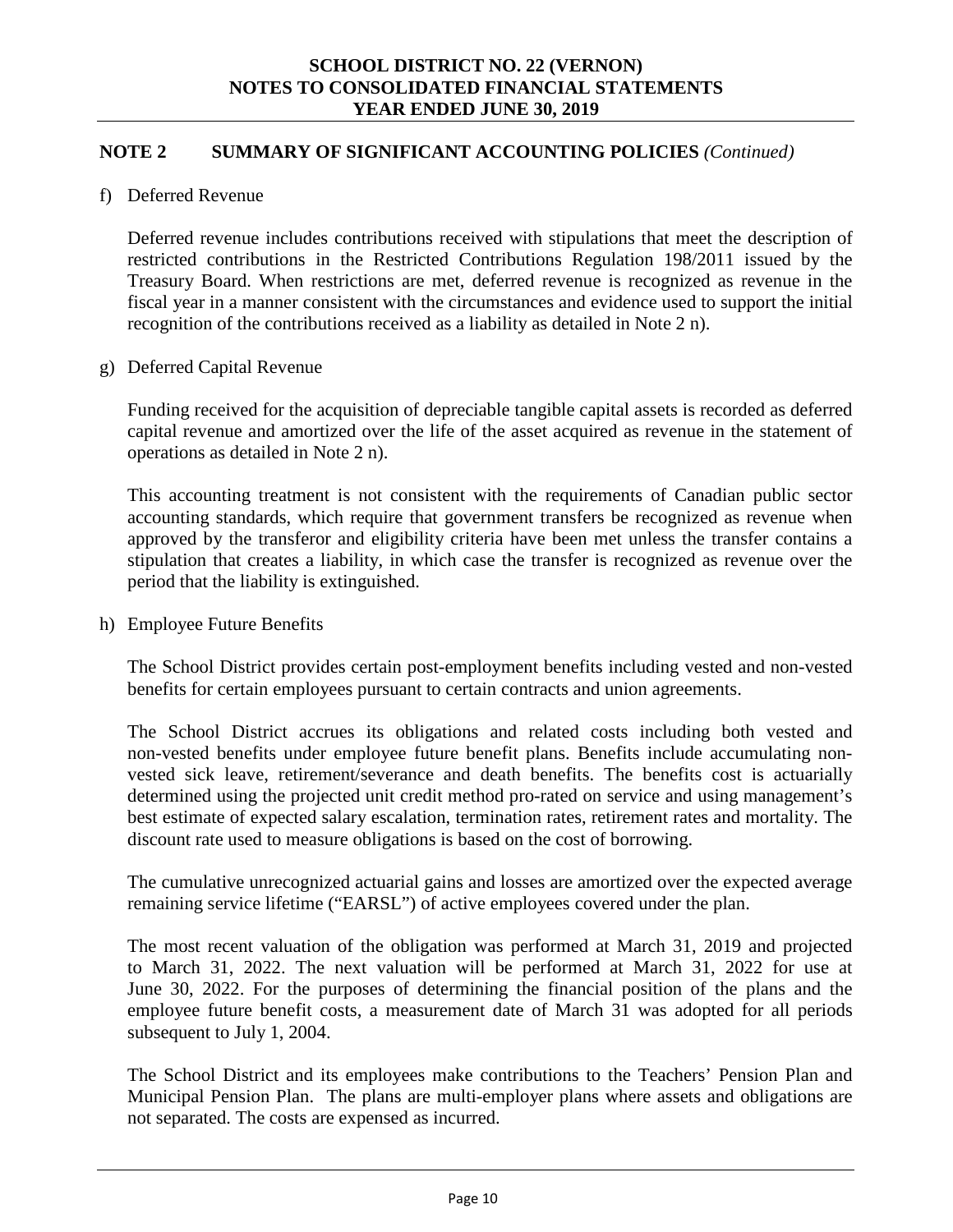#### **NOTE 2 SUMMARY OF SIGNIFICANT ACCOUNTING POLICIES** *(Continued)*

i) Asset Retirement Obligations

Liabilities are recognized for statutory, contractual or legal obligations associated with the retirement of tangible capital assets when those obligations result from the acquisition, construction, development or normal operation of the assets. The obligations are measured initially at fair value, determined using present value methodology, and the resulting costs capitalized into the carrying amount of the related tangible capital asset. In subsequent periods, the liability is adjusted for accretion and any changes in the amount or timing of the underlying future cash flows. The capitalized asset retirement cost is amortized on the same basis as the related asset and accretion expense is included in the Consolidated Statement of Operations.

j) Tangible Capital Assets

The following criteria apply:

- Tangible capital assets acquired or constructed are recorded at cost which includes amounts that are directly related to the acquisition, design, construction, development, improvement or betterment of the assets. Cost also includes overhead directly attributable to construction as well as interest costs that are directly attributable to the acquisition or construction of the asset.
- Donated tangible capital assets are recorded at their fair market value on the date of donation, except in circumstances where fair value cannot be reasonably determined, which are then recognized at nominal value. Transfers of capital assets from related parties are recorded at carrying value.
- Work-in-progress is recorded as an acquisition to the applicable asset class at substantial completion.
- Tangible capital assets are written down to residual value when conditions indicate they no longer contribute to the ability of the School District to provide services or when the value of future economic benefits associated with the sites and buildings are less than their net book value. The write-downs are accounted for as expenses in the Consolidated Statement of Operations.
- Buildings that are demolished or destroyed are written-off.
- Works of art, historic assets and other intangible assets are not recorded as assets in these consolidated financial statements.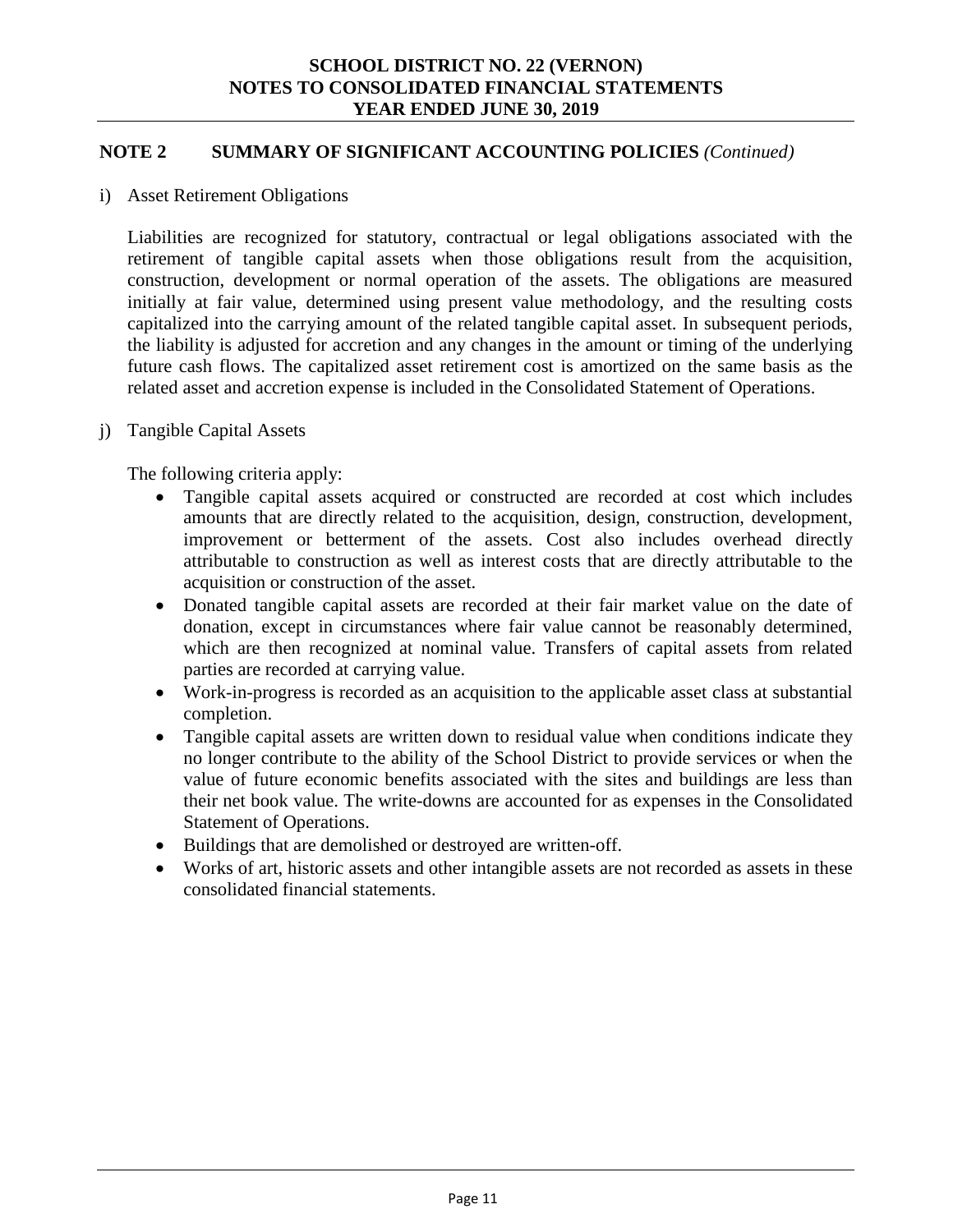#### **NOTE 2 SUMMARY OF SIGNIFICANT ACCOUNTING POLICIES** *(Continued)*

- j) Tangible Capital Assets *(Continued)*
	- The cost, less residual value, of tangible capital assets (excluding sites and work-inprogress), is amortized on a straight-line basis over the estimated useful life of the asset. It is management's responsibility to determine the appropriate useful lives for tangible capital assets. These useful lives are reviewed on a regular basis or if significant events initiate the need to revise. Estimated useful life is as follows:

| <b>Buildings</b>         | 40 years |
|--------------------------|----------|
| Furniture & Equipment    | 10 years |
| Vehicles                 | 10 years |
| <b>Computer Software</b> | 5 years  |
| <b>Computer Hardware</b> | 5 years  |

#### k) Capital Leases

Leases that, from the point of view of the lessee, transfer substantially all the benefits and risks incident to ownership of the property to the School District are considered capital leases. These are accounted for as an asset and an obligation. Capital lease obligations are recorded at the present value of the minimum lease payments excluding executor costs, e.g., insurance, maintenance costs, etc. The discount rate used to determine the present value of the lease payments is the lower of the School District's rate for incremental borrowing or the interest rate implicit in the lease.

All other leases are accounted for as operating leases and the related payments are charged to expenses as incurred.

l) Prepaid Expenses

Amounts for insurance, software license fees and other services are included as a prepaid expense and stated at acquisition cost and are charged to expense over the periods expected to benefit from it.

m) Funds and Reserves

Certain amounts are set aside in accumulated surplus for future operating and capital purposes. Transfers to and from funds and reserves are an adjustment to the respective fund when approved.

n) Revenue Recognition

Revenues are recorded on an accrual basis in the period in which the transactions or events occurred that gave rise to the revenues, the amounts are considered to be collectible and can be reasonably estimated.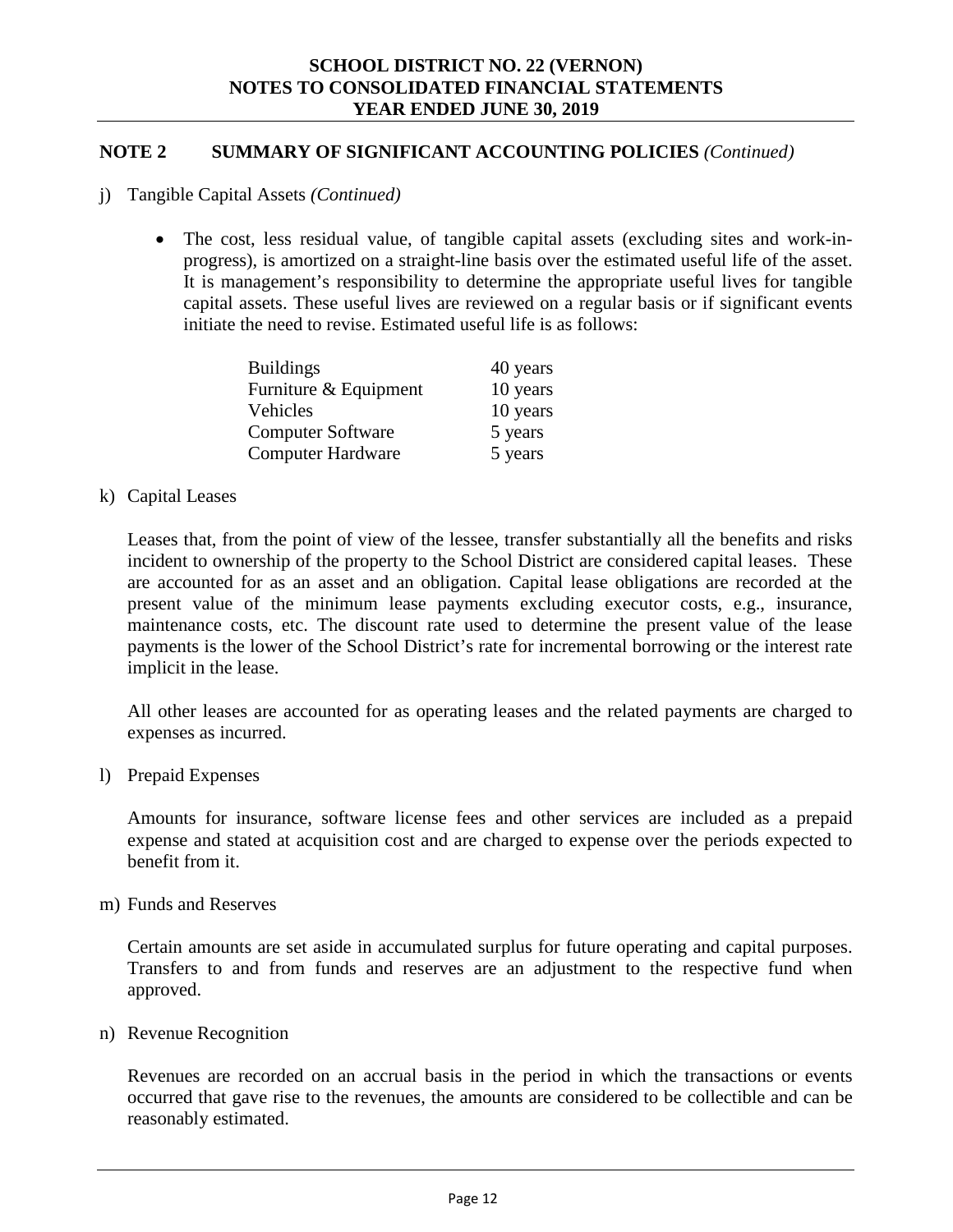#### **NOTE 2 SUMMARY OF SIGNIFICANT ACCOUNTING POLICIES** *(Continued)*

#### n) Revenue Recognition *(Continued)*

Contributions received or where eligibility criteria have been met are recognized as revenue except where the contribution meets the criteria for deferral as described below. Eligibility criteria are the criteria that the School District has to meet in order to receive the contributions including authorization by the transferring government.

For contributions subject to a legislative or contractual stipulation or restriction as to their use, revenue is recognized as follows:

- Non-capital contributions for specific purposes are recorded as deferred revenue and recognized as revenue in the year related expenses are incurred,
- Contributions restricted for site acquisitions are recorded as revenue when the sites are purchased, and
- Contributions restricted for tangible capital assets acquisitions other than sites are recorded as deferred capital revenue and amortized over the useful life of the related assets.

The accounting treatment for restricted contributions is not consistent with the requirements of Canadian public sector accounting standards, which require that government transfers be recognized as revenue when approved by the transferor and eligibility criteria have been met unless the transfer contains a stipulation that creates a liability, in which case the transfer is recognized as revenue over the period that the liability is extinguished.

Donated tangible capital assets other than sites are recorded at fair market value and amortized over the useful life of the assets. Donated sites are recorded as revenue at fair market value when received or receivable.

Revenue related to fees or services received in advance of the fee being earned or the service is performed is deferred and recognized when the fee is earned or service performed.

Investment income is reported in the period earned. When required by the funding party or related Act, investment income earned on deferred revenue is added to the deferred revenue balance.

o) Expenditures

Expenses are reported on an accrual basis. The cost of all goods consumed and services received during the year is expensed.

Categories of Salaries

- Principals and Vice-Principals are categorized as Principals and Vice-Principals.
- Superintendents, Assistant Superintendents, Secretary-Treasurers, Trustees and other employees excluded from union contracts are categorized as Other Professionals.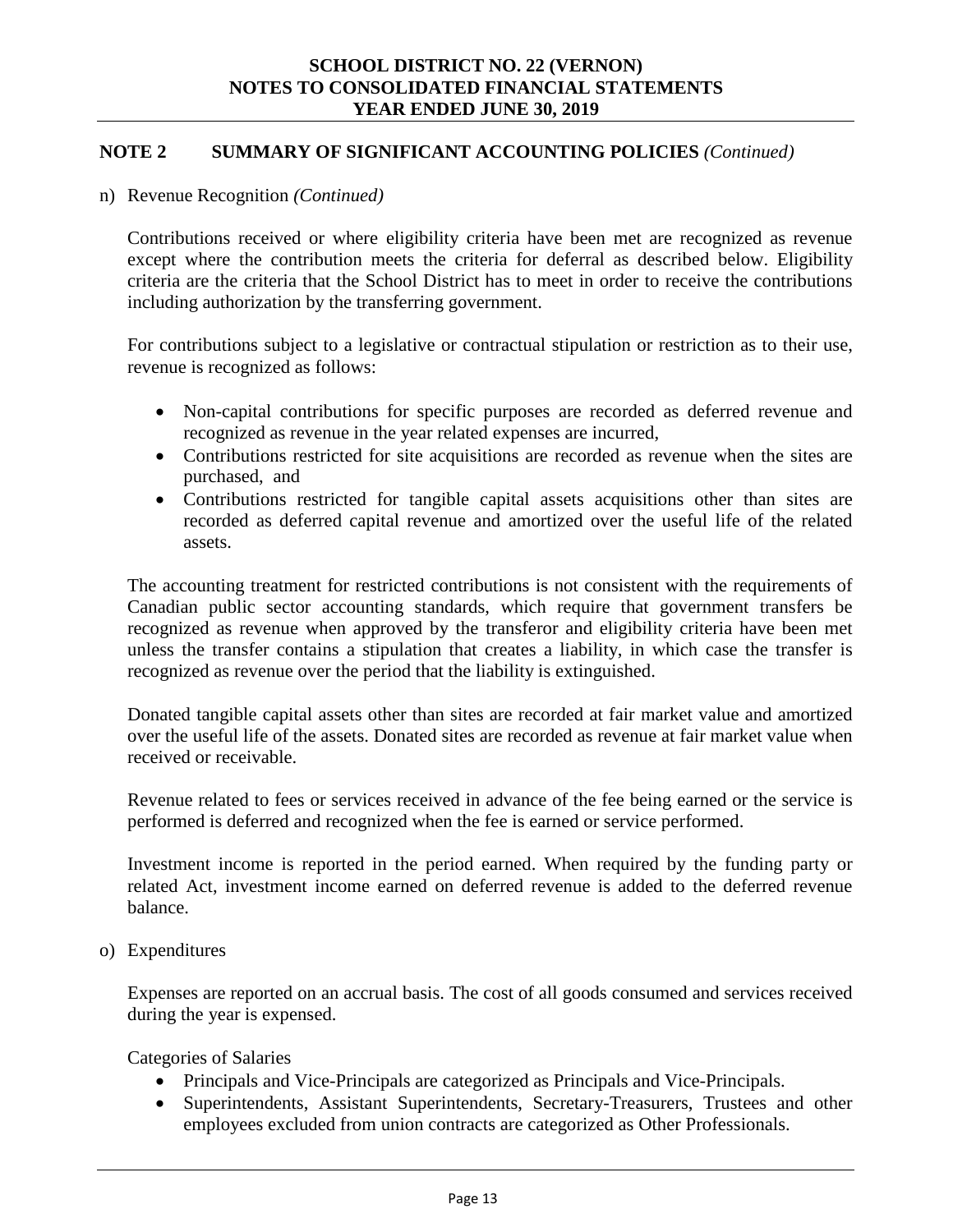#### **NOTE 2 SUMMARY OF SIGNIFICANT ACCOUNTING POLICIES** *(Continued)*

o) Expenditures *(Continued)*

Allocation of Costs

- Operating expenses are reported by function, program, and object. Whenever possible, expenditures are determined by actual identification. Additional costs pertaining to specific instructional programs, such as special and aboriginal education, are allocated to these programs. All other costs are allocated to related programs.
- Actual salaries of personnel assigned to two or more functions or programs are allocated based on the time spent in each function and program. School-based clerical salaries are allocated to school administration and partially to other programs to which they may be assigned. Principals and Vice-Principals salaries are allocated to school administration and may be partially allocated to other programs to recognize their other responsibilities.
- Employee benefits and allowances are allocated to the same programs, and in the same proportions, as the individual's salary.
- Supplies and services are allocated based on actual program identification.
- p) Financial Instruments

A contract establishing a financial instrument creates, at its inception, rights and obligations to receive or deliver economic benefits. The financial assets and financial liabilities portray these rights and obligations in the financial statements. The School District recognizes a financial instrument when it becomes a party to a financial instrument contract.

Financial instruments consist of cash and cash equivalents, accounts receivable, accounts payable and accrued liabilities and debt. All financial assets and liabilities are recorded at cost or amortized cost and the associated transaction costs are added to the carrying value of these investments upon initial recognition and amortized using the effective interest rate method. Transaction costs are incremental costs directly attributable to the acquisition or issue of a financial asset or a financial liability.

Unrealized gains and losses from changes in the fair value of financial instruments measured at fair value are recognized in the statement of remeasurement gains and losses. Upon settlement, the cumulative gain or loss is reclassified from the statement of remeasurement gains and losses and recognized in the statement of operations. Interest and dividends attributable to financial instruments are reported in the statement of operations. There are no measurement gains or losses during the periods presented, therefore no statement of remeasurement gains or losses is included in these financial statements.

All financial assets except derivatives are tested annually for impairment. When financial assets are impaired, impairment losses are recorded in the statement of operations. A write-down of a portfolio investment to reflect a loss in value is not reversed for a subsequent increase in value.

For financial instruments measured using amortized cost, the effective interest rate method is used to determine interest revenue or expense.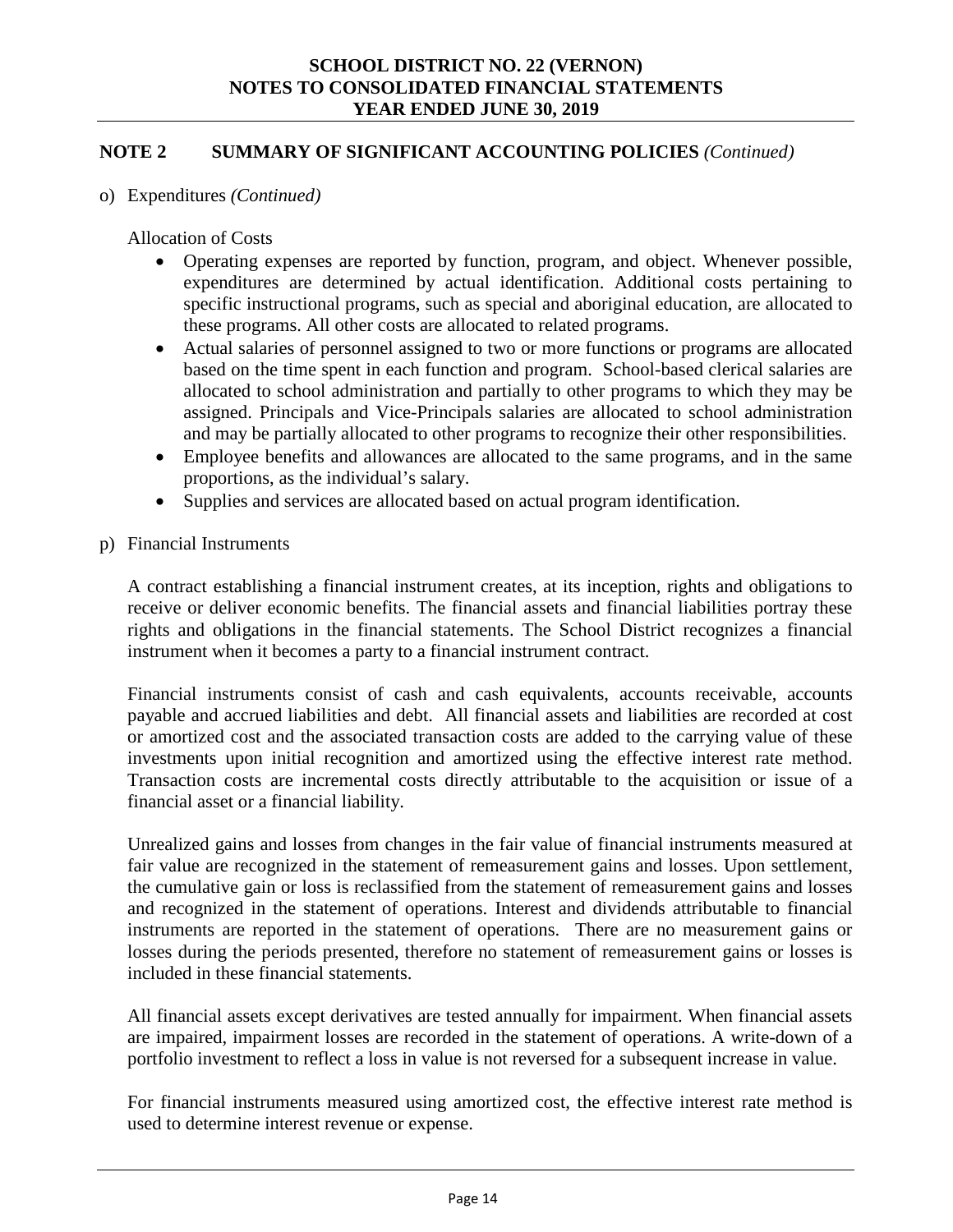#### **NOTE 2 SUMMARY OF SIGNIFICANT ACCOUNTING POLICIES** *(Continued)*

q) Measurement Uncertainty

Preparation of consolidated financial statements in accordance with the basis of accounting described in note 2 a) requires management to make estimates and assumptions that impact reported amounts of assets and liabilities at the date of the consolidated financial statements and revenues and expenses during the reporting periods. Significant areas requiring the use of management estimates relate to the estimated useful life of assets and estimated employee future benefits. Actual results could differ from those estimates.

r) Related Party Transactions

The School District is related through common ownership to all Province of British Columbia ministries, agencies, school districts, health authorities, colleges, universities, and crown corporations. Transactions with these entities, unless disclosed separately, are considered to be in the normal course of operations and are recorded at the exchange amount.

#### **NOTE 3 OTHER ACCOUNTS PAYABLE AND ACCRUED LIABILITIES**

|                                                    | 2019        | 2018        |
|----------------------------------------------------|-------------|-------------|
| Trade and other amounts payable                    | \$2,896,694 | \$3,009,910 |
| Wages payable – teachers' 12 month instalment plan | 1,249,540   | 1,219,864   |
| Pension contributions payable                      | 1,280,210   | 1,297,795   |
| Payroll taxes payable                              | 1,622,245   | 1,009,240   |
| Accrued vacation pay                               | 868,513     | 809,951     |
| Other accrued liabilities                          | 693,283     | 323,075     |
|                                                    | \$8,610,485 | \$7,669,835 |
| <b>NOTE 4</b><br><b>UNEARNED REVENUE</b>           |             |             |
|                                                    | 2019        | 2018        |
| Balance, beginning of year                         | \$2,441,309 | \$2,145,664 |
| Changes for the year:                              |             |             |
| Increase:                                          |             |             |
| Tuition fees collected                             | 4,662,387   | 5,162,899   |
| Decrease:                                          |             |             |
| Tuition fees recognized                            | 4,933,289   | 4,867,254   |
| Net (decrease) increase for the year               | (270, 902)  | 295,645     |
| Balance, end of year                               | \$2,170,407 | \$2,441,309 |
|                                                    |             |             |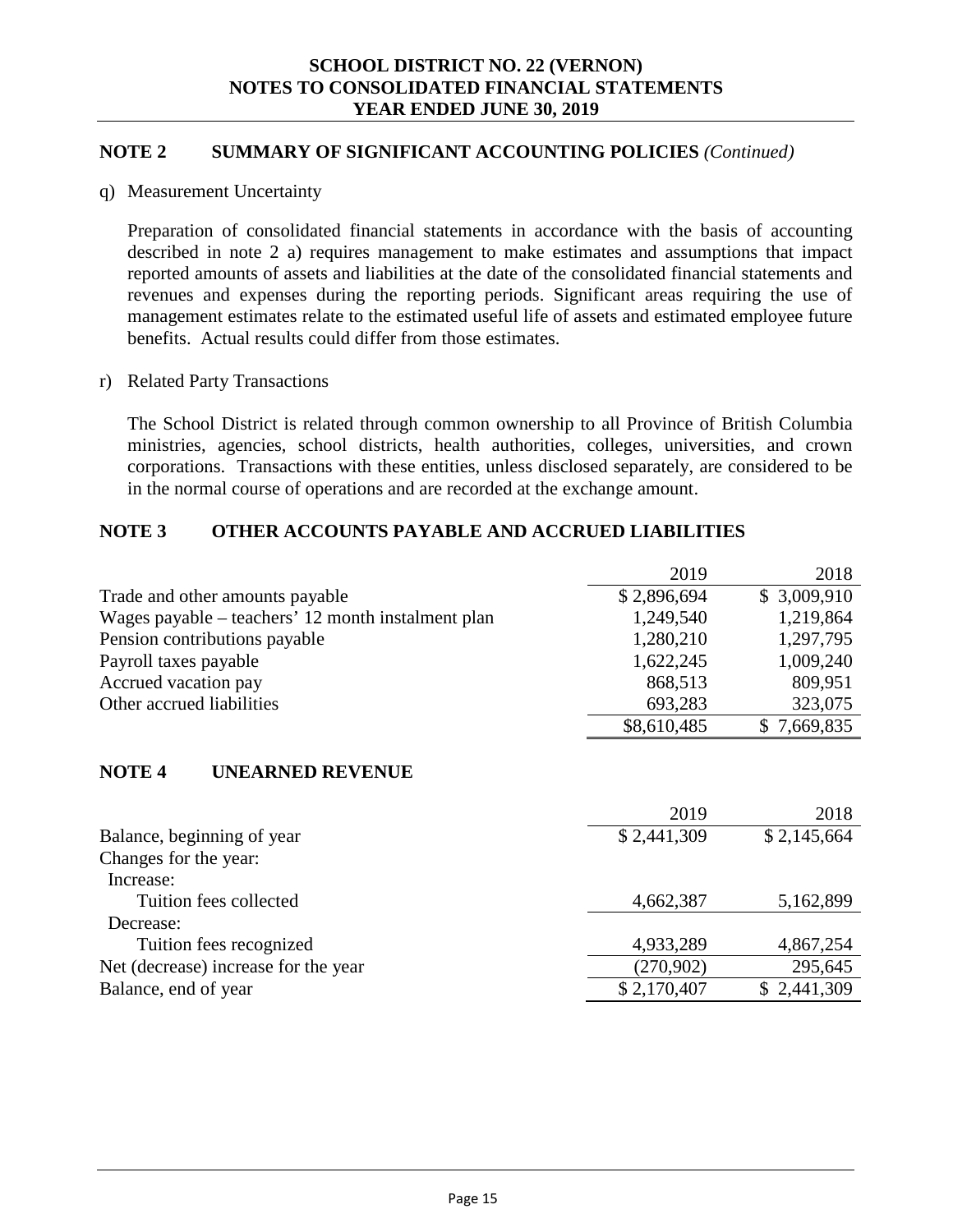#### **NOTE 5 DEFERRED REVENUE**

Deferred revenue includes unspent grants and contributions received that meet the description of a restricted contribution in the Restricted Contributions Regulation 198/2011 issued by Treasury Board, i.e., the stipulations associated with those grants and contributions have not yet been fulfilled.

|                                                          | 2019        | 2018            |
|----------------------------------------------------------|-------------|-----------------|
| Balance, beginning of year                               | \$1,173,304 | \$1,170,635     |
| Changes for the year:                                    |             |                 |
| Increase:                                                |             |                 |
| Grants: Provincial – Ministry of Education               | 8,477,777   | 8,260,278       |
| School generated funds                                   | 3,062,333   | 2,739,195       |
| Other                                                    | 216,738     | 191,979         |
| Interest                                                 | 52,449      |                 |
|                                                          | 11,809,297  | 11, 191, 452    |
| Decrease:                                                |             |                 |
| Allocated to Revenue: Provincial – Ministry of Education | 8,164,994   | 8,314,426       |
| Other                                                    | 3,101,311   | 2,874,357       |
|                                                          | 11,266,305  | 11,188,783      |
| Net changes for the year                                 | 542,992     | 2,669           |
| Balance, end of year                                     | \$1,716,296 | 1,173,304<br>S. |
|                                                          |             |                 |

#### **NOTE 6 DEFERRED CAPITAL REVENUE**

Deferred capital revenue includes grants and contributions received that are restricted by the contributor for the acquisition of tangible capital assets that meet the description of a restricted contribution in the Restricted Contributions Regulation 198/2011 issued by Treasury Board. Once spent, the contributions are amortized into revenue over the life of the asset acquired.

|                                  | 2019         | 2018         |
|----------------------------------|--------------|--------------|
| Deferred capital revenue - spent |              |              |
| Balance, beginning of year       | \$90,609,598 | \$91,636,557 |
| Increase:                        |              |              |
| Capital additions                | 2,674,041    | 3,021,229    |
| Decrease:                        |              |              |
| Amortization                     | 4,095,977    | 4,048,188    |
| Net decrease for the year        | (1,421,936)  | (1,026,959)  |
| Balance, end of year             | \$89,187,662 | \$90,609,598 |
|                                  |              |              |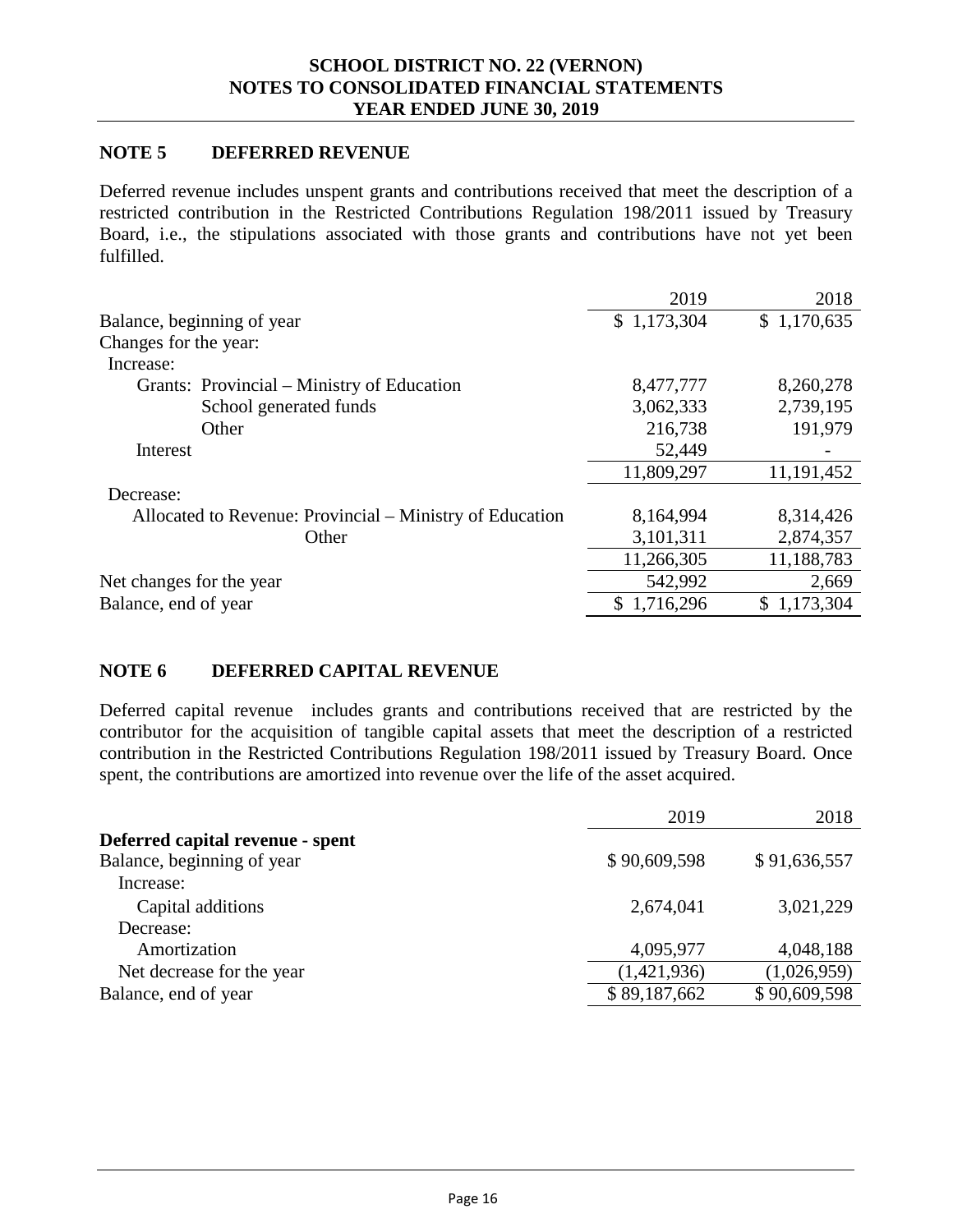#### **NOTE 6 DEFERRED CAPITAL REVENUE** *(Continued)*

|                                                     | 2019          | 2018          |
|-----------------------------------------------------|---------------|---------------|
| Deferred capital revenue - unspent                  |               |               |
| Balance, beginning of year                          | \$<br>361,084 | 620,403<br>\$ |
| Increases:                                          |               |               |
| Provincial grants – Ministry of Education           | 2,749,103     | 2,736,119     |
| Provincial grants – Other Ministries                | 21,869        | 23,856        |
| Investment income                                   | 1,935         | 1,935         |
| Decrease:                                           |               |               |
| Transfer to deferred capital revenue - spent        | 2,674,041     | 3,021,229     |
| Net increase (decrease) for the year                | 98,866        | (259, 319)    |
| Balance, end of year                                | 459,950       | 361,084       |
| Total deferred capital revenue balance, end of year | \$89,647,612  | \$90,970,682  |

#### **NOTE 7 EMPLOYEE FUTURE BENEFITS**

Benefits include accumulating non-vested sick leave, retirement/severance and death benefits. Funding is provided when the benefits are paid and accordingly, there are no plan assets. Although no plan assets are uniquely identified, the School District has provided for the payment of these benefits.

|                                                              | 2019              | 2018              |
|--------------------------------------------------------------|-------------------|-------------------|
| <b>Reconciliation of Accrued Benefit Obligation</b>          |                   |                   |
| Accrued Benefit Obligation - April 1                         | \$3,398,812       | \$3,361,454       |
| <b>Service Cost</b>                                          | 254,402           | 242,718           |
| <b>Interest Cost</b>                                         | 95,966            | 94,911            |
| <b>Benefit Payments</b>                                      | (362,670)         | (291, 177)        |
| Decrease in Obligation due to Plan Amendment                 | (14,232)          |                   |
| Actuarial Loss (Gain)                                        | 883,944           | (9,094)           |
| Accrued Benefit Obligation - March 31                        | \$4,256,222       | \$3,398,812       |
|                                                              |                   |                   |
| <b>Reconciliation of Funded Status at End of Fiscal Year</b> |                   |                   |
| Accrued Benefit Obligation - March 31                        | \$4,256,222       | \$3,398,812       |
| Market Value of Plan Assets - March 31                       |                   |                   |
| Funded Status - Deficit                                      | (4,256,222)       | (3,398,812)       |
| <b>Employer Contributions After Measurement Date</b>         | 6,656             | 136,752           |
| Benefits Expense After Measurement Date                      | (112,290)         | (87, 592)         |
| Unamortized Net Actuarial Loss (Gain)                        | 822,072           | (57, 333)         |
| Accrued Benefit Liability - June 30                          | $$$ $(3,539,784)$ | $$$ $(3,406,985)$ |
|                                                              |                   |                   |
| <b>Reconciliation of Change in Accrued Benefit Liability</b> |                   |                   |
| Accrued Benefit Liability – July 1                           | \$3,406,985       | \$3,386,165       |
| Net Expense for Fiscal Year                                  | 365,374           | 346,386           |
| <b>Employer Contributions</b>                                | (232, 575)        | (325, 567)        |
| Accrued Benefit Liability – June 30                          | \$3,539,784       | \$3,406,985       |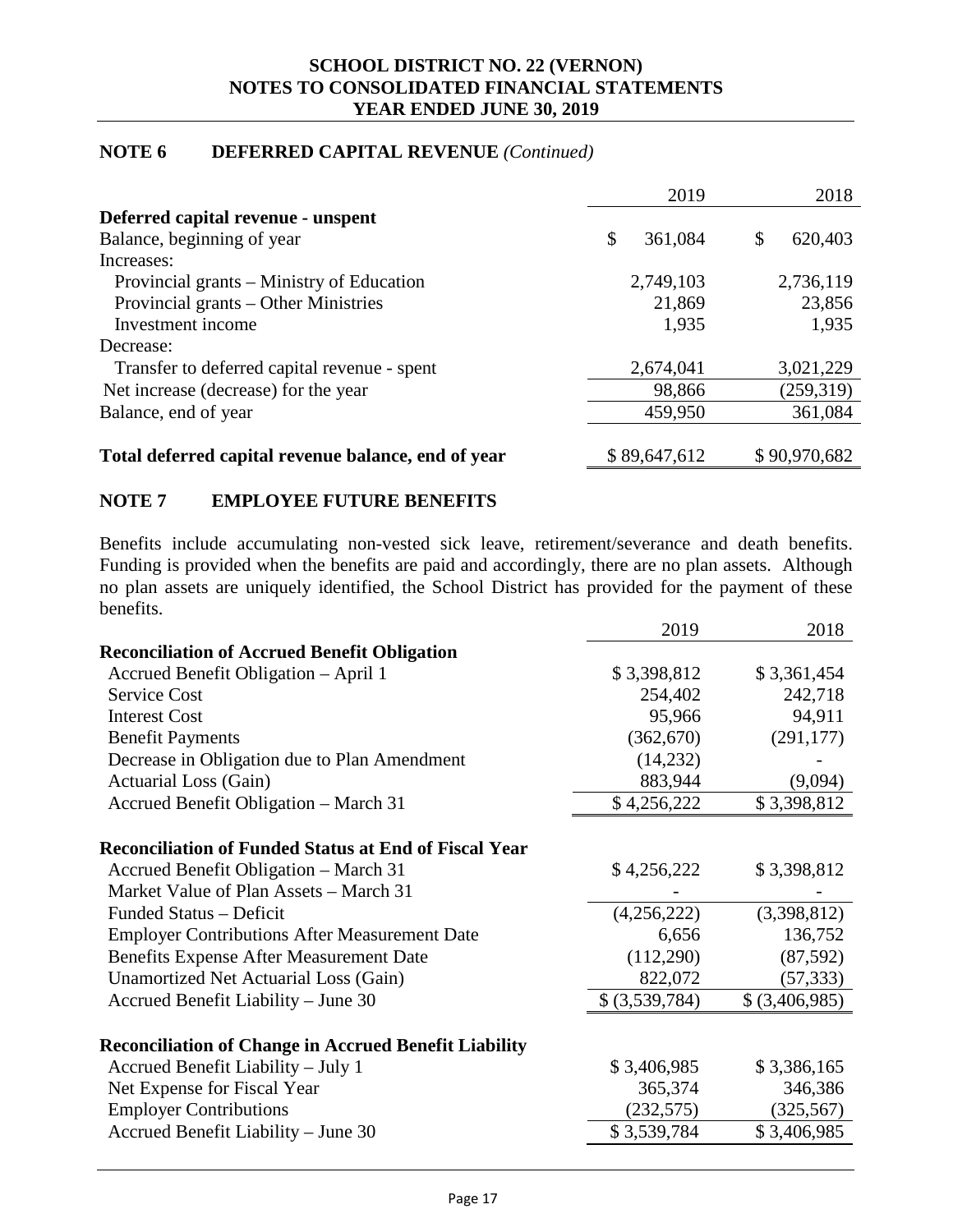#### **NOTE 7 EMPLOYEE FUTURE BENEFITS** *(Continued)*

|                                                | 2019      | 2018      |
|------------------------------------------------|-----------|-----------|
| <b>Components of Net Benefit Expense</b>       |           |           |
| <b>Service Cost</b>                            | \$275,747 | \$245,639 |
| <b>Interest Cost</b>                           | 99,320    | 95,174    |
| <b>Immediate Recognition of Plan Amendment</b> | (14,232)  |           |
| <b>Amortization of Net Actuarial Loss</b>      | 4.539     | 5,573     |
| Net Benefit Expense                            | \$365,374 | \$346,386 |

The significant actuarial assumptions adopted for measuring the School District's accrued benefit obligations are:

|                                    | 2019                                      | 2018      |
|------------------------------------|-------------------------------------------|-----------|
| Discount Rate $-$ April 1          | 2.75%                                     | 2.75%     |
| Discount Rate – March 31           | 2.75%                                     | 2.75%     |
| Long Term Salary Growth – April 1  | $2.50\%$ + seniority $2.50\%$ + seniority |           |
| Long Term Salary Growth – March 31 | $2.50\%$ + seniority $2.50\%$ + seniority |           |
| EARSL – March 31                   | 9.2 years                                 | 8.8 years |

#### **NOTE 8 TANGIBLE CAPITAL ASSETS**

#### **June 30, 2019**

|                                | Balance at      |                  |                              | Balance at      |
|--------------------------------|-----------------|------------------|------------------------------|-----------------|
| Cost:                          | June 30, 2018   | <b>Additions</b> | Disposals                    | June 30, 2019   |
| <b>Sites</b>                   | 8,816,960<br>\$ | \$               | \$                           | 8,816,960<br>\$ |
| <b>Buildings</b>               | 169,375,943     | 2,909,204        | $\qquad \qquad \blacksquare$ | 172,285,147     |
| Buildings $-$ Work-in-progress | 951,885         | 6,149,503        | $\qquad \qquad \blacksquare$ | 7,101,388       |
| Furniture & Equipment          | 4,358,675       | 275,921          | 75,312                       | 4,559,284       |
| Vehicles                       | 4,916,857       | 254,579          | 887,274                      | 4,284,162       |
| <b>Computer Software</b>       | 391,931         | 89,197           | 121,658                      | 359,470         |
| <b>Computer Hardware</b>       | 5,133,246       | 933,301          | 2,652,237                    | 3,414,310       |
| Total                          | \$193,945,497   | \$10,611,705     | \$3,736,481                  | 200,820,721     |
|                                |                 |                  |                              |                 |
|                                | Balance at      |                  |                              | Balance at      |

|                                  | Balance at    |                  |                                    | Balance at    |
|----------------------------------|---------------|------------------|------------------------------------|---------------|
| <b>Accumulated Amortization:</b> | June 30, 2018 | <b>Additions</b> | <b>Disposals</b>                   | June 30, 2019 |
| <b>Buildings</b>                 | \$75,843,376  | \$3,726,859      | \$<br>$\qquad \qquad \blacksquare$ | \$79,570,235  |
| Furniture & Equipment            | 1,383,869     | 435,867          | 75,312                             | 1,744,424     |
| Vehicles                         | 2,758,972     | 491,686          | 887,274                            | 2,363,384     |
| <b>Computer Software</b>         | 149,784       | 78,386           | 121,658                            | 106,512       |
| <b>Computer Hardware</b>         | 2,962,039     | 1,026,649        | 2,652,237                          | 1,336,451     |
| Total                            | \$83,098,040  | \$5,759,447      | \$3,736,481                        | \$85,121,006  |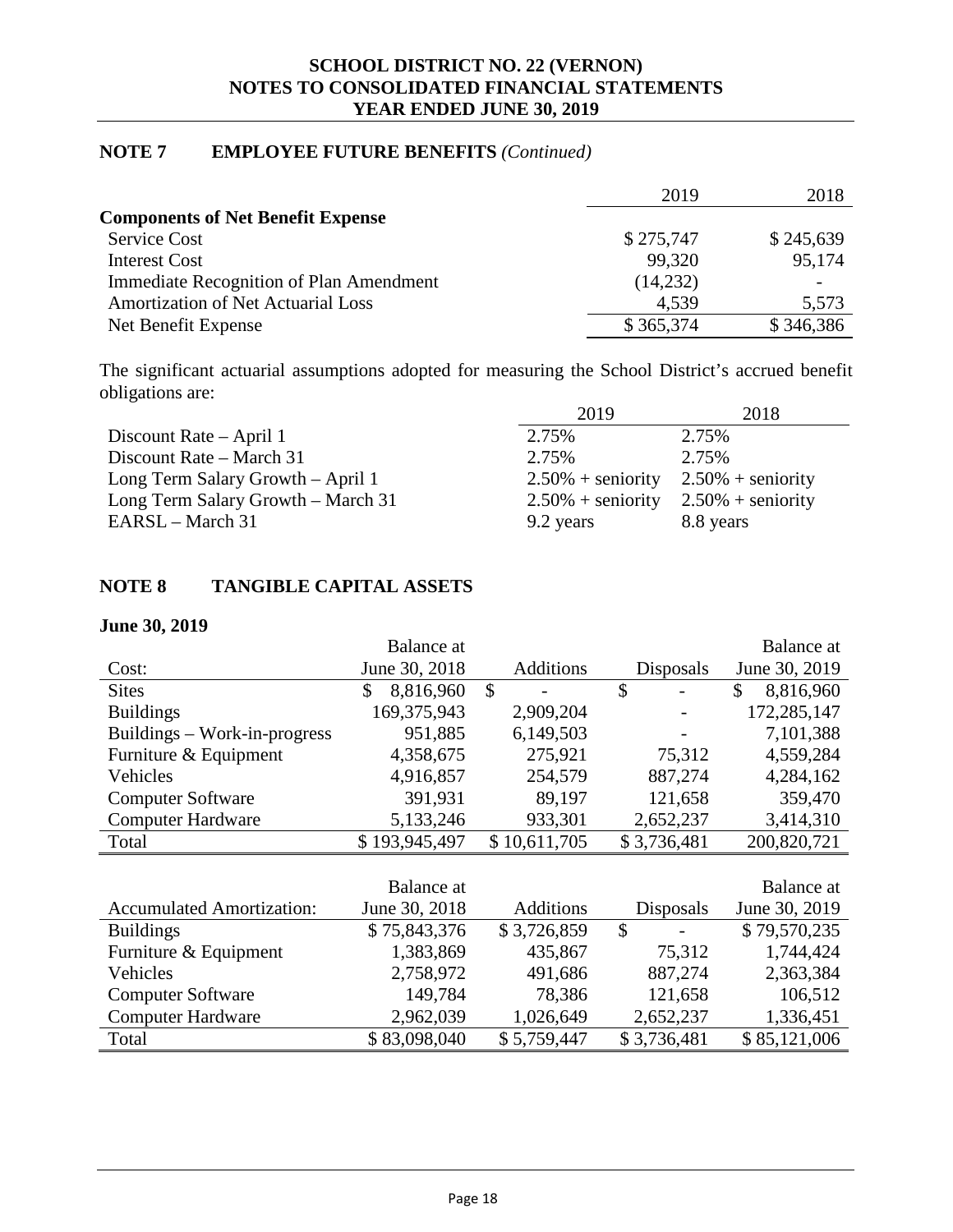#### **NOTE 8 TANGIBLE CAPITAL ASSETS** *(Continued)*

#### **June 30, 2018**

|                                  | Balance at        |                  |             | Balance at      |
|----------------------------------|-------------------|------------------|-------------|-----------------|
| Cost:                            | June 30, 2017     | <b>Additions</b> | Disposals   | June 30, 2018   |
| <b>Sites</b>                     | \$<br>8,816,960   | $\mathcal{S}$    | \$          | \$<br>8,816,960 |
| <b>Buildings</b>                 | 166,671,085       | 2,704,858        |             | 169,375,943     |
| Buildings – Work-in-progress     |                   | 951,885          |             | 951,885         |
| Furniture & Equipment            | 3,300,060         | 1,276,707        | 218,092     | 4,358,675       |
| Vehicles                         | 5,281,074         | 130,751          | 494,968     | 4,916,857       |
| <b>Computer Software</b>         | 393,096           | 150,860          | 152,025     | 391,931         |
| <b>Computer Hardware</b>         | 5,693,041         | 808,431          | 1,368,226   | 5,133,246       |
| Total                            | \$190,155,316     | \$6,023,492      | \$2,233,311 | \$193,945,497   |
|                                  |                   |                  |             |                 |
|                                  | <b>Balance</b> at |                  |             | Balance at      |
| <b>Accumulated Amortization:</b> | June 30, 2017     | <b>Additions</b> | Disposals   | June 30, 2018   |
| <b>Buildings</b>                 | \$72,168,278      | \$3,675,098      | \$          | \$75,843,376    |
| Furniture & Equipment            | 1,271,955         | 330,006          | 218,092     | 1,383,869       |
| Vehicles                         | 2,725,832         | 528,108          | 494,968     | 2,758,972       |
| <b>Computer Software</b>         | 223,190           | 78,619           | 152,025     | 149,784         |
| <b>Computer Hardware</b>         | 3,191,657         | 1,138,608        | 1,368,226   | 2,962,039       |
| Total                            | \$79,580,912      | \$5,750,439      | \$2,233,311 | \$83,098,040    |

#### **Net Book Value:**

|                              | June 30, 2019 | June 30, 2018   |
|------------------------------|---------------|-----------------|
| <b>Sites</b>                 | 8,816,960     | 8,816,960<br>\$ |
| <b>Buildings</b>             | 92,714,912    | 93,532,567      |
| Buildings – Work-in-progress | 7,101,388     | 951,885         |
| Furniture & Equipment        | 2,814,860     | 2,974,806       |
| Vehicles                     | 1,920,778     | 2,157,885       |
| <b>Computer Software</b>     | 252,958       | 242,147         |
| <b>Computer Hardware</b>     | 2,077,859     | 2,171,207       |
| Total                        | \$115,699,715 | \$110,847,457   |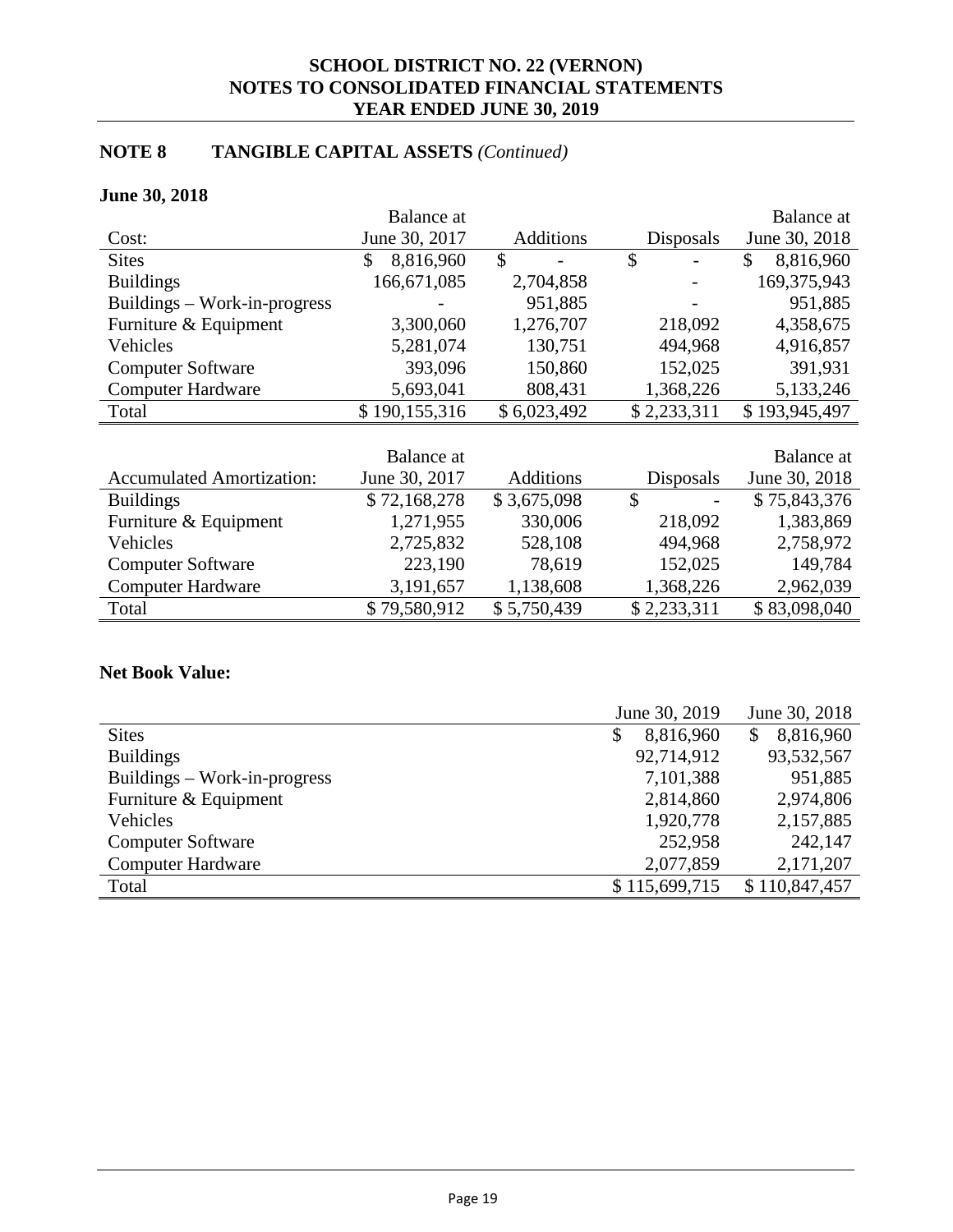#### **NOTE 9 ACCUMULATED SURPLUS**

The School District has established a number of funds to demonstrate compliance with legislation and to reflect the School District's intentions to undertake identified future activities.

|                                  | 2019         | 2018         |
|----------------------------------|--------------|--------------|
| Operating fund                   | \$3,905,864  | \$2,463,425  |
| Special purpose funds            | 57,343       | 58,891       |
| Capital funds                    | 28,934,979   | 27,668,504   |
| <b>Total Accumulated Surplus</b> | \$32,898,186 | \$30,190,820 |

Amounts not restricted by agreement with a third party may be transferred between funds to reflect future intentions of the School District. Externally restricted surpluses are amounts for which an agreement with a third party targets the use of the surplus to a particular activity. Internally restricted surpluses have been allocated to a particular activity.

#### **Operating Fund**

The Operating Fund accounts for the School District's operating grants and other operating revenues. Legislation requires that the School District present a balanced budget for the Operating Fund, whereby budgeted expenditure does not exceed the total of budgeted revenue and any surplus in the operating fund carried forward from previous years.

|                                     | 2019        | 2018        |
|-------------------------------------|-------------|-------------|
| Internally restricted:              |             |             |
| School budget balances              | 392,648     | 325,106     |
| Department budget balances          | 4,293       | 30,000      |
| Appropriated for next year's budget | 1,693,680   | 400,000     |
| Contingency reserve                 | 1,000,000   | 1,000,000   |
| Union commitments                   | 643,885     | 564,902     |
| Aboriginal Education commitments    | 171,358     | 143,417     |
| <b>Total Operating Fund</b>         | \$3,905,864 | \$2,463,425 |

#### **Special Purpose Funds**

The Special Purpose Funds account for grants and contributions received which are directed by agreement with a third party towards specific activities. As these are targeted grants, any unspent funding is typically accounted for as deferred revenue, not as accumulated surplus. The Special Purpose Funds also account for the operating revenues, expenses and surplus of 554210 BC Ltd, a related entity which owns a woodlot license.

|                                    | 2019      | 2018     |
|------------------------------------|-----------|----------|
| Internally restricted:             |           |          |
| 554210 BC Ltd. operating surplus   | \$ 57,343 | \$58,891 |
| <b>Total Special Purpose Funds</b> | \$57.343  | \$58,891 |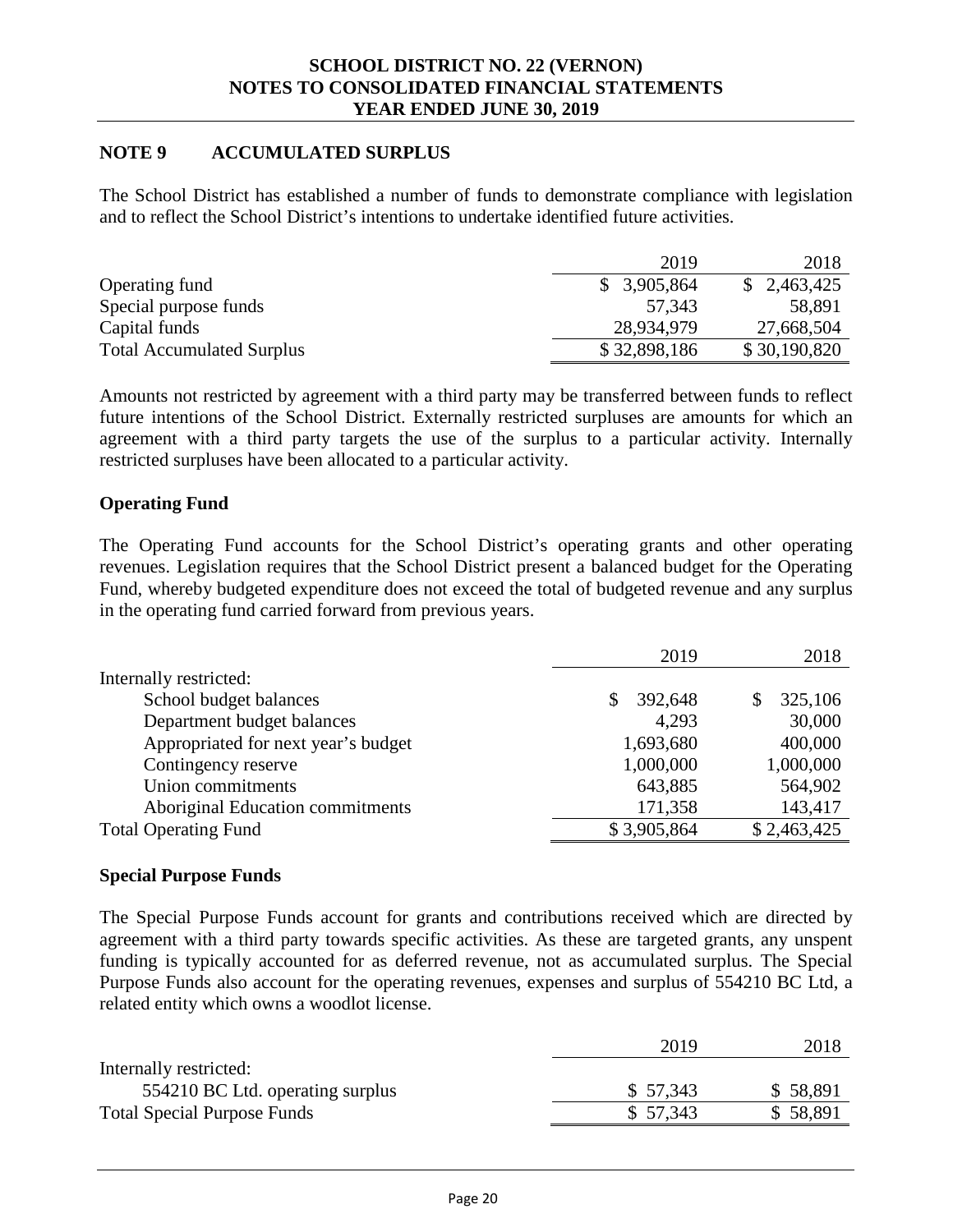#### **NOTE 9 ACCUMULATED SURPLUS** *(Continued)*

#### **Capital Fund**

The Capital Fund accounts for the School District's investment in its existing capital infrastructure, including the existing buildings, furniture, computers and equipment. It also reflects local capital, which represent surpluses restricted to fund future capital purchases.

|                                                          | 2019         | 2018            |
|----------------------------------------------------------|--------------|-----------------|
| Local capital                                            |              |                 |
| Externally restricted for future capital asset purchases | S            | 1,449,073<br>S. |
| Internally restricted for future capital asset purchases | 2,422,926    | 5,981,572       |
| Total local capital                                      | 2,422,926    | 7,430,645       |
| Invested in tangible capital assets                      | 26,512,053   | 20,237,859      |
| <b>Total Capital Fund</b>                                | \$28,934,979 | \$27,668,504    |

The amounts within local capital represent cumulative unspent amounts transferred to the capital fund from the operating fund, interested earned on the local capital balance, and proceeds from the sale of certain assets.

The School District has transferred the following amounts from the Operating Fund to the Local Capital Fund:

|                          | <b>Budget</b> | Actual                                       | Variance |
|--------------------------|---------------|----------------------------------------------|----------|
| Year ended June 30, 2019 |               | $$1,133,000$ $$1,914,258$ $$781,258$         |          |
| Year ended June 30, 2018 |               | $$1,433,000 \quad $2,046,031 \quad $613,031$ |          |

\$67,245 (2018 - \$45,004) of the variance reflects transfers into local capital to fund the replacement of the School District's photocopiers. The remaining transfer of \$714,013 (2018 - \$568,027) is from excess international program revenues earned in 2019. It is consistent with the Board's motion on financing the Board Office project and the Board's policy on Financial Surplus and Inter-Fund Transfers.

The School District has allocated existing local capital to fund the following projects in future years:

|                                                                  | 2019        | 2018        |
|------------------------------------------------------------------|-------------|-------------|
| Technology                                                       | 217,853     | 268,201     |
| Maintenance, custodial and transportation equipment and vehicles | 105,342     | 188,140     |
| School classroom improvements                                    | 117,655     | 65,958      |
| Finance enterprise resource planning software                    | 400,000     | 400,000     |
| Photocopier fleet replacement                                    | 54,192      |             |
| Board office renovation and portable replacement                 | 1,527,884   | 6,508,346   |
| <b>Total Local Capital</b>                                       | \$2,422,926 | \$7,430,645 |

The forecast board office renovation and portable replacement project costs exceed the local capital allocation by \$900,000. The School District anticipates funding this shortfall through the Annual Facilities Grants and approved operating surplus transfers.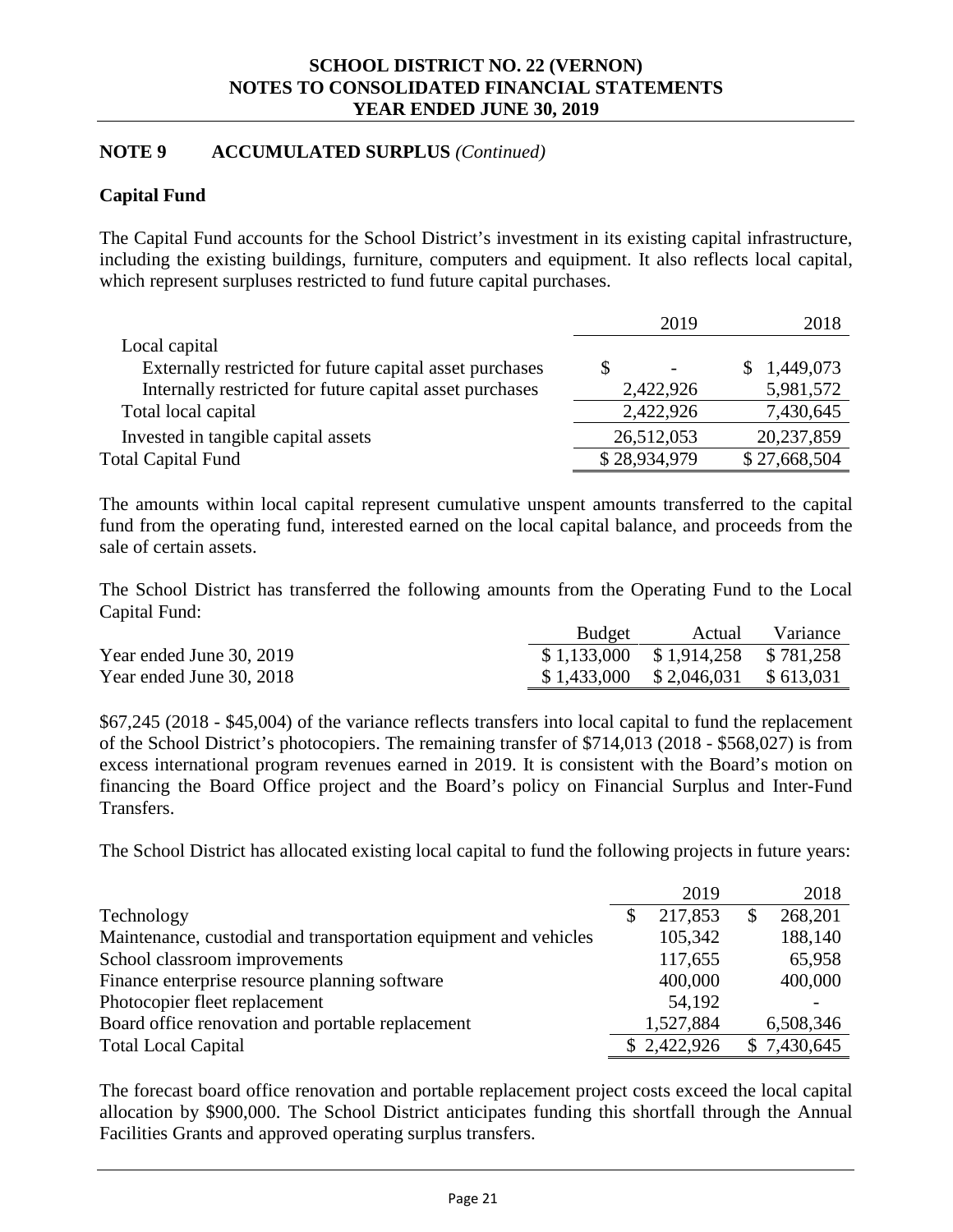#### **NOTE 10 CONTRACTUAL OBLIGATIONS AND CONTINGENCIES**

The School District has approximately \$1.1 million of purchase orders which remain outstanding at June 30, 2019.

The School District has approximately \$2.0 million at June 30, 2019 of contractual commitments relating to the construction of the Board Office portable replacement building and the renovation of the existing Board Office.

The School District has approximately \$570,000 at June 30, 2019 of contractual commitments relating to the construction of a 10 classroom addition to BX Elementary School.

The School District, through its Scholarships and Bursaries special purpose fund, has committed to providing \$264,940 of post-secondary scholarships and bursaries at June 30, 2019.

The School District has contractual obligations in collective agreements with employee unions to provide certain future funds for employee professional development and collective agreement administration. The total of these commitments is \$643,885 at June 30, 2019.

The School District receives certain targeted funding from the Provincial Government which the School District is required to spend on enhancing the education of Aboriginal students. Unspent amounts at June 30, 2019 are \$171,358. The School District is committed to spending this amount on enhancing the education of Aboriginal students, in addition to any future relevant targeted grants received.

Certain schools in the School District contain asbestos. No amount has been recorded in these financial statements with regard to this potential liability since the fair value of future removal costs cannot be reasonably estimated due to unknown timelines.

The nature of the School District's activities are such that there is usually litigation pending or in process at any time. With respect to unsettled claims at June 30, 2019, management believes the School District has valid defenses and appropriate insurance coverage in place. In the event that any claims are successful, management believes that such claims are not expected to have a material effect on the School District's financial position or operations.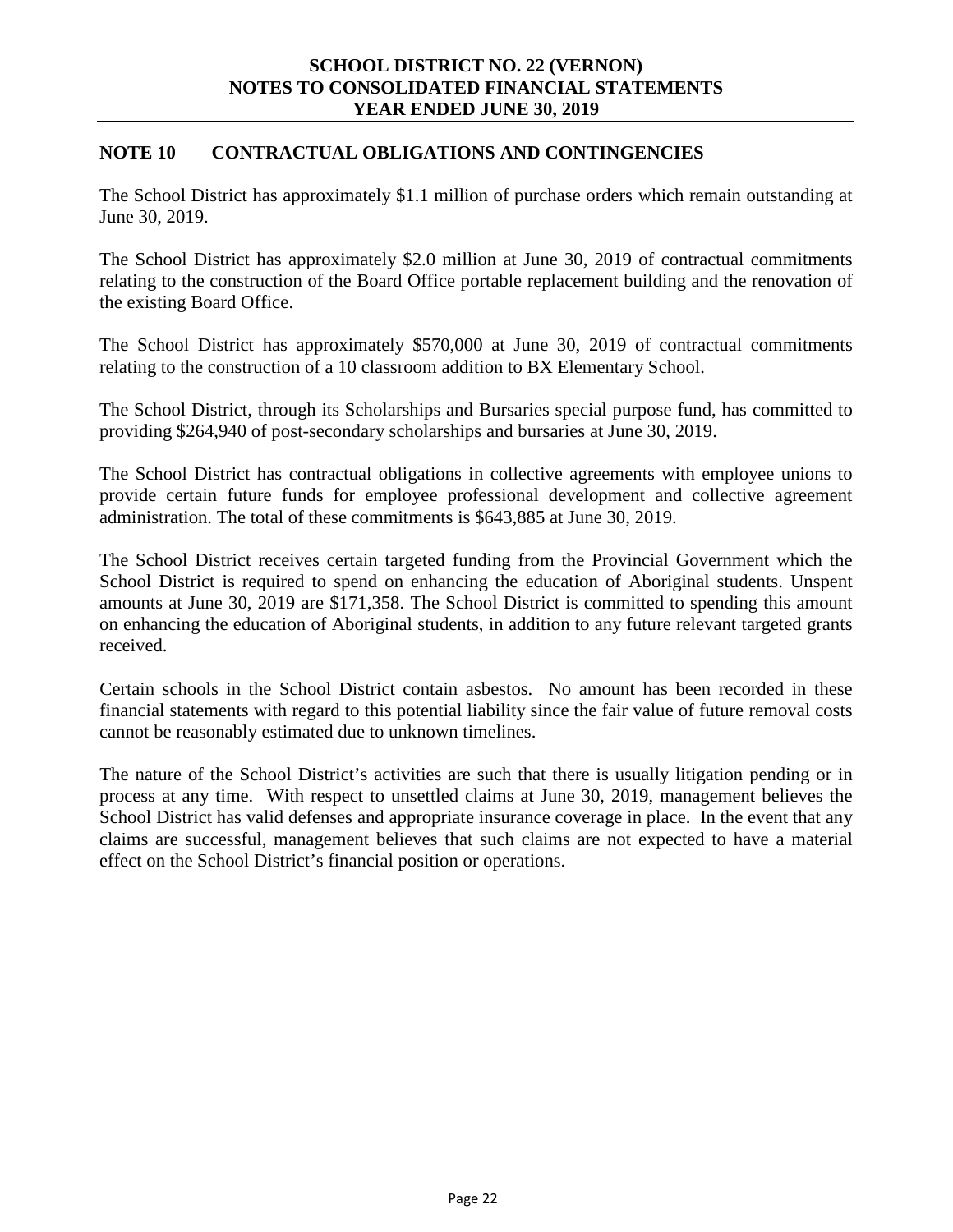#### **NOTE 11 BUDGET FIGURES**

Budget figures included in the financial statements were approved by the Board through the adoption of an amended annual budget on January  $16<sup>th</sup>$ , 2019. The original annual budget was adopted on May 23rd, 2018. The original and amended budgets are presented below.

|                                          | 2019 Annual           | 2019 Annual      |
|------------------------------------------|-----------------------|------------------|
|                                          | <b>Amended Budget</b> | Original Budget  |
| <b>Revenues</b>                          |                       |                  |
| <b>Provincial Grants</b>                 |                       |                  |
| Ministry of Education                    | \$88,237,607          | \$87,724,235     |
| Other                                    | 327,464               | 297,864          |
| Tuition                                  | 4,697,328             | 4,616,828        |
| <b>Other Revenue</b>                     | 3,978,916             | 4,018,182        |
| <b>Rentals and Leases</b>                | 43,000                | 43,000           |
| Investment Income                        | 341,804               | 245,900          |
| Amortization of Deferred Capital Revenue | 4,084,191             | 4,047,705        |
|                                          | 101,710,310           | 100,993,714      |
| <b>Expenses</b>                          |                       |                  |
| Instruction                              | 81,870,283            | 81,268,702       |
| <b>District Administration</b>           | 3,005,625             | 2,917,445        |
| <b>Operations and Maintenance</b>        | 15,032,487            | 14,751,989       |
| <b>Transportation and Housing</b>        | 2,572,913             | 2,613,423        |
|                                          | 102,481,308           | 101,551,559      |
| Deficit for the year                     | \$<br>(770,098)       | (557, 845)<br>\$ |

#### **NOTE 12 EMPLOYEE PENSION PLANS**

The School District and its employees contribute to the Teachers' Pension Plan and Municipal Pension Plan (jointly trusteed pension plans). The boards of trustees for these plans, representing plan members and employers, are responsible for administering the pension plans, including investing assets and administering benefits. The plans are multi-employer defined benefit pension plans. Basic pension benefits are based on a formula. As at December 31, 2017, the Teachers' Pension Plan has about 46,000 active members and approximately 38,000 retired members. As of December 31, 2017, the Municipal Pension Plan has about 197,000 active members, including approximately 24,000 from school districts.

Every three years, an actuarial valuation is performed to assess the financial position of the plans and adequacy of plan funding. The actuary determines an appropriate combined employer and member contribution rate to fund the plans. The actuary's calculated contribution rate is based on the entry-age normal cost method, which produces the long-term rate of member and employer contributions sufficient to provide benefits for average future entrants to the plans. This rate may be adjusted for the amortization of any actuarial funding surplus and will be adjusted for the amortization of any unfunded actuarial liability.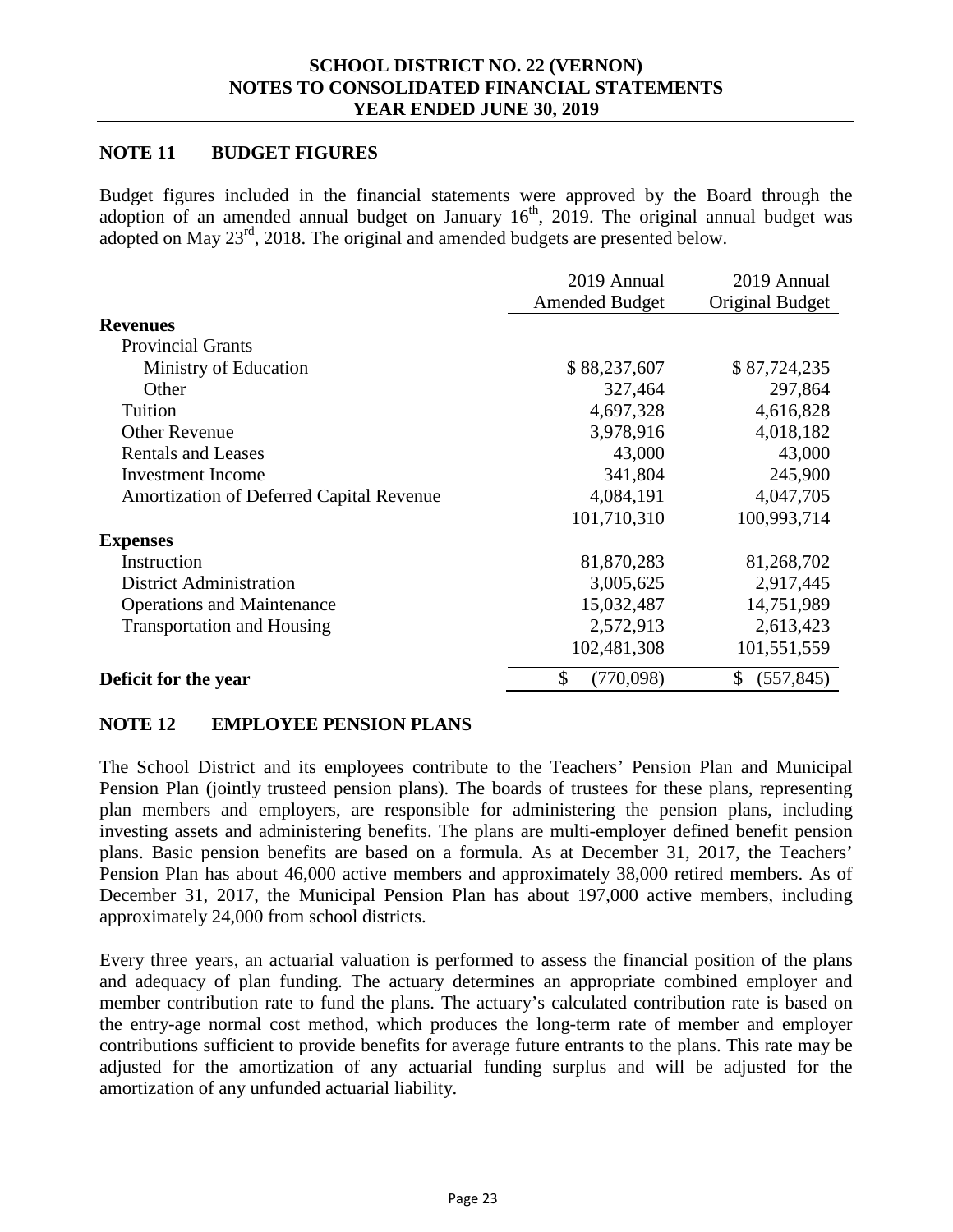#### **NOTE 12 EMPLOYEE PENSION PLANS** *(Continued)*

The most recent actuarial valuation of the Teachers' Pension Plan as at December 31, 2017, indicated a \$1,656 million surplus for basic pension benefits on a going concern basis. As a result of the 2017 basic account actuarial valuation surplus, plan enhancements and contribution rate adjustments were made; the remaining \$644 million surplus was transferred to the rate stabilization account.

The most recent actuarial valuation for the Municipal Pension Plan as at December 31, 2015, indicated a \$2,224 million funding surplus for basic pension benefits on a going concern basis. As a result of the 2015 basic account actuarial valuation surplus and pursuant to the joint trustee agreement, \$1,927 million was transferred to the rate stabilization account and \$297 million of the surplus ensured the required contribution rate remained unchanged.

The School District paid \$6,974,632 for employer contributions to the plans for the year ended June 30, 2019 (2018: \$7,476,561).

The next valuation for the Teachers' Pension Plan will be as at December 31, 2020, with results available in 2021. The next valuation for the Municipal Pension Plan will be as at December 31, 2018, with results available later in 2019.

Employers participating in the plans record their pension expense as the amount of employer contributions made during the fiscal year (defined contribution pension plan accounting). This is because the plans record accrued liabilities and accrued assets for each plan in aggregate, resulting in no consistent and reliable basis for allocating the obligation, assets and cost to individual employers participating in the plans.

#### **NOTE 13 EXPENSE BY OBJECT**

|                       | 2019          | 2018         |
|-----------------------|---------------|--------------|
| Salaries and benefits | \$79,821,894  | \$77,190,208 |
| Services and supplies | 14,487,731    | 14, 263, 415 |
| Amortization          | 5,759,447     | 5,750,439    |
|                       | \$100,069,072 | \$97,204,062 |

#### **NOTE 14 ECONOMIC DEPENDENCE**

The operations of the School District are dependent on continued funding from the Ministry of Education and various governmental agencies to carry out its programs. These consolidated financial statements have been prepared on a going concern basis.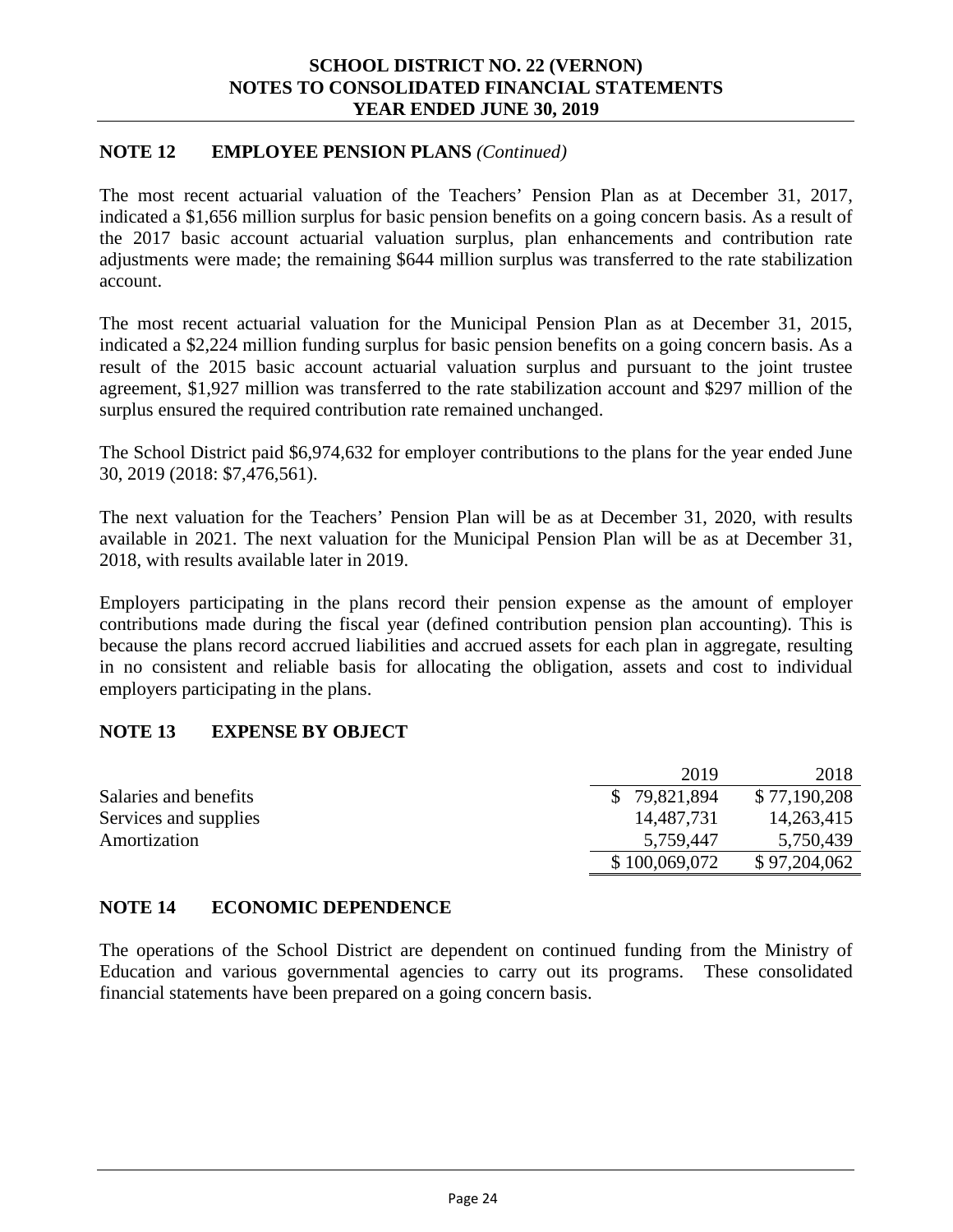#### **NOTE 15 RISK MANAGEMENT**

The Board ensures that the School District has identified its risks and ensures that management monitors and controls them. The School District has exposure to the following risks from its use of financial instruments: credit risk, market risk and liquidity risk.

a) Credit risk:

Credit risk is the risk of financial loss to an institution if a customer or counterparty to a financial instrument fails to meet its contractual obligations. Such risks arise principally from certain financial assets held consisting of cash and amounts receivable.

The School District is exposed to credit risk in the event of non-performance by a borrower. This risk is mitigated as the School District does not have significant amounts receivable from any one borrower or class of borrowers.

It is management's opinion that the School District is not exposed to significant credit risk associated with its cash deposits as they are placed in Chartered Bank instruments or with the Provincial Government's Central Deposit Program.

b) Market risk:

Market risk is the risk that the fair value or future cash flows of a financial instrument will fluctuate because of changes in market prices. Market risk is comprised of currency risk and interest rate risk.

Currency risk is the risk that the fair value or future cash flows of a financial instrument will fluctuate because of changes in the foreign exchange rates. It is management's opinion that the School District is not exposed to significant currency risk, as amounts held and purchases made in foreign currency are insignificant.

It is management's opinion that the School District is not exposed to significant market risk associated with interest rate risk as the School District has no borrowings and interest earned on existing deposits is not significant to the School District's operations.

c) Liquidity risk:

Liquidity risk is the risk that the School District will not be able to meet its financial obligations as they become due. The School District manages liquidity risk by continually monitoring actual and forecasted cash flows from operations and anticipated investing activities to ensure, as far as possible, that it will always have sufficient liquidity to meet its liabilities when due, under both normal and stressed conditions, without incurring unacceptable losses or risking damage to the School District's reputation.

Risk Management and insurance services for all School Districts in British Columbia are provided by the Risk Management Branch of the Ministry of Finance.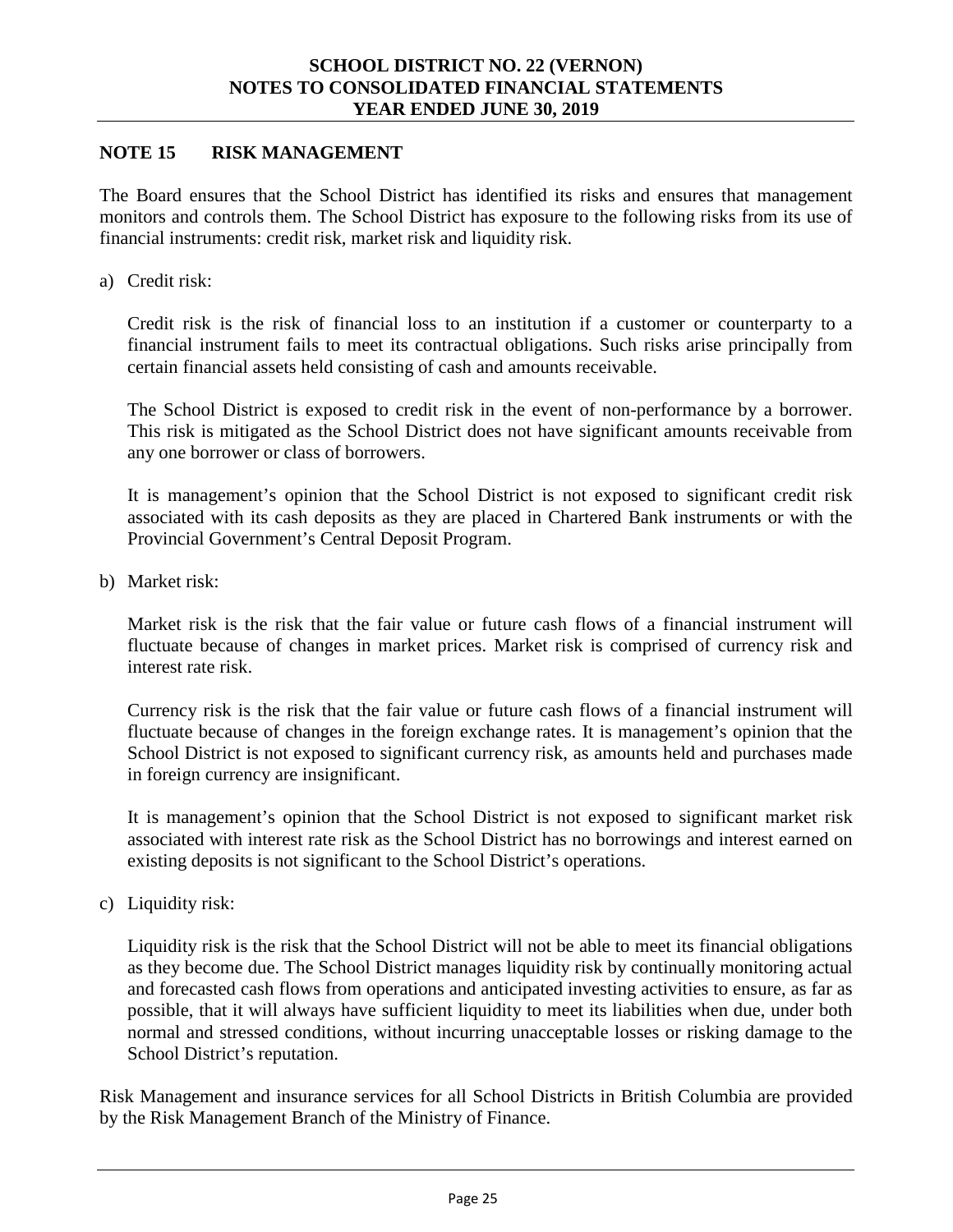#### **NOTE 17 SCHEDULES BY FUND**

The School District accounts for its financial activities using funds. The schedules on pages 27 to 40 of these consolidated financial statements provide financial information on those funds. They are prepared in a format prescribed by the Ministry of Education.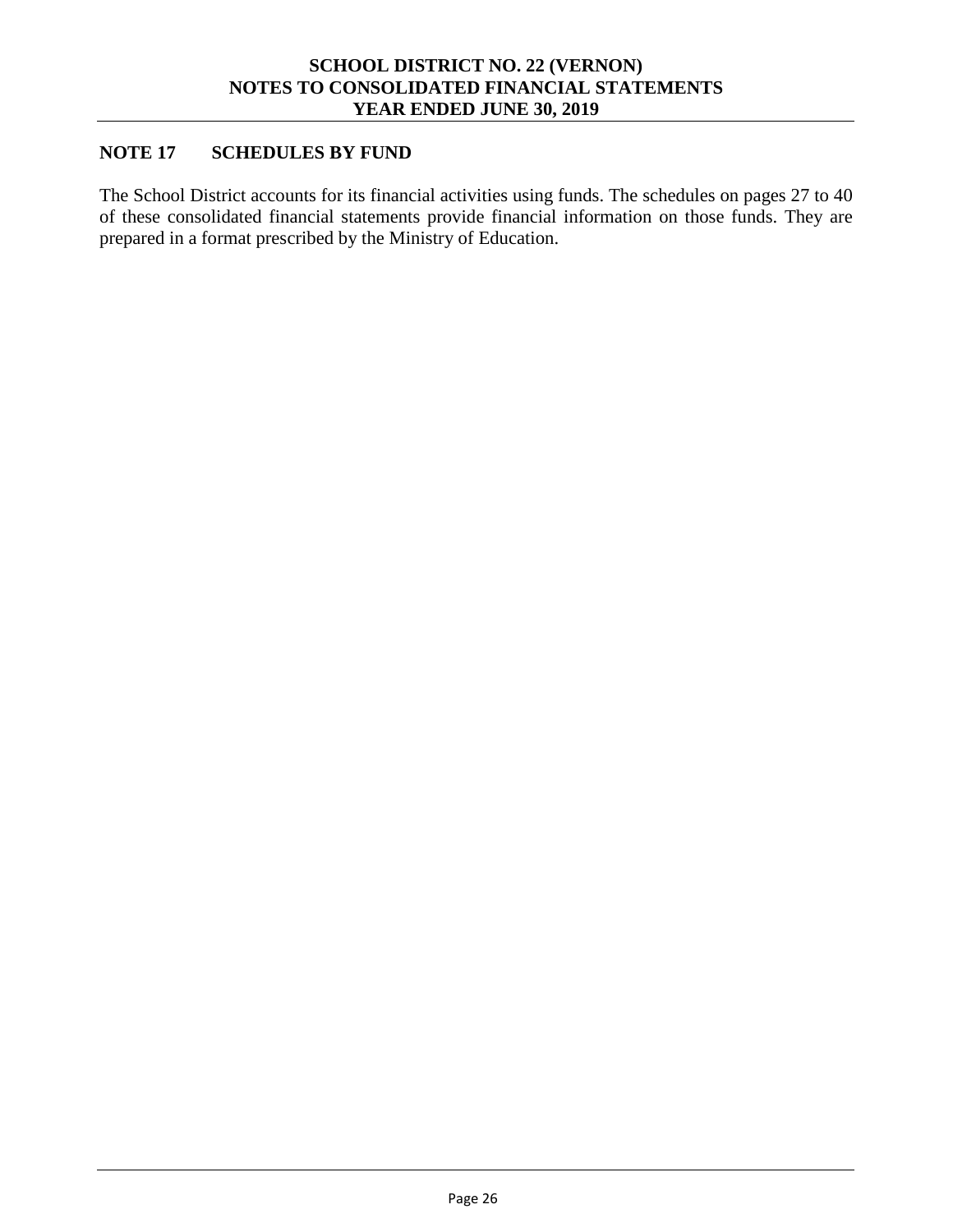Schedule of Changes in Accumulated Surplus (Deficit) by Fund Year Ended June 30, 2019

|                                                                 |                  |                        |             | 2019          | 2018       |
|-----------------------------------------------------------------|------------------|------------------------|-------------|---------------|------------|
|                                                                 | <b>Operating</b> | <b>Special Purpose</b> | Capital     | <b>Actual</b> | Actual     |
|                                                                 | <b>Fund</b>      | <b>Fund</b>            | <b>Fund</b> |               |            |
|                                                                 | ъ                | \$                     | \$          |               |            |
| <b>Accumulated Surplus (Deficit), beginning of year</b>         | 2,463,425        | 58,891                 | 27,668,504  | 30,190,820    | 27,932,074 |
| <b>Changes for the year</b>                                     |                  |                        |             |               |            |
| Surplus (Deficit) for the year                                  | 3,849,486        | 368,728                | (1,510,848) | 2,707,366     | 2,258,746  |
| <b>Interfund Transfers</b>                                      |                  |                        |             |               |            |
| <b>Tangible Capital Assets Purchased</b>                        | (522, 789)       | (340,276)              | 863,065     |               |            |
| Local Capital                                                   | (1,914,258)      |                        | 1,914,258   |               |            |
| Other                                                           | 30,000           | (30,000)               |             |               |            |
| Net Changes for the year                                        | 1,442,439        | (1,548)                | 1,266,475   | 2,707,366     | 2,258,746  |
| <b>Accumulated Surplus (Deficit), end of year - Statement 2</b> | 3,905,864        | 57,343                 | 28,934,979  | 32,898,186    | 30,190,820 |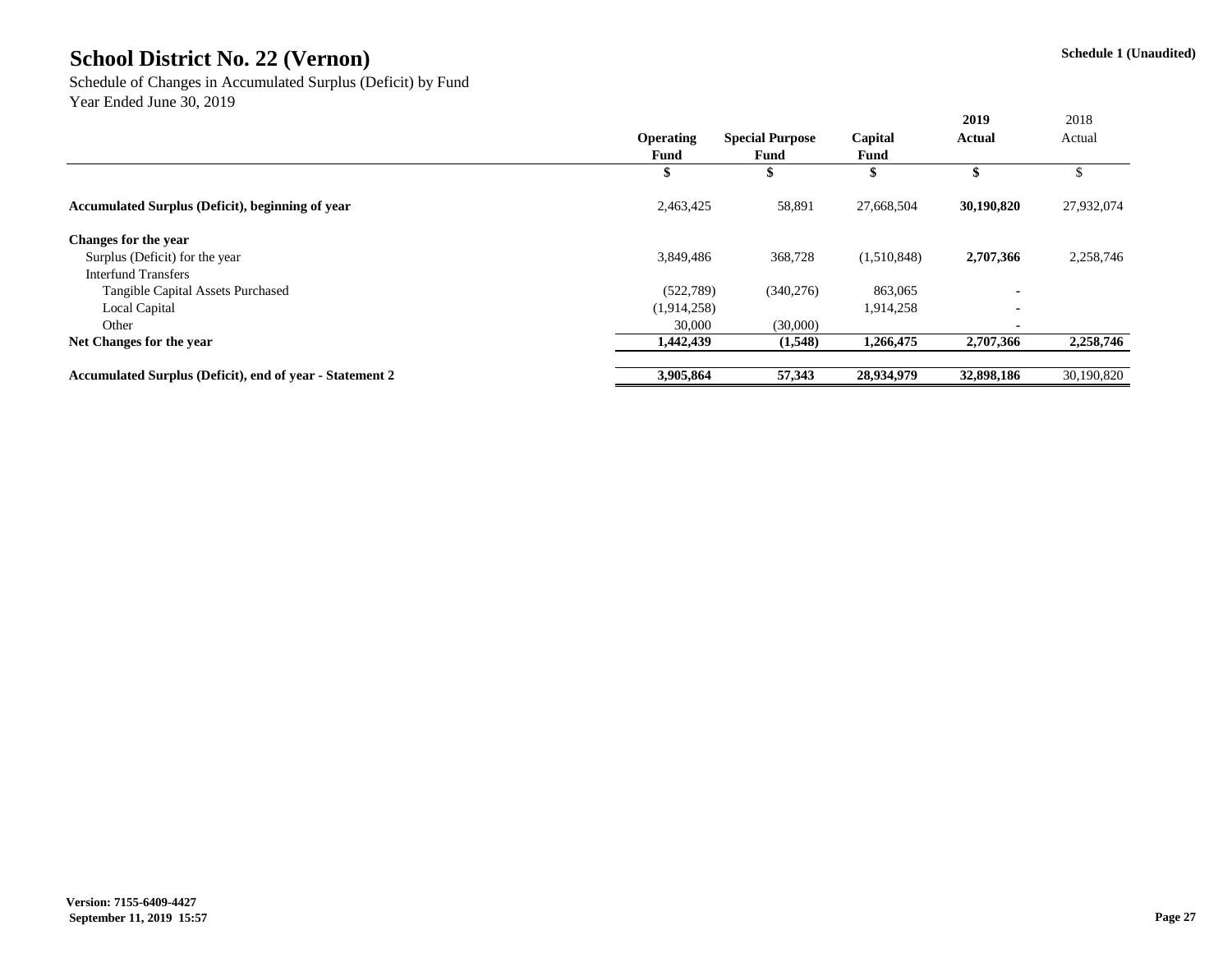|                                                                 | 2019          | 2019          | 2018        |
|-----------------------------------------------------------------|---------------|---------------|-------------|
|                                                                 | <b>Budget</b> | <b>Actual</b> | Actual      |
|                                                                 | (Note 11)     |               |             |
|                                                                 | \$            | \$            | \$          |
| <b>Revenues</b>                                                 |               |               |             |
| <b>Provincial Grants</b>                                        |               |               |             |
| Ministry of Education                                           | 79,843,765    | 80, 343, 450  | 77,650,399  |
| Other                                                           | 297,864       | 316,874       | 270,110     |
| Tuition                                                         | 4,697,328     | 4,933,289     | 4,867,254   |
| <b>Other Revenue</b>                                            | 1,143,916     | 1,234,693     | 959,446     |
| <b>Rentals and Leases</b>                                       | 43,000        | 54,426        | 68,305      |
| <b>Investment Income</b>                                        | 180,000       | 303,473       | 187,903     |
| <b>Total Revenue</b>                                            | 86,205,873    | 87,186,205    | 84,003,417  |
| <b>Expenses</b>                                                 |               |               |             |
| Instruction                                                     | 71,132,116    | 69,178,492    | 66,529,175  |
| <b>District Administration</b>                                  | 2,965,625     | 2,928,721     | 2,781,221   |
| <b>Operations and Maintenance</b>                               | 9,583,714     | 9,254,752     | 9,316,315   |
| <b>Transportation and Housing</b>                               | 2,081,227     | 1,974,754     | 1,903,658   |
| <b>Total Expense</b>                                            | 85,762,682    | 83,336,719    | 80,530,369  |
| <b>Operating Surplus (Deficit) for the year</b>                 | 443,191       | 3,849,486     | 3,473,048   |
| <b>Budgeted Appropriation (Retirement) of Surplus (Deficit)</b> | 1,060,468     |               |             |
| Net Transfers (to) from other funds                             |               |               |             |
| Tangible Capital Assets Purchased                               | (400, 659)    | (522, 789)    | (596, 549)  |
| Local Capital                                                   | (1,133,000)   | (1,914,258)   | (2,046,031) |
| Other                                                           | 30,000        | 30,000        | 30,000      |
| <b>Total Net Transfers</b>                                      | (1,503,659)   | (2,407,047)   | (2,612,580) |
|                                                                 |               |               |             |
| <b>Total Operating Surplus (Deficit), for the year</b>          |               | 1,442,439     | 860,468     |
| <b>Operating Surplus (Deficit), beginning of year</b>           |               | 2,463,425     | 1,602,957   |
| <b>Operating Surplus (Deficit), end of year</b>                 |               | 3,905,864     | 2,463,425   |
| <b>Operating Surplus (Deficit), end of year</b>                 |               |               |             |
| <b>Internally Restricted</b>                                    |               | 3,905,864     | 2,463,425   |
| <b>Total Operating Surplus (Deficit), end of year</b>           |               | 3,905,864     | 2,463,425   |

Schedule of Operating Operations Year Ended June 30, 2019

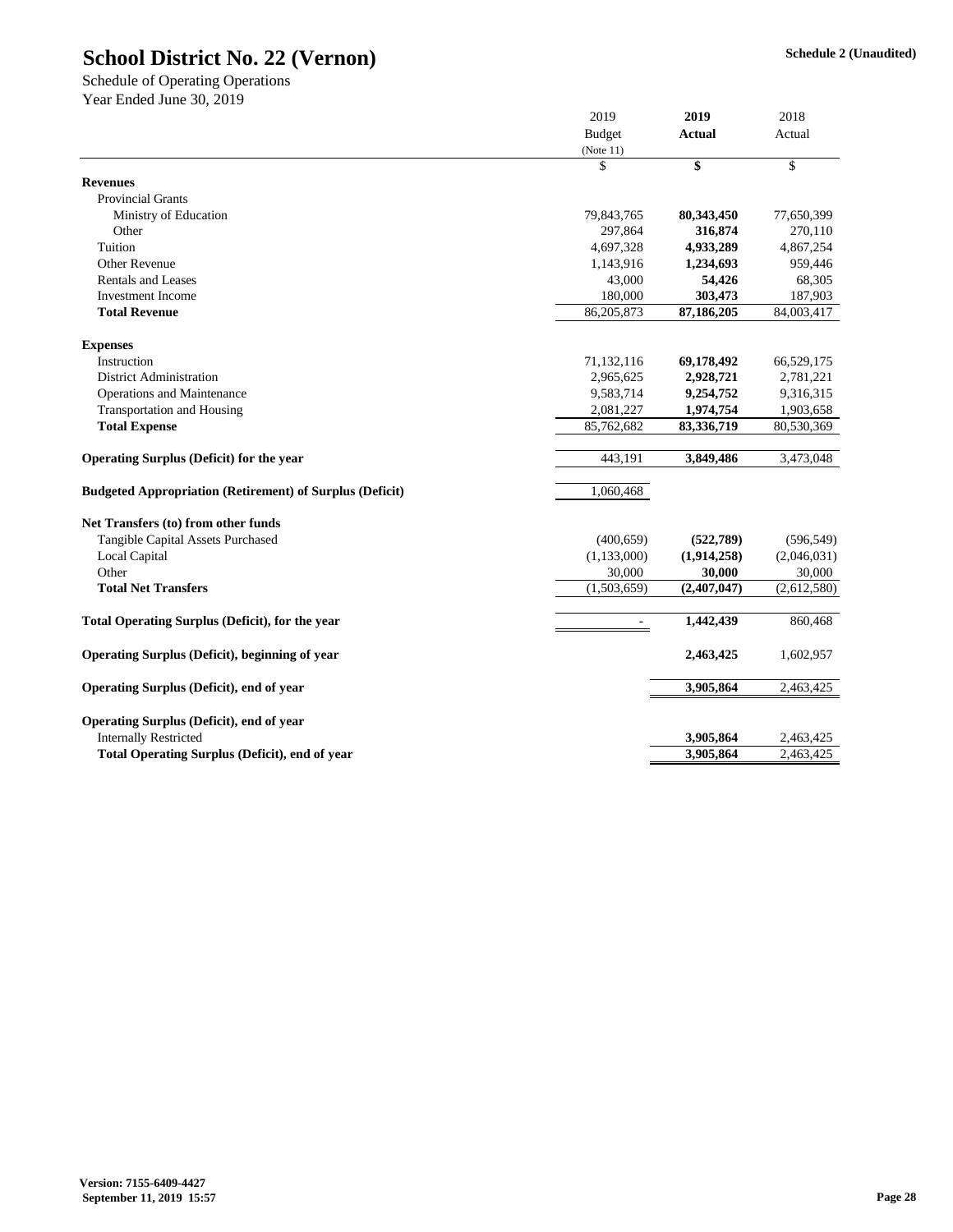|                                                        | 2019          | 2019          | 2018       |
|--------------------------------------------------------|---------------|---------------|------------|
|                                                        | <b>Budget</b> | <b>Actual</b> | Actual     |
|                                                        | (Note 11)     |               |            |
|                                                        | \$            | \$            | \$         |
| <b>Provincial Grants - Ministry of Education</b>       |               |               |            |
| Operating Grant, Ministry of Education                 | 80,142,638    | 80,440,964    | 77,547,441 |
| <b>ISC/LEA Recovery</b>                                | (910, 703)    | (998, 994)    | (910, 703) |
| <b>Other Ministry of Education Grants</b>              |               |               |            |
| Pay Equity                                             | 85,865        | 85,865        | 85,865     |
| <b>Funding for Graduated Adults</b>                    | 9,691         | 29,353        | 25,400     |
| <b>Transportation Supplement</b>                       | 361,094       | 361,094       | 361,094    |
| Economic Stability Dividend                            | 90,216        | 96,491        | 50,952     |
| Return of Administrative Savings                       |               |               | 382,586    |
| Carbon Tax Grant                                       | 50,000        | 75,716        | 77,721     |
| <b>Employer Health Tax Grant</b>                       |               | 197,147       |            |
| Strategic Priorities - Mental Health Grant             |               | 33,000        |            |
| <b>BCTEA - LEA Capacity Building Grant</b>             |               | 6,850         |            |
| FSA and Monitored Marking                              | 12,964        | 12,964        | 12,964     |
| <b>Other Grants</b>                                    | 2,000         | 3,000         |            |
| <b>Career Program Grants</b>                           |               |               | 17,079     |
| <b>Total Provincial Grants - Ministry of Education</b> | 79,843,765    | 80,343,450    | 77,650,399 |
|                                                        |               |               |            |
| <b>Provincial Grants - Other</b>                       | 297,864       | 316,874       | 270,110    |
| <b>Tuition</b>                                         |               |               |            |
| International and Out of Province Students             | 4,697,328     | 4,933,289     | 4,867,254  |
| <b>Total Tuition</b>                                   | 4,697,328     | 4,933,289     | 4,867,254  |
|                                                        |               |               |            |
| <b>Other Revenues</b>                                  |               |               |            |
| <b>LEA Funding from First Nations</b>                  | 910,703       | 998,994       | 910,703    |
| Miscellaneous                                          |               |               |            |
| Sale of assets                                         |               |               | 952        |
| Fees<br>Miscellaneous                                  | 180,000       | 132,820       |            |
|                                                        | 23,303        | 72,642        | 30,441     |
| Other Governmental Organisations                       | 20,310        | 20,637        | 7,750      |
| <b>Artists in Education (ArtStarts)</b>                | 9,600         | 9,600         | 9,600      |
| <b>Total Other Revenue</b>                             | 1,143,916     | 1,234,693     | 959,446    |
| <b>Rentals and Leases</b>                              | 43,000        | 54,426        | 68,305     |
| <b>Investment Income</b>                               | 180,000       | 303,473       | 187,903    |
| <b>Total Operating Revenue</b>                         | 86,205,873    | 87,186,205    | 84,003,417 |
|                                                        |               |               |            |

Schedule of Operating Revenue by Source Year Ended June 30, 2019

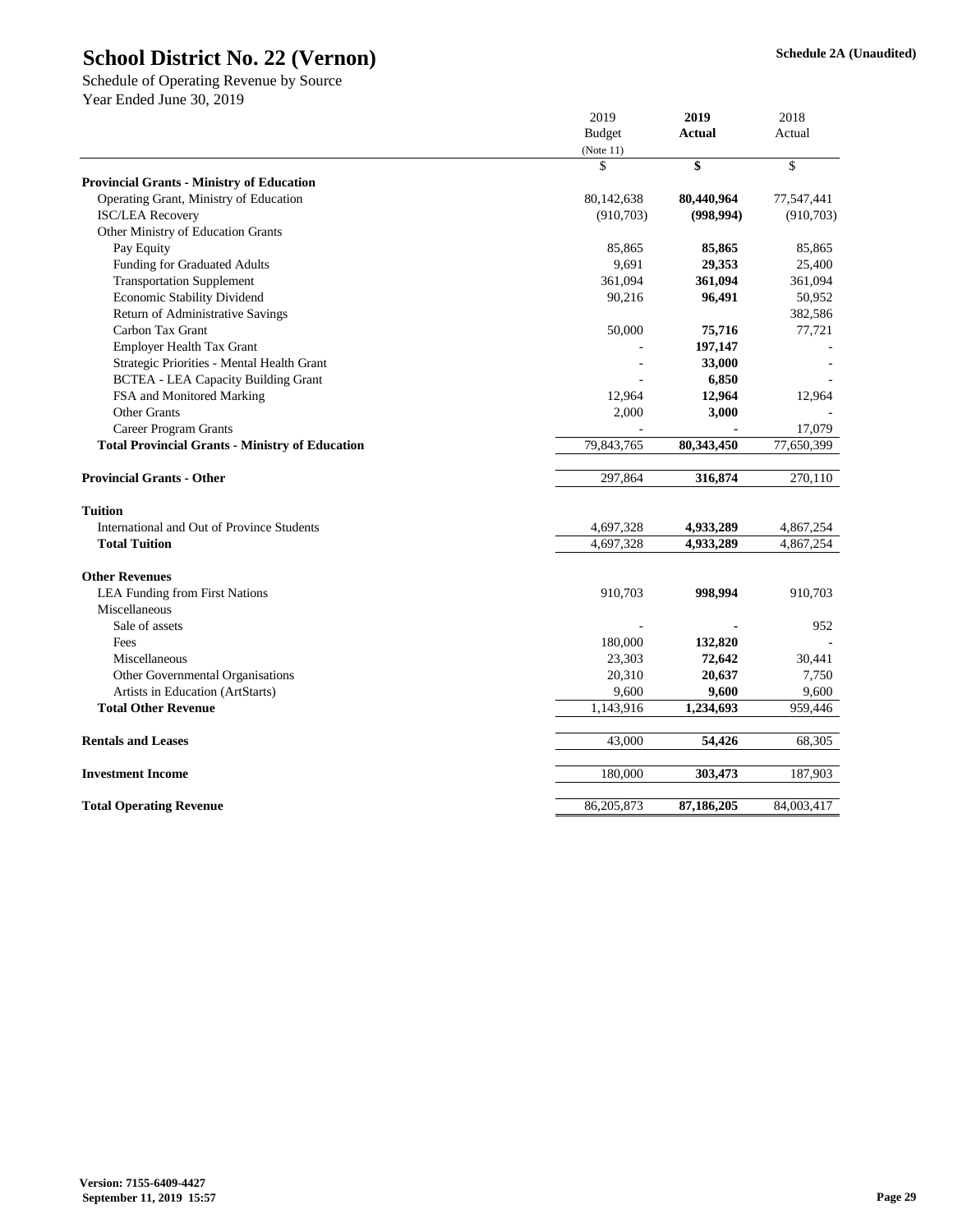|                                     | 2019          | 2019          | 2018       |
|-------------------------------------|---------------|---------------|------------|
|                                     | <b>Budget</b> | <b>Actual</b> | Actual     |
|                                     | (Note 11)     |               |            |
|                                     | \$            | \$            | \$         |
| <b>Salaries</b>                     |               |               |            |
| Teachers                            | 37,556,189    | 36,991,986    | 35,608,590 |
| Principals and Vice Principals      | 4,535,034     | 4,392,128     | 4,116,722  |
| <b>Educational Assistants</b>       | 4,487,653     | 4,475,282     | 4,075,434  |
| <b>Support Staff</b>                | 7,552,667     | 7,731,396     | 7,515,634  |
| <b>Other Professionals</b>          | 2,086,127     | 1,984,680     | 1,988,178  |
| Substitutes                         | 2,760,650     | 2,448,966     | 2,503,218  |
| <b>Total Salaries</b>               | 58,978,320    | 58,024,438    | 55,807,776 |
| <b>Employee Benefits</b>            | 15,411,113    | 14,813,854    | 14,518,743 |
| <b>Total Salaries and Benefits</b>  | 74,389,433    | 72,838,292    | 70,326,519 |
| <b>Services and Supplies</b>        |               |               |            |
| <b>Services</b>                     | 4,649,236     | 4,452,203     | 4,162,820  |
| <b>Student Transportation</b>       | 119,813       | 7,826         | 10,686     |
| Professional Development and Travel | 638,730       | 696,678       | 658,118    |
| <b>Rentals and Leases</b>           | 118,713       | 130,639       | 115,377    |
| Dues and Fees                       | 78,579        | 71,330        | 216,806    |
| Insurance                           | 384,570       | 304,007       | 333,158    |
| Supplies                            | 3,125,173     | 2,781,983     | 2,446,223  |
| <b>Utilities</b>                    | 2,258,435     | 2,053,761     | 2,260,662  |
| <b>Total Services and Supplies</b>  | 11,373,249    | 10,498,427    | 10,203,850 |
| <b>Total Operating Expense</b>      | 85,762,682    | 83,336,719    | 80,530,369 |

Year Ended June 30, 2019 Schedule of Operating Expense by Object

### **School District No. 22 (Vernon)**

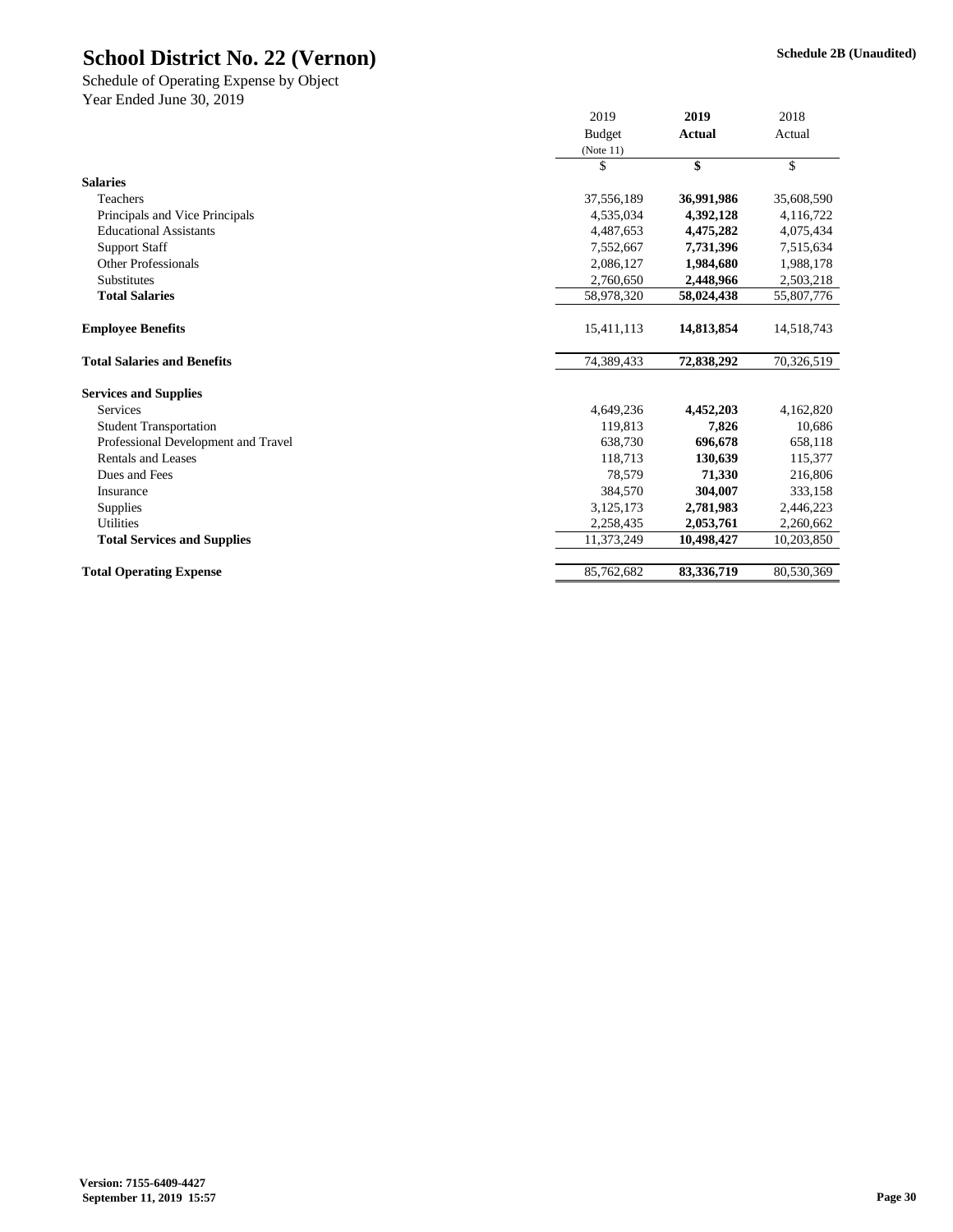### **Schedule 2C (Unaudited) School District No. 22 (Vernon)**

Operating Expense by Function, Program and Object

|                                                 | <b>Teachers</b><br><b>Salaries</b> | <b>Principals and</b><br><b>Vice Principals</b><br><b>Salaries</b> | <b>Educational</b><br><b>Assistants</b><br><b>Salaries</b> | <b>Support</b><br><b>Staff</b><br><b>Salaries</b> | <b>Other</b><br><b>Professionals</b><br><b>Salaries</b> | <b>Substitutes</b><br><b>Salaries</b> | <b>Total</b><br><b>Salaries</b> |
|-------------------------------------------------|------------------------------------|--------------------------------------------------------------------|------------------------------------------------------------|---------------------------------------------------|---------------------------------------------------------|---------------------------------------|---------------------------------|
|                                                 | \$                                 |                                                                    | \$                                                         | S                                                 |                                                         |                                       | Ж                               |
| 1 Instruction                                   |                                    |                                                                    |                                                            |                                                   |                                                         |                                       |                                 |
| 1.02 Regular Instruction                        | 28,268,997                         | 1,116,936                                                          |                                                            | 433,485                                           | 25,000                                                  | 1,870,640                             | 31,715,058                      |
| 1.03 Career Programs                            | 362,441                            | 63,338                                                             |                                                            | 34,494                                            | 18,211                                                  | 33,219                                | 511,703                         |
| 1.07 Library Services                           | 789,702                            | 40,519                                                             |                                                            | 264,630                                           |                                                         | 39,587                                | 1,134,438                       |
| 1.08 Counselling                                | 1,487,076                          |                                                                    |                                                            |                                                   |                                                         | 34,935                                | 1,522,011                       |
| 1.10 Special Education                          | 4,728,237                          | 49,872                                                             | 3,973,267                                                  | 61,691                                            | 143,639                                                 | 277,414                               | 9,234,120                       |
| 1.30 English Language Learning                  | 82,505                             |                                                                    |                                                            |                                                   |                                                         |                                       | 82,505                          |
| 1.31 Aboriginal Education                       | 244,496                            | $\overline{\phantom{a}}$                                           | 502,015                                                    | 34,588                                            | 126,775                                                 | 15,161                                | 923,035                         |
| 1.41 School Administration                      |                                    | 2,913,676                                                          |                                                            | 1,347,983                                         |                                                         | 41,720                                | 4,303,379                       |
| 1.60 Summer School                              | 20,075                             |                                                                    |                                                            |                                                   |                                                         |                                       | 20,075                          |
| 1.62 International and Out of Province Students | 1,008,457                          | 144,449                                                            |                                                            | 89,919                                            | 129,608                                                 | 25,298                                | 1,397,731                       |
| <b>Total Function 1</b>                         | 36,991,986                         | 4,328,790                                                          | 4,475,282                                                  | 2,266,790                                         | 443,233                                                 | 2,337,974                             | 50,844,055                      |
| <b>4 District Administration</b>                |                                    |                                                                    |                                                            |                                                   |                                                         |                                       |                                 |
| 4.11 Educational Administration                 |                                    | 63,338                                                             |                                                            | 171,550                                           | 672,569                                                 |                                       | 907,457                         |
| 4.40 School District Governance                 |                                    |                                                                    |                                                            |                                                   | 97,971                                                  |                                       | 97,971                          |
| 4.41 Business Administration                    |                                    |                                                                    |                                                            | 412,872                                           | 383,888                                                 | 1,109                                 | 797,869                         |
| <b>Total Function 4</b>                         |                                    | 63,338                                                             | $\blacksquare$                                             | 584,422                                           | 1,154,428                                               | 1,109                                 | 1,803,297                       |
| <b>5 Operations and Maintenance</b>             |                                    |                                                                    |                                                            |                                                   |                                                         |                                       |                                 |
| 5.41 Operations and Maintenance Administration  |                                    |                                                                    |                                                            | 86,742                                            | 288,198                                                 |                                       | 374,940                         |
| 5.50 Maintenance Operations                     |                                    |                                                                    | $\overline{\phantom{a}}$                                   | 3,481,761                                         |                                                         | 60,709                                | 3,542,470                       |
| 5.52 Maintenance of Grounds                     |                                    |                                                                    |                                                            | 204,495                                           |                                                         |                                       | 204,495                         |
| 5.56 Utilities                                  |                                    |                                                                    |                                                            |                                                   |                                                         |                                       |                                 |
| <b>Total Function 5</b>                         | $\sim$                             | $\blacksquare$                                                     | $\blacksquare$                                             | 3,772,998                                         | 288,198                                                 | 60,709                                | 4,121,905                       |
| <b>7 Transportation and Housing</b>             |                                    |                                                                    |                                                            |                                                   |                                                         |                                       |                                 |
| 7.41 Transportation and Housing Administration  |                                    |                                                                    |                                                            | 55,381                                            | 98,821                                                  | 118                                   | 154,320                         |
| 7.70 Student Transportation                     |                                    |                                                                    |                                                            | 1,051,805                                         |                                                         | 49,056                                | 1,100,861                       |
| <b>Total Function 7</b>                         |                                    |                                                                    | $\blacksquare$                                             | 1,107,186                                         | 98,821                                                  | 49,174                                | 1,255,181                       |
| <b>9 Debt Services</b>                          |                                    |                                                                    |                                                            |                                                   |                                                         |                                       |                                 |
| <b>Total Function 9</b>                         | $\blacksquare$                     | $\blacksquare$                                                     | $\blacksquare$                                             | $\blacksquare$                                    |                                                         | $\blacksquare$                        |                                 |
| <b>Total Functions 1 - 9</b>                    | 36,991,986                         | 4,392,128                                                          | 4,475,282                                                  | 7,731,396                                         | 1,984,680                                               | 2,448,966                             | 58,024,438                      |

Year Ended June 30, 2019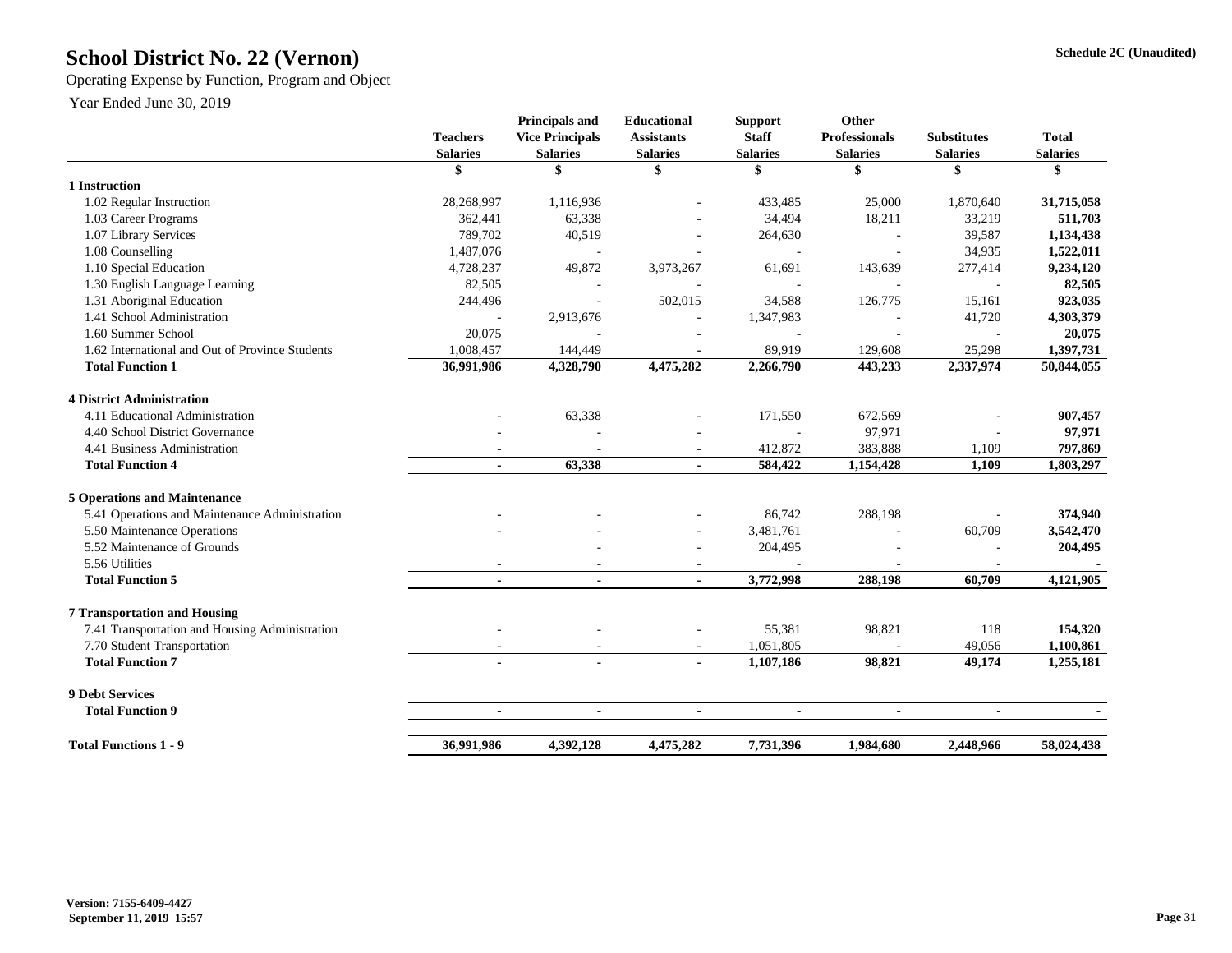### **Schedule 2C (Unaudited) School District No. 22 (Vernon)**

Operating Expense by Function, Program and Object

Year Ended June 30, 2019

|                 |                                                                                              |                                                                                      |                                                                                                   | 2019                                                                                 | 2019                                                                                              | 2018                                                                                              |
|-----------------|----------------------------------------------------------------------------------------------|--------------------------------------------------------------------------------------|---------------------------------------------------------------------------------------------------|--------------------------------------------------------------------------------------|---------------------------------------------------------------------------------------------------|---------------------------------------------------------------------------------------------------|
| <b>Total</b>    | <b>Employee</b>                                                                              | <b>Total Salaries</b>                                                                | <b>Services and</b>                                                                               | <b>Actual</b>                                                                        | <b>Budget</b>                                                                                     | Actual                                                                                            |
| <b>Salaries</b> | <b>Benefits</b>                                                                              | and Benefits                                                                         | <b>Supplies</b>                                                                                   |                                                                                      | (Note $11$ )                                                                                      |                                                                                                   |
| \$              | -SS                                                                                          | \$                                                                                   |                                                                                                   | \$                                                                                   | \$                                                                                                | \$                                                                                                |
|                 |                                                                                              |                                                                                      |                                                                                                   |                                                                                      |                                                                                                   |                                                                                                   |
| 31,715,058      | 7,939,819                                                                                    | 39,654,877                                                                           | 1,479,459                                                                                         | 41,134,336                                                                           | 41,989,367                                                                                        | 40,005,888                                                                                        |
| 511,703         | 121,512                                                                                      | 633,215                                                                              | 210,045                                                                                           | 843,260                                                                              | 916,581                                                                                           | 875,824                                                                                           |
| 1,134,438       | 322,092                                                                                      | 1,456,530                                                                            | 49,168                                                                                            | 1,505,698                                                                            | 1,404,166                                                                                         | 1,395,465                                                                                         |
| 1,522,011       | 353,739                                                                                      | 1,875,750                                                                            | 5,933                                                                                             | 1,881,683                                                                            | 1,897,194                                                                                         | 1,822,803                                                                                         |
| 9,234,120       | 2,561,176                                                                                    | 11,795,296                                                                           | 604,349                                                                                           | 12,399,645                                                                           | 12,745,345                                                                                        | 11,334,422                                                                                        |
| 82,505          | 21,952                                                                                       | 104,457                                                                              |                                                                                                   | 104,457                                                                              | 102,841                                                                                           | 83,217                                                                                            |
| 923,035         | 261,128                                                                                      | 1,184,163                                                                            | 220,384                                                                                           | 1,404,547                                                                            | 1,615,687                                                                                         | 1,302,492                                                                                         |
| 4,303,379       | 1,127,500                                                                                    | 5,430,879                                                                            | 226,138                                                                                           | 5,657,017                                                                            | 5,740,106                                                                                         | 5,471,321                                                                                         |
| 20,075          | 3,902                                                                                        | 23,977                                                                               | 1,421                                                                                             | 25,398                                                                               | 30,500                                                                                            | 30,490                                                                                            |
| 1,397,731       | 310,660                                                                                      | 1,708,391                                                                            | 2,514,060                                                                                         | 4,222,451                                                                            | 4,690,329                                                                                         | 4,207,253                                                                                         |
| 50,844,055      | 13,023,480                                                                                   | 63,867,535                                                                           | 5,310,957                                                                                         | 69,178,492                                                                           | 71,132,116                                                                                        | 66,529,175                                                                                        |
|                 |                                                                                              |                                                                                      |                                                                                                   |                                                                                      |                                                                                                   |                                                                                                   |
|                 |                                                                                              |                                                                                      |                                                                                                   |                                                                                      |                                                                                                   |                                                                                                   |
|                 |                                                                                              |                                                                                      |                                                                                                   |                                                                                      |                                                                                                   | 1,088,020                                                                                         |
|                 |                                                                                              |                                                                                      |                                                                                                   |                                                                                      |                                                                                                   | 178,690                                                                                           |
|                 |                                                                                              |                                                                                      |                                                                                                   |                                                                                      |                                                                                                   | 1,514,511                                                                                         |
|                 |                                                                                              |                                                                                      |                                                                                                   |                                                                                      |                                                                                                   | 2,781,221                                                                                         |
|                 |                                                                                              |                                                                                      |                                                                                                   |                                                                                      |                                                                                                   |                                                                                                   |
| 374,940         | 77,364                                                                                       | 452,304                                                                              | 118,285                                                                                           | 570,589                                                                              | 761,510                                                                                           | 705,811                                                                                           |
| 3,542,470       | 897,079                                                                                      | 4,439,549                                                                            | 1,929,135                                                                                         | 6,368,684                                                                            | 6,248,070                                                                                         | 6,078,254                                                                                         |
| 204,495         | 60,301                                                                                       | 264,796                                                                              | 70,917                                                                                            | 335,713                                                                              | 315,699                                                                                           | 343,231                                                                                           |
|                 |                                                                                              |                                                                                      | 1,979,766                                                                                         | 1,979,766                                                                            | 2,258,435                                                                                         | 2,189,019                                                                                         |
| 4,121,905       | 1,034,744                                                                                    | 5,156,649                                                                            | 4,098,103                                                                                         | 9,254,752                                                                            | 9,583,714                                                                                         | 9,316,315                                                                                         |
|                 |                                                                                              |                                                                                      |                                                                                                   |                                                                                      |                                                                                                   |                                                                                                   |
|                 |                                                                                              |                                                                                      |                                                                                                   |                                                                                      |                                                                                                   | 208,543                                                                                           |
|                 |                                                                                              |                                                                                      |                                                                                                   |                                                                                      |                                                                                                   | 1,695,115                                                                                         |
|                 |                                                                                              |                                                                                      |                                                                                                   |                                                                                      |                                                                                                   | 1,903,658                                                                                         |
|                 |                                                                                              |                                                                                      |                                                                                                   |                                                                                      |                                                                                                   |                                                                                                   |
|                 |                                                                                              |                                                                                      |                                                                                                   |                                                                                      |                                                                                                   |                                                                                                   |
| $\blacksquare$  | $\blacksquare$                                                                               | $\blacksquare$                                                                       | $\blacksquare$                                                                                    | $\blacksquare$                                                                       | $\overline{\phantom{a}}$                                                                          |                                                                                                   |
|                 |                                                                                              |                                                                                      |                                                                                                   |                                                                                      |                                                                                                   | 80,530,369                                                                                        |
|                 | 907,457<br>97,971<br>797,869<br>1,803,297<br>154,320<br>1,100,861<br>1,255,181<br>58,024,438 | 198,614<br>4,690<br>222,074<br>425,378<br>29,926<br>300,326<br>330,252<br>14,813,854 | 1,106,071<br>102,661<br>1,019,943<br>2,228,675<br>184,246<br>1,401,187<br>1,585,433<br>72,838,292 | 119,168<br>87,928<br>492,950<br>700,046<br>6,967<br>382,354<br>389,321<br>10,498,427 | 1,225,239<br>190,589<br>1,512,893<br>2,928,721<br>191,213<br>1,783,541<br>1,974,754<br>83,336,719 | 1,221,306<br>229,534<br>1,514,785<br>2,965,625<br>193,257<br>1,887,970<br>2,081,227<br>85,762,682 |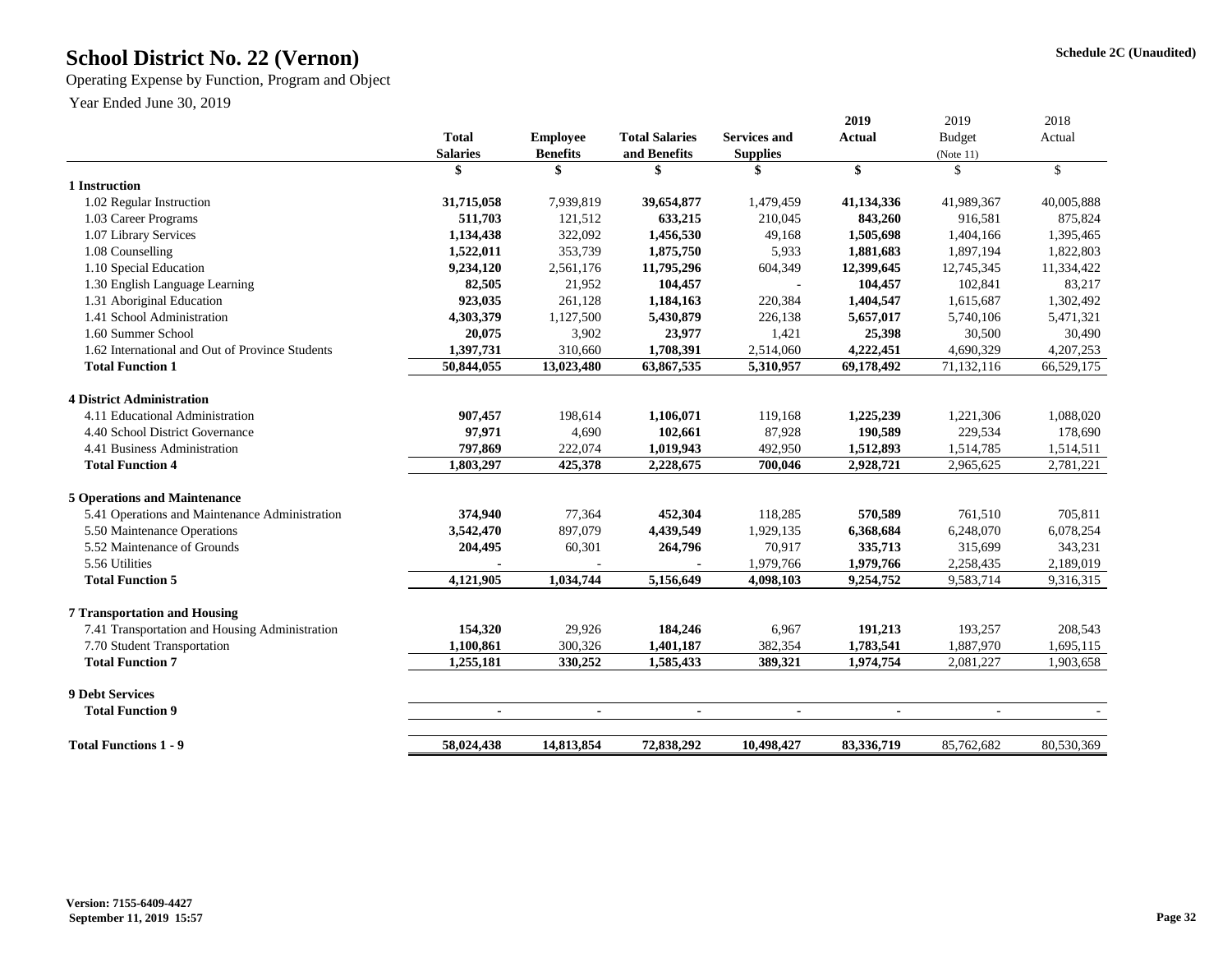|                                                             | 2019          | 2019          | 2018       |
|-------------------------------------------------------------|---------------|---------------|------------|
|                                                             | <b>Budget</b> | <b>Actual</b> | Actual     |
|                                                             | (Note 11)     |               |            |
|                                                             | \$            | \$            | \$         |
| <b>Revenues</b>                                             |               |               |            |
| <b>Provincial Grants</b>                                    |               |               |            |
| Ministry of Education                                       | 8,393,842     | 8,164,994     | 8,314,425  |
| Other                                                       | 29,600        |               | 11,000     |
| <b>Other Revenue</b>                                        | 2,835,000     | 3,147,919     | 2,901,048  |
| <b>Investment Income</b>                                    | 7,900         | 28,721        | 4,917      |
| <b>Total Revenue</b>                                        | 11,266,342    | 11,341,634    | 11,231,390 |
| <b>Expenses</b>                                             |               |               |            |
| Instruction                                                 | 10,738,167    | 10,844,184    | 10,855,454 |
| <b>District Administration</b>                              | 40,000        | 12,023        | 37,454     |
| <b>Operations and Maintenance</b>                           | 181,012       | 116,699       | 30,346     |
| <b>Total Expense</b>                                        | 10,959,179    | 10,972,906    | 10,923,254 |
| Special Purpose Surplus (Deficit) for the year              | 307,163       | 368,728       | 308,136    |
| Net Transfers (to) from other funds                         |               |               |            |
| <b>Tangible Capital Assets Purchased</b>                    | (326, 163)    | (340,276)     | (362, 519) |
| Other                                                       | (30,000)      | (30,000)      | (30,000)   |
| <b>Total Net Transfers</b>                                  | (356, 163)    | (370, 276)    | (392, 519) |
| <b>Total Special Purpose Surplus (Deficit) for the year</b> | (49,000)      | (1,548)       | (84, 383)  |
| Special Purpose Surplus (Deficit), beginning of year        |               | 58,891        | 143,274    |
| Special Purpose Surplus (Deficit), end of year              |               | 57,343        | 58,891     |
| Special Purpose Surplus (Deficit), end of year              |               |               |            |
| <b>Related Entities</b>                                     |               | 57,343        | 58,891     |
| <b>Total Special Purpose Surplus (Deficit), end of year</b> |               | 57,343        | 58,891     |

Year Ended June 30, 2019 Schedule of Special Purpose Operations

### **School District No. 22 (Vernon)**

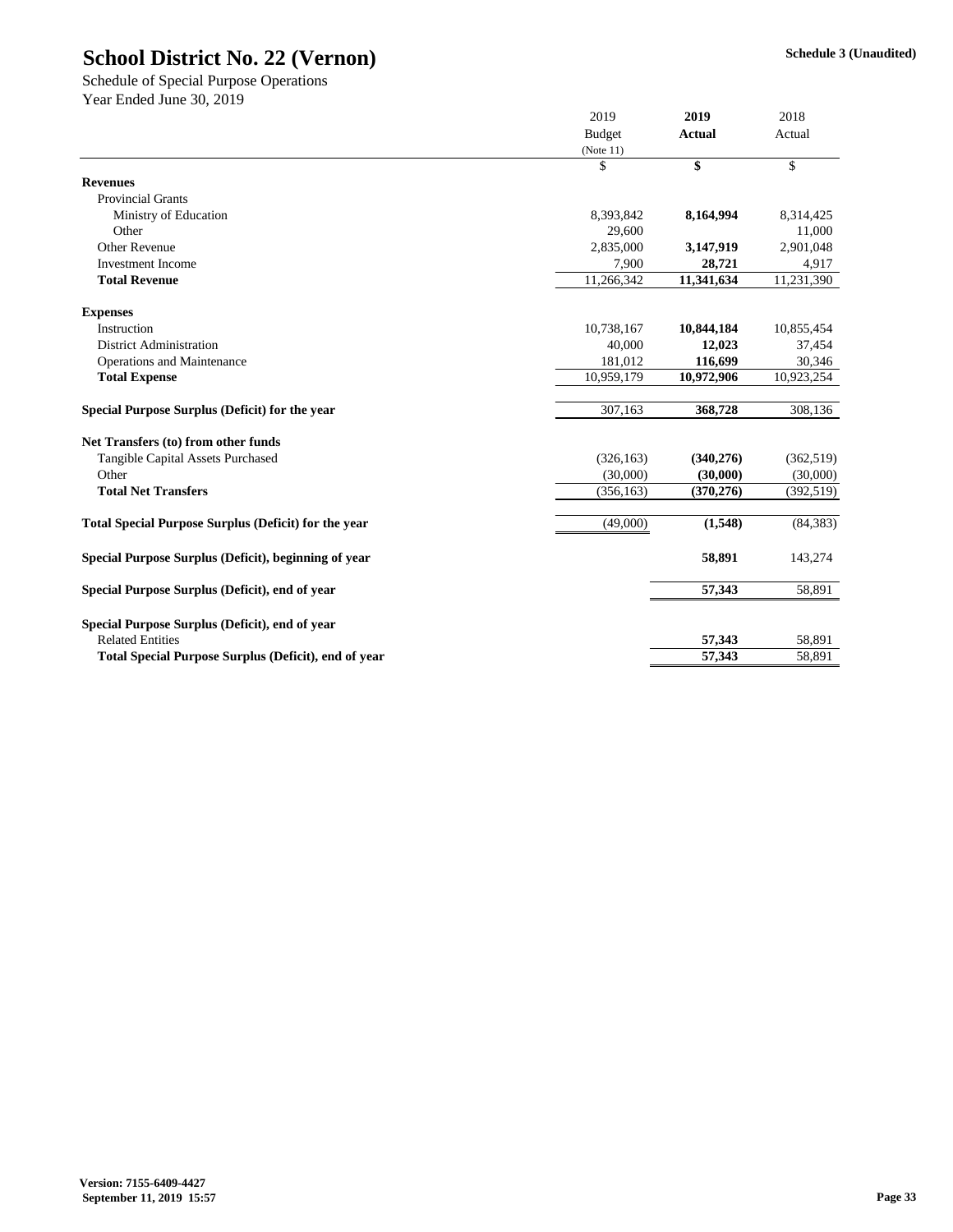### **Schedule 3A (Unaudited) School District No. 22 (Vernon)**

Changes in Special Purpose Funds and Expense by Object

|                                                                    | <b>Annual</b><br><b>Facility</b><br>Grant | <b>Learning</b><br>Improvement<br><b>Fund</b> | Scholarships<br>and<br><b>Bursaries</b> | <b>School</b><br>Generated<br><b>Funds</b> | <b>Related</b><br><b>Entities</b> | <b>Strong</b><br><b>Start</b> | Ready,<br>Set,<br>Learn  | <b>OLEP</b> | <b>CommunityLINK</b> |
|--------------------------------------------------------------------|-------------------------------------------|-----------------------------------------------|-----------------------------------------|--------------------------------------------|-----------------------------------|-------------------------------|--------------------------|-------------|----------------------|
|                                                                    | \$                                        |                                               |                                         |                                            |                                   | \$                            | \$                       |             |                      |
| Deferred Revenue, beginning of year                                |                                           |                                               | 348,108                                 | 782,052                                    |                                   |                               |                          |             |                      |
| <b>Add:</b> Restricted Grants                                      |                                           |                                               |                                         |                                            |                                   |                               |                          |             |                      |
| Provincial Grants - Ministry of Education                          | 356,510                                   | 308,787                                       |                                         |                                            |                                   | 128,000                       | 34,300                   | 187,404     | 644,931              |
| Other                                                              |                                           |                                               | 163,987                                 | 3,062,233                                  |                                   |                               |                          |             | 6,437                |
| <b>Investment Income</b>                                           |                                           |                                               | 24,125                                  | 28,324                                     | $\overline{\phantom{a}}$          |                               |                          |             |                      |
|                                                                    | 356,510                                   | 308,787                                       | 188,112                                 | 3,090,557                                  | $\sim$                            | 128,000                       | 34,300                   | 187,404     | 651,368              |
| <b>Less:</b> Allocated to Revenue                                  | 356,510                                   | 308,787                                       | 127,150                                 | 2,896,700                                  |                                   | 128,000                       | 34,300                   | 165,052     | 651,368              |
| Recovered                                                          |                                           |                                               |                                         |                                            |                                   |                               |                          |             |                      |
| Deferred Revenue, end of year                                      | $\blacksquare$                            | $\sim$                                        | 409,070                                 | 975,909                                    | $\sim$                            | $\sim$                        | $\sim$                   | 22,352      | $\sim$               |
| <b>Revenues</b>                                                    |                                           |                                               |                                         |                                            |                                   |                               |                          |             |                      |
| Provincial Grants - Ministry of Education                          | 356,510                                   | 308,787                                       |                                         |                                            | $\overline{\phantom{a}}$          | 128,000                       | 34,300                   | 165,052     | 644,931              |
| <b>Other Revenue</b>                                               |                                           |                                               | 103,025                                 | 2,896,700                                  | 70,733                            |                               |                          |             | 6,437                |
| <b>Investment Income</b>                                           |                                           |                                               | 24,125                                  |                                            | 4,596                             |                               |                          |             |                      |
|                                                                    | 356,510                                   | 308,787                                       | 127,150                                 | 2,896,700                                  | 75,329                            | 128,000                       | 34,300                   | 165,052     | 651,368              |
| <b>Expenses</b>                                                    |                                           |                                               |                                         |                                            |                                   |                               |                          |             |                      |
| Salaries                                                           |                                           |                                               |                                         |                                            |                                   |                               |                          |             |                      |
| Teachers                                                           |                                           |                                               |                                         |                                            |                                   |                               | $\overline{\phantom{a}}$ | 22,346      |                      |
| Principals and Vice Principals                                     |                                           |                                               |                                         |                                            |                                   |                               | $\overline{\phantom{a}}$ | 18,975      |                      |
| <b>Educational Assistants</b>                                      |                                           | 244,169                                       |                                         |                                            | $\overline{\phantom{a}}$          | 86,106                        | $\overline{\phantom{a}}$ | 18,978      |                      |
| <b>Support Staff</b>                                               |                                           |                                               |                                         |                                            | $\overline{\phantom{a}}$          |                               | $\overline{\phantom{a}}$ |             | 7,136                |
| <b>Other Professionals</b>                                         |                                           |                                               |                                         |                                            | $\overline{\phantom{a}}$          |                               |                          |             |                      |
| Substitutes                                                        |                                           | 14,636                                        |                                         | $\overline{a}$                             | $\overline{a}$                    |                               |                          | 20,117      |                      |
|                                                                    |                                           | 258,805                                       |                                         | $\sim$                                     | $\overline{\phantom{a}}$          | 86,106                        | $\sim$                   | 80,416      | 7,136                |
| <b>Employee Benefits</b>                                           |                                           | 49,982                                        |                                         |                                            |                                   | 30,206                        |                          | 14,383      | 440                  |
| Services and Supplies                                              | 30,347                                    |                                               | 127,150                                 | 2,896,700                                  | 32,764                            | 11,688                        | 34,300                   | 70,253      | 643,792              |
|                                                                    | 30,347                                    | 308,787                                       | 127,150                                 | 2,896,700                                  | 32,764                            | 128,000                       | 34,300                   | 165,052     | 651,368              |
| <b>Net Revenue (Expense) before Interfund Transfers</b>            | 326,163                                   | $\sim$                                        | $\sim$                                  | $\sim$                                     | 42,565                            | $\sim$                        | $\sim$                   | $\sim$      |                      |
|                                                                    |                                           |                                               |                                         |                                            |                                   |                               |                          |             |                      |
| <b>Interfund Transfers</b>                                         |                                           |                                               |                                         |                                            |                                   |                               |                          |             |                      |
| Tangible Capital Assets Purchased                                  | (326, 163)                                |                                               |                                         | $\sim$                                     | (14, 113)                         |                               |                          |             |                      |
| Other                                                              |                                           |                                               |                                         | $\sim$                                     | (30,000)                          |                               | $\overline{\phantom{a}}$ |             |                      |
|                                                                    | (326, 163)                                | $\sim$                                        | $\overline{a}$                          | $\sim$                                     | (44, 113)                         | $\overline{\phantom{a}}$      | $\sim$ .                 | $\sim$      | $\sim$               |
| <b>Net Revenue (Expense)</b>                                       | $\sim$                                    | $\sim$                                        |                                         | $\sim$                                     | (1,548)                           | $\sim$                        |                          |             |                      |
| Additional Expenses funded by, and reported in, the Operating Fund |                                           |                                               |                                         |                                            |                                   |                               |                          |             | 54,556               |

Year Ended June 30, 2019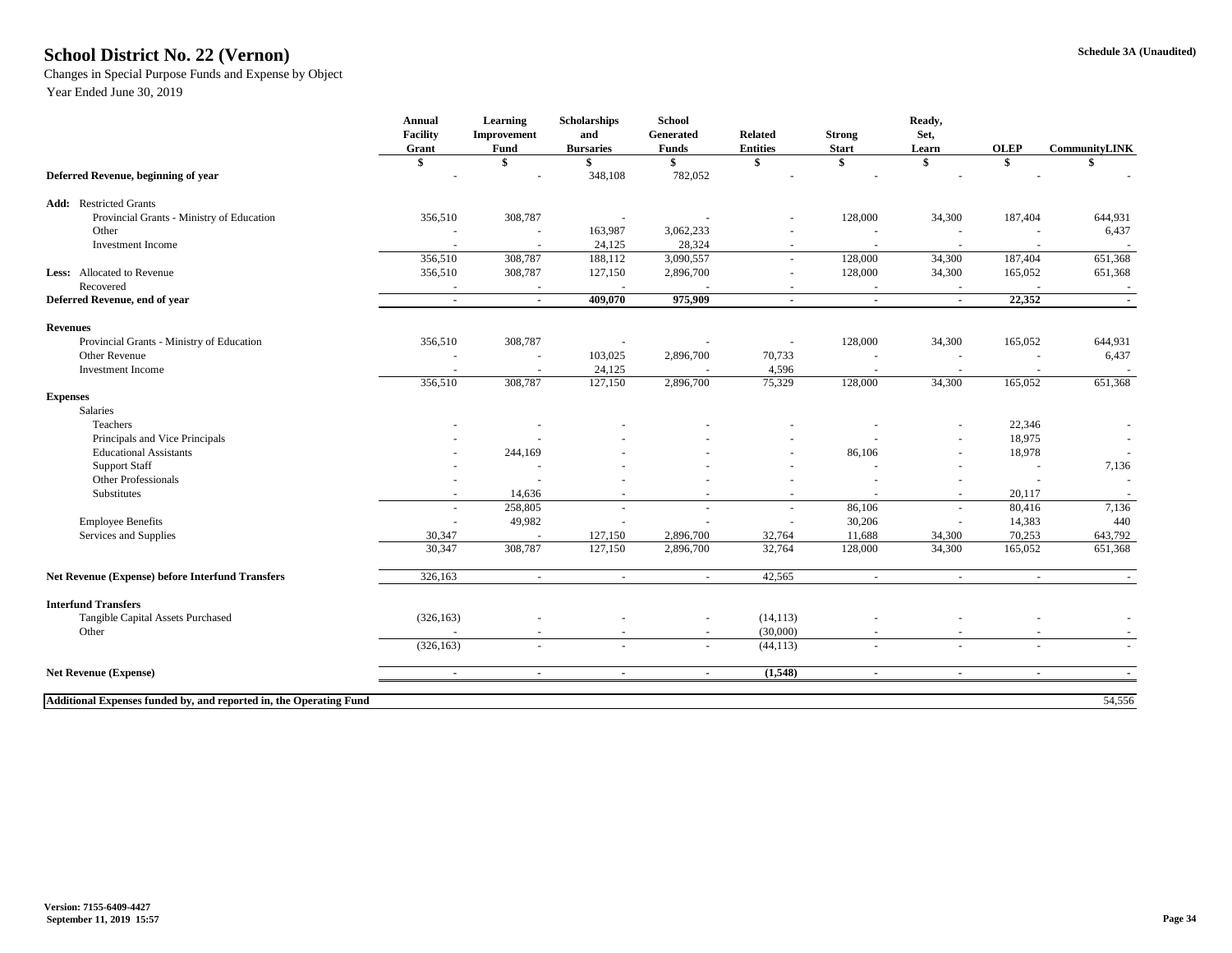### **Schedule 3A (Unaudited) School District No. 22 (Vernon)**

Changes in Special Purpose Funds and Expense by Object

**Additional Expenses funded by, and reported in, the Operating Fund**

Year Ended June 30, 2019

|                                                                    | <b>Rural Education</b>   | <b>Classroom</b>         | <b>Classroom</b>         | <b>Classroom</b>                                |                          |              |
|--------------------------------------------------------------------|--------------------------|--------------------------|--------------------------|-------------------------------------------------|--------------------------|--------------|
|                                                                    | <b>Enhancement</b>       | <b>Enhancement</b>       | <b>Enhancement</b>       | <b>Enhancement</b>                              | <b>Other</b>             |              |
|                                                                    | <b>Fund</b>              |                          |                          | Fund - Overhead Fund - Staffing Fund - Remedies | <b>Grants</b>            | <b>TOTAL</b> |
|                                                                    | \$                       | \$                       |                          | \$                                              | \$                       | \$           |
| Deferred Revenue, beginning of year                                |                          |                          | 48,819                   | (32, 556)                                       | 26,881                   | 1,173,304    |
| <b>Restricted Grants</b><br>Add:                                   |                          |                          |                          |                                                 |                          |              |
| Provincial Grants - Ministry of Education                          | 443,320                  | 783,583                  | 5,380,904                | 258,857                                         |                          | 8,526,596    |
| Other                                                              |                          |                          |                          |                                                 | 46,414                   | 3,279,071    |
| <b>Investment Income</b>                                           |                          |                          |                          |                                                 |                          | 52,449       |
|                                                                    | 443,320                  | 783,583                  | 5,380,904                | 258,857                                         | 46,414                   | 11,858,116   |
| Less: Allocated to Revenue                                         | 443,320                  | 783,583                  | 5,074,210                | 226,301                                         | 71,024                   | 11,266,305   |
| Recovered                                                          |                          |                          | 48,819                   |                                                 |                          | 48,819       |
| Deferred Revenue, end of year                                      |                          | $\blacksquare$           | 306,694                  | $\blacksquare$                                  | 2,271                    | 1,716,296    |
| <b>Revenues</b>                                                    |                          |                          |                          |                                                 |                          |              |
| Provincial Grants - Ministry of Education                          | 443,320                  | 783,583                  | 5,074,210                | 226,301                                         |                          | 8,164,994    |
| Other Revenue                                                      |                          |                          |                          |                                                 | 71,024                   | 3,147,919    |
| <b>Investment Income</b>                                           |                          |                          |                          |                                                 |                          | 28,721       |
|                                                                    | 443,320                  | 783,583                  | 5,074,210                | 226,301                                         | 71,024                   | 11,341,634   |
| <b>Expenses</b>                                                    |                          |                          |                          |                                                 |                          |              |
| Salaries                                                           |                          |                          |                          |                                                 |                          |              |
| Teachers                                                           | 77,321                   | $\overline{\phantom{a}}$ | 4,021,864                |                                                 | $\overline{\phantom{a}}$ | 4,121,531    |
| Principals and Vice Principals                                     | 121,332                  | 64,005                   |                          |                                                 |                          | 204,312      |
| <b>Educational Assistants</b>                                      | 33,234                   | 255,407                  |                          |                                                 |                          | 637,894      |
| <b>Support Staff</b>                                               | 61,807                   | 30,777                   |                          |                                                 | 19,886                   | 119,606      |
| <b>Other Professionals</b>                                         |                          |                          |                          |                                                 |                          |              |
| Substitutes                                                        | 1,994                    | 254,013                  | 29,263                   | 174,778                                         | 6,318                    | 501,119      |
|                                                                    | 295,688                  | 604,202                  | 4,051,127                | 174,778                                         | 26,204                   | 5,584,462    |
| <b>Employee Benefits</b>                                           | 77,144                   | 167,381                  | 1,023,083                | 31,002                                          | 5,519                    | 1,399,140    |
| Services and Supplies                                              | 70,488                   | 12,000                   |                          | 20,521                                          | 39,301                   | 3,989,304    |
|                                                                    | 443,320                  | 783,583                  | 5,074,210                | 226,301                                         | 71,024                   | 10,972,906   |
| <b>Net Revenue (Expense) before Interfund Transfers</b>            | $\overline{\phantom{a}}$ | $\overline{\phantom{a}}$ | $\overline{\phantom{a}}$ | $\overline{\phantom{a}}$                        | $\overline{\phantom{a}}$ | 368,728      |
|                                                                    |                          |                          |                          |                                                 |                          |              |
| <b>Interfund Transfers</b>                                         |                          |                          |                          |                                                 |                          |              |
| <b>Tangible Capital Assets Purchased</b>                           |                          |                          |                          |                                                 |                          | (340, 276)   |
| Other                                                              |                          |                          |                          |                                                 |                          | (30,000)     |
|                                                                    |                          | $\overline{\phantom{a}}$ | $\overline{\phantom{a}}$ | $\overline{\phantom{a}}$                        | $\qquad \qquad -$        | (370, 276)   |
| <b>Net Revenue (Expense)</b>                                       | $\blacksquare$           | $\blacksquare$           |                          | $\blacksquare$                                  | $\blacksquare$           | (1,548)      |
| Additional Expenses funded by, and reported in, the Operating Fund |                          |                          |                          |                                                 |                          | 54,556       |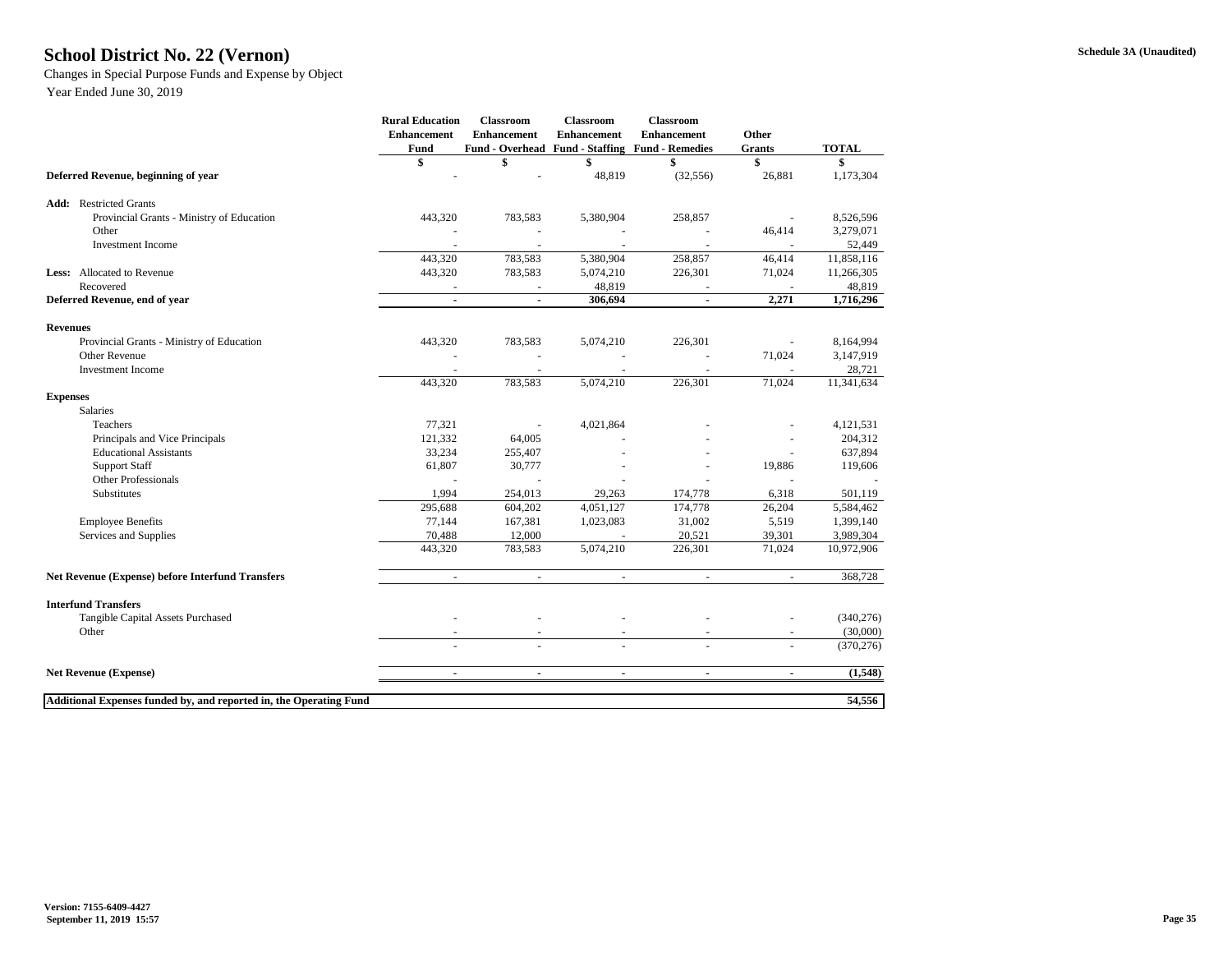|                                                          | 2019          | 2019 Actual                 |             | 2018           |             |
|----------------------------------------------------------|---------------|-----------------------------|-------------|----------------|-------------|
|                                                          | <b>Budget</b> | <b>Invested in Tangible</b> | Local       | Fund           | Actual      |
|                                                          | (Note 11)     | <b>Capital Assets</b>       | Capital     | <b>Balance</b> |             |
|                                                          | \$            |                             |             | \$             | \$          |
| <b>Revenues</b>                                          |               |                             |             |                |             |
| <b>Investment Income</b>                                 | 153,904       |                             | 152,622     | 152,622        | 179,813     |
| Amortization of Deferred Capital Revenue                 | 4,084,191     | 4,095,977                   |             | 4,095,977      | 4,048,188   |
| <b>Total Revenue</b>                                     | 4,238,095     | 4,095,977                   | 152,622     | 4,248,599      | 4,228,001   |
| <b>Expenses</b>                                          |               |                             |             |                |             |
| Amortization of Tangible Capital Assets                  |               |                             |             |                |             |
| <b>Operations and Maintenance</b>                        | 5,267,761     | 5,267,761                   |             | 5,267,761      | 5,222,331   |
| <b>Transportation and Housing</b>                        | 491,686       | 491,686                     |             | 491,686        | 528,108     |
| <b>Total Expense</b>                                     | 5,759,447     | 5,759,447                   |             | 5,759,447      | 5,750,439   |
| Capital Surplus (Deficit) for the year                   | (1,521,352)   | (1,663,470)                 | 152,622     | (1,510,848)    | (1,522,438) |
| Net Transfers (to) from other funds                      |               |                             |             |                |             |
| <b>Tangible Capital Assets Purchased</b>                 | 726,822       | 863,065                     |             | 863,065        | 959,068     |
| <b>Local Capital</b>                                     | 1,133,000     |                             | 1,914,258   | 1,914,258      | 2,046,031   |
| <b>Total Net Transfers</b>                               | 1,859,822     | 863,065                     | 1,914,258   | 2,777,323      | 3,005,099   |
| <b>Other Adjustments to Fund Balances</b>                |               |                             |             |                |             |
| Tangible Capital Assets Purchased from Local Capital     |               | 1,227,231                   | (1,227,231) |                |             |
| Tangible Capital Assets WIP Purchased from Local Capital |               | 5,847,368                   | (5,847,368) |                |             |
| <b>Total Other Adjustments to Fund Balances</b>          |               | 7,074,599                   | (7,074,599) |                |             |
| <b>Total Capital Surplus (Deficit) for the year</b>      | 338,470       | 6,274,194                   | (5,007,719) | 1,266,475      | 1,482,661   |
| Capital Surplus (Deficit), beginning of year             |               | 20,237,859                  | 7,430,645   | 27,668,504     | 26,185,843  |
| Capital Surplus (Deficit), end of year                   |               | 26,512,053                  | 2,422,926   | 28,934,979     | 27,668,504  |

Schedule of Capital Operations

Year Ended June 30, 2019

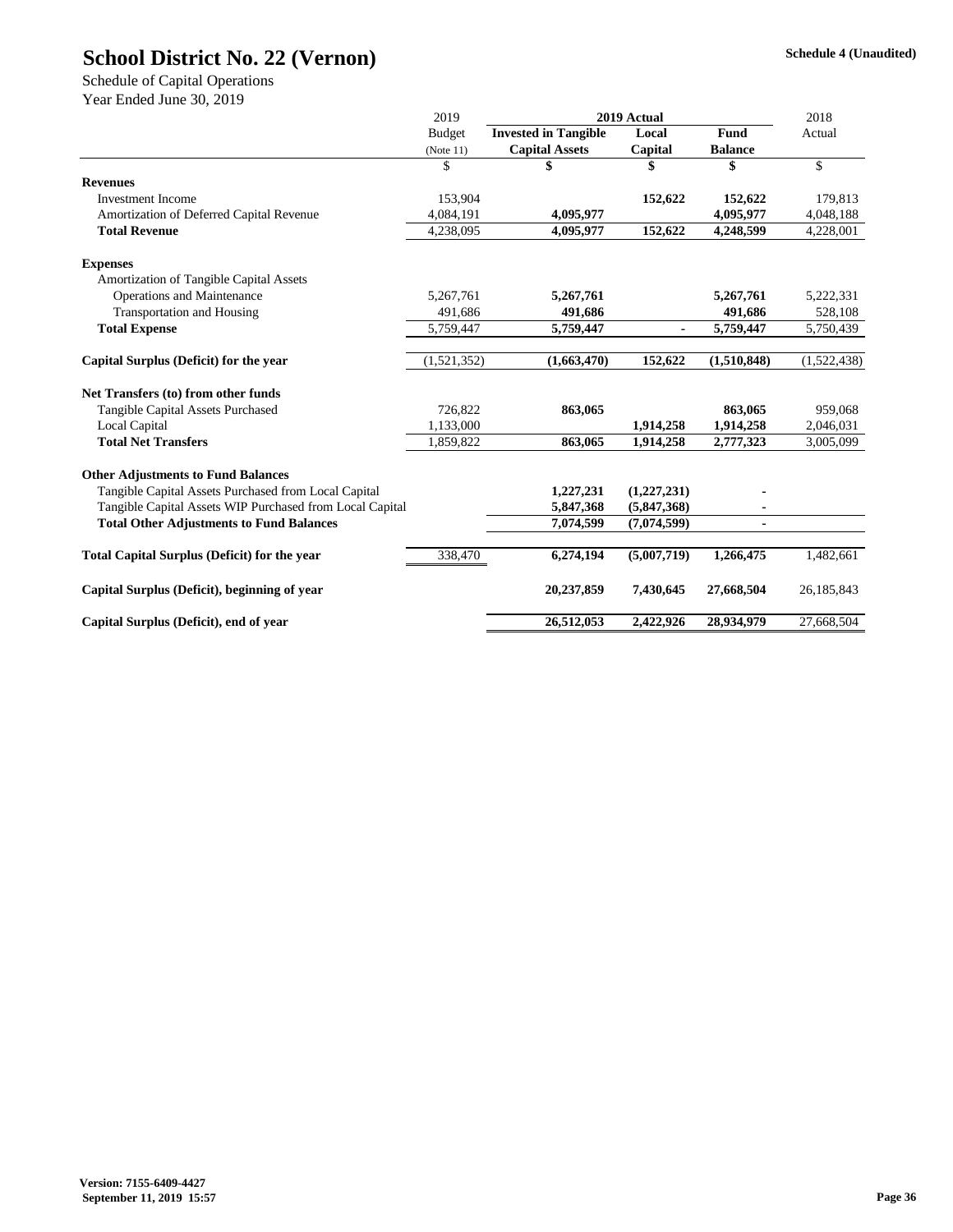|              |                  | <b>Furniture and</b> |                 | Computer        | Computer        |               |
|--------------|------------------|----------------------|-----------------|-----------------|-----------------|---------------|
| <b>Sites</b> | <b>Buildings</b> | Equipment            | <b>Vehicles</b> | <b>Software</b> | <b>Hardware</b> | <b>Total</b>  |
| \$           | \$               | \$                   | \$              | \$              | \$              | $\mathbf{\$}$ |
| 8,816,960    | 169, 375, 943    | 4,358,675            | 4,916,857       | 391,931         | 5,133,246       | 192,993,612   |
|              |                  |                      |                 |                 |                 |               |
|              |                  |                      |                 |                 |                 |               |
|              |                  |                      |                 |                 |                 |               |
|              | 2,323,204        | 18,692               |                 |                 |                 | 2,341,896     |
|              |                  | 30,010               |                 |                 |                 | 30,010        |
|              | 211,804          | 183,834              |                 |                 | 127,151         | 522,789       |
|              | 326,163          |                      | 14,113          |                 |                 | 340,276       |
|              | 48,033           | 43,385               | 240,466         | 89,197          | 806,150         | 1,227,231     |
| $\sim$       | 2,909,204        | 275,921              | 254,579         | 89,197          | 933,301         | 4,462,202     |
|              |                  |                      |                 |                 |                 |               |
|              |                  | 75,312               | 887,274         | 121,658         | 2,652,237       | 3,736,481     |
|              |                  | 75,312               | 887,274         | 121,658         | 2,652,237       | 3,736,481     |
| 8,816,960    | 172,285,147      | 4,559,284            | 4,284,162       | 359,470         | 3,414,310       | 193,719,333   |
|              | 7,101,388        |                      |                 |                 |                 | 7,101,388     |
| 8,816,960    | 179,386,535      | 4,559,284            | 4,284,162       | 359,470         | 3,414,310       | 200,820,721   |
|              | 75,843,376       | 1,383,869            | 2,758,972       | 149,784         | 2,962,039       | 83,098,040    |
|              | 3,726,859        | 435,867              | 491,686         | 78,386          | 1,026,649       | 5,759,447     |
|              |                  |                      |                 |                 |                 | 3,736,481     |
|              |                  | 75,312               | 887,274         | 121,658         | 2,652,237       | 3,736,481     |
|              | 79,570,235       | 1,744,424            | 2,363,384       | 106,512         | 1,336,451       | 85,121,006    |
| 8,816,960    | 99,816,300       | 2,814,860            | 1,920,778       | 252,958         | 2,077,859       | 115,699,715   |
|              |                  |                      | 75,312          | 887,274         | 121,658         | 2,652,237     |

Tangible Capital Assets Year Ended June 30, 2019

### **School District No. 22 (Vernon)**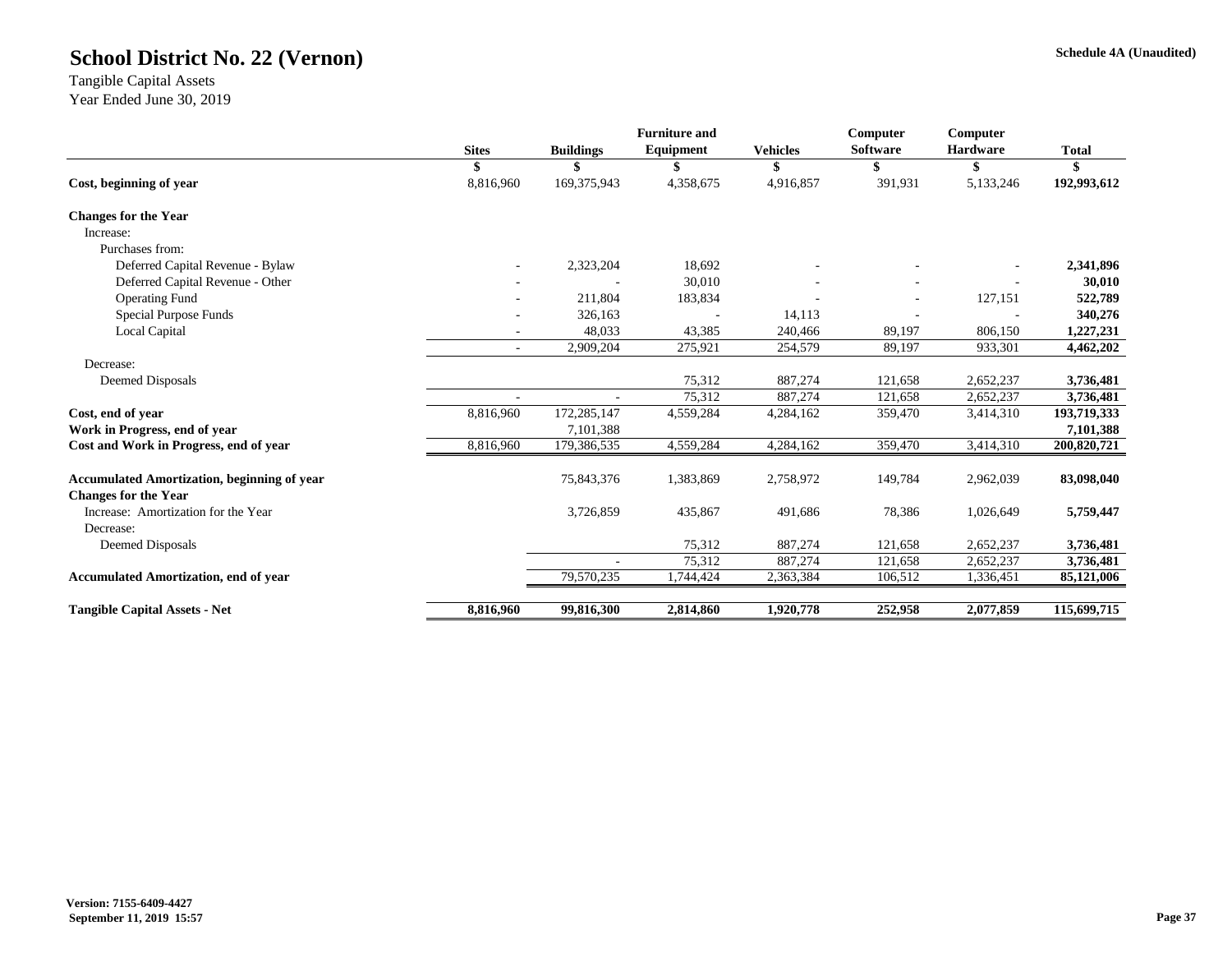|                                     | <b>Buildings</b> | <b>Furniture and</b><br>Equipment | Computer<br><b>Software</b> | Computer<br><b>Hardware</b> | <b>Total</b> |
|-------------------------------------|------------------|-----------------------------------|-----------------------------|-----------------------------|--------------|
|                                     | \$               | Φ                                 | \$                          | \$                          | \$           |
| Work in Progress, beginning of year | 951,885          |                                   |                             |                             | 951,885      |
| <b>Changes for the Year</b>         |                  |                                   |                             |                             |              |
| Increase:                           |                  |                                   |                             |                             |              |
| Deferred Capital Revenue - Bylaw    | 302,135          |                                   |                             |                             | 302,135      |
| Local Capital                       | 5,847,368        |                                   |                             |                             | 5,847,368    |
|                                     | 6,149,503        |                                   |                             |                             | 6,149,503    |
| <b>Net Changes for the Year</b>     | 6,149,503        | $\overline{\phantom{a}}$          |                             |                             | 6,149,503    |
| Work in Progress, end of year       | 7,101,388        | $\blacksquare$                    | $\blacksquare$              |                             | 7,101,388    |

Tangible Capital Assets - Work in Progress Year Ended June 30, 2019

### **School District No. 22 (Vernon)**

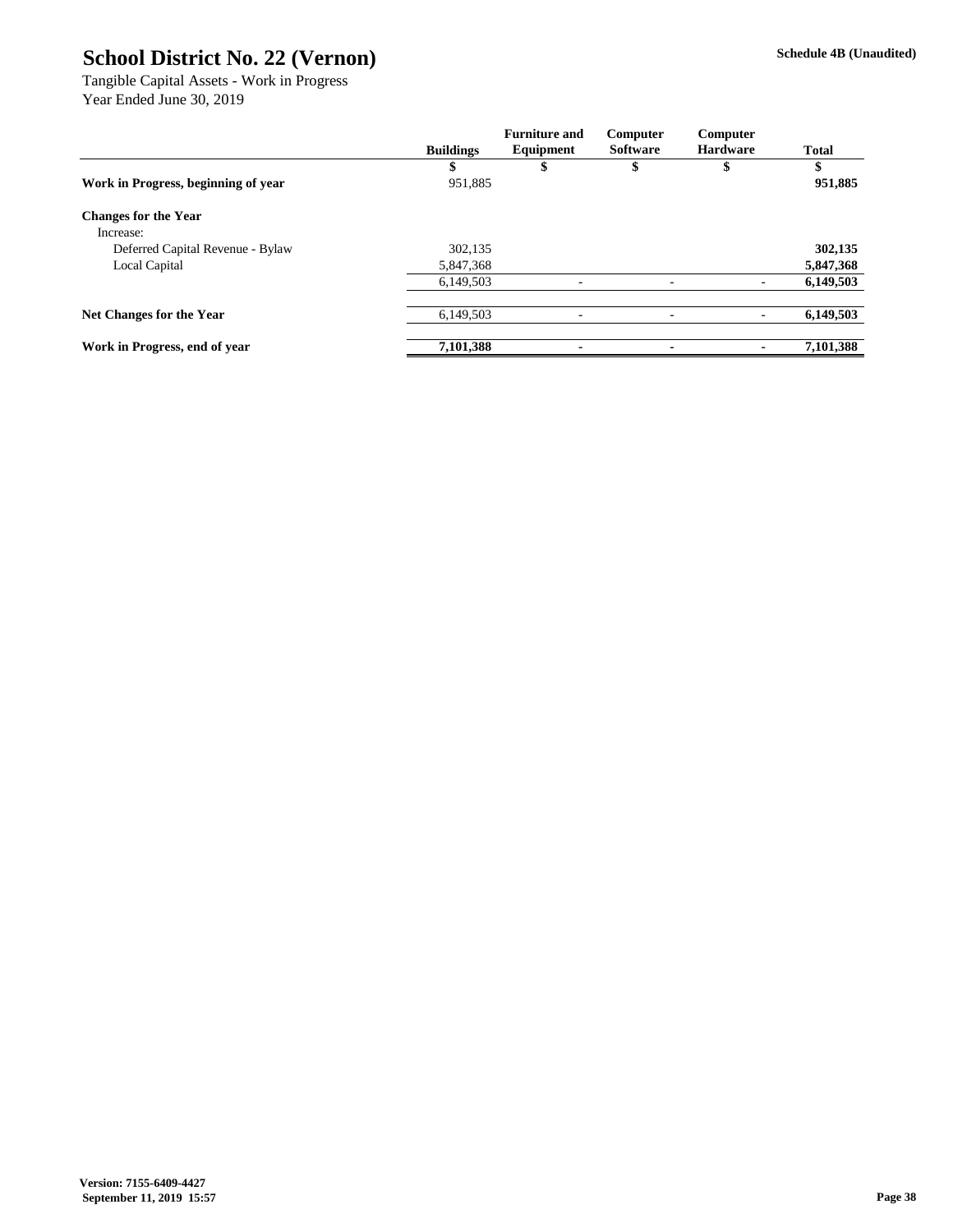|                                                       | <b>Bylaw</b>  | <b>Other</b>             | <b>Other</b>             | <b>Total</b>  |
|-------------------------------------------------------|---------------|--------------------------|--------------------------|---------------|
|                                                       | Capital<br>\$ | <b>Provincial</b><br>\$  | Capital                  | Capital<br>\$ |
| Deferred Capital Revenue, beginning of year           | 90,491,753    | 117,845                  | \$                       | 90,609,598    |
| <b>Changes for the Year</b><br>Increase:              |               |                          |                          |               |
| Transferred from Deferred Revenue - Capital Additions | 2,341,896     | 30,010                   |                          | 2,371,906     |
|                                                       | 2,341,896     | 30,010                   | $\overline{\phantom{a}}$ | 2,371,906     |
| Decrease:                                             |               |                          |                          |               |
| Amortization of Deferred Capital Revenue              | 4,084,192     | 11,785                   |                          | 4,095,977     |
|                                                       | 4,084,192     | 11,785                   | $\overline{\phantom{a}}$ | 4,095,977     |
| <b>Net Changes for the Year</b>                       | (1,742,296)   | 18,225                   | $\overline{\phantom{a}}$ | (1,724,071)   |
| Deferred Capital Revenue, end of year                 | 88,749,457    | 136,070                  | $\overline{\phantom{a}}$ | 88,885,527    |
| Work in Progress, beginning of year                   |               |                          |                          |               |
| <b>Changes for the Year</b><br>Increase               |               |                          |                          |               |
| Transferred from Deferred Revenue - Work in Progress  | 302,135       |                          |                          | 302,135       |
|                                                       | 302,135       |                          | $\overline{a}$           | 302,135       |
| <b>Net Changes for the Year</b>                       | 302,135       | $\overline{\phantom{a}}$ | $\overline{\phantom{a}}$ | 302,135       |
| Work in Progress, end of year                         | 302,135       |                          |                          | 302,135       |
| <b>Total Deferred Capital Revenue, end of year</b>    | 89,051,592    | 136,070                  | $\blacksquare$           | 89,187,662    |

Deferred Capital Revenue Year Ended June 30, 2019